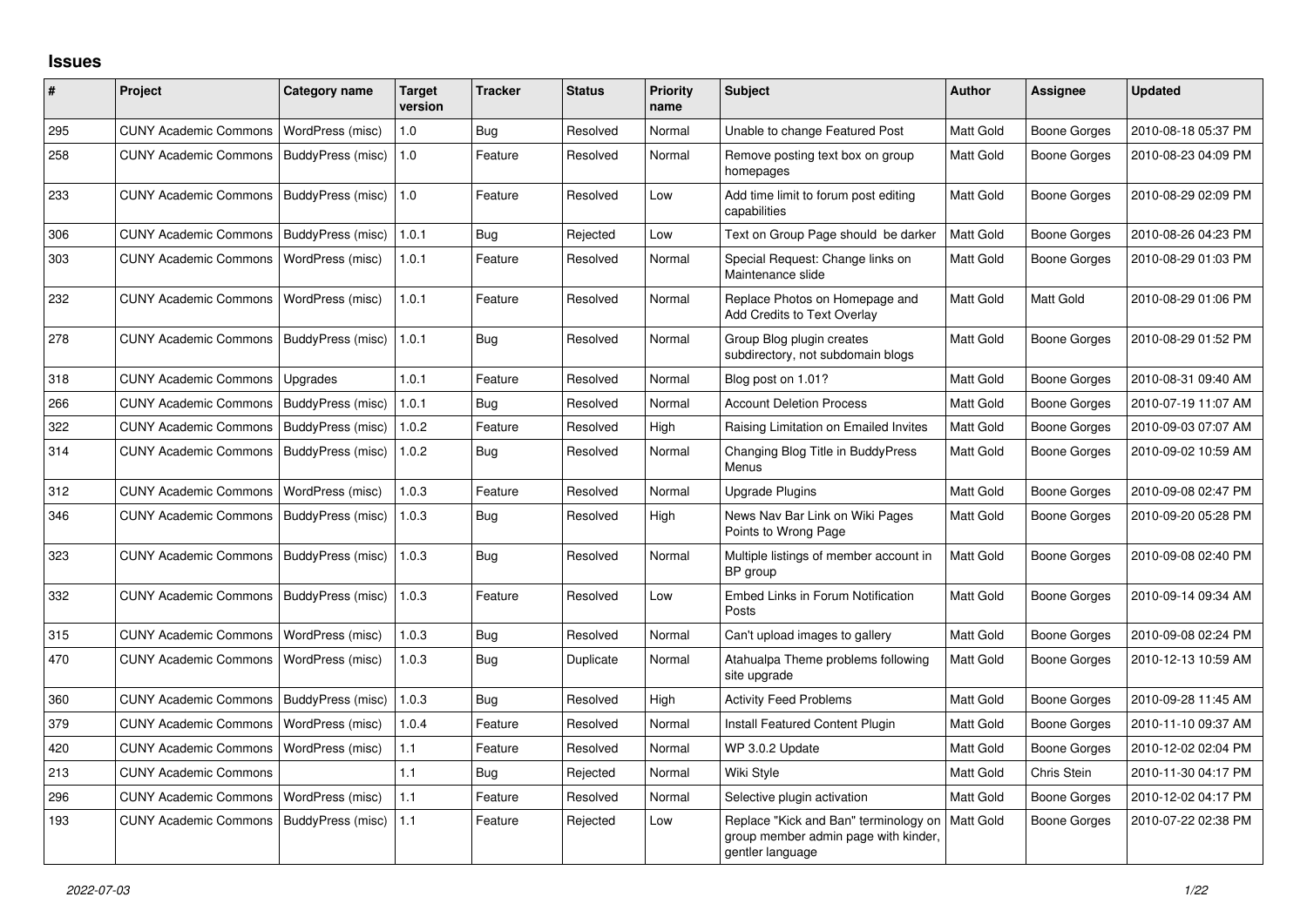| #   | Project                                         | Category name           | <b>Target</b><br>version | Tracker    | <b>Status</b> | <b>Priority</b><br>name | Subject                                                               | Author           | <b>Assignee</b>     | <b>Updated</b>      |
|-----|-------------------------------------------------|-------------------------|--------------------------|------------|---------------|-------------------------|-----------------------------------------------------------------------|------------------|---------------------|---------------------|
| 423 | <b>CUNY Academic Commons</b>                    | <b>WordPress (misc)</b> | 1.1                      | Feature    | Resolved      | Normal                  | Remove Unfiltered-MU from Commons<br>Plugins                          | <b>Matt Gold</b> | <b>Boone Gorges</b> | 2010-12-02 04:24 PM |
| 319 | <b>CUNY Academic Commons</b>                    | <b>WordPress (misc)</b> | 1.1                      | Feature    | Resolved      | Normal                  | Remove "Forums" from Nav Bar                                          | Matt Gold        | <b>Boone Gorges</b> | 2010-09-15 10:44 AM |
| 410 | <b>CUNY Academic Commons</b>                    | <b>WordPress (misc)</b> | 1.1                      | Support    | Resolved      | Normal                  | Problems embedding audio file                                         | Matt Gold        | <b>Boone Gorges</b> | 2010-11-23 02:01 PM |
| 307 | <b>CUNY Academic Commons</b>                    | BuddyPress (misc)       | 1.1                      | Feature    | Resolved      | Low                     | Possible to Change in Group Slug?                                     | Matt Gold        | <b>Boone Gorges</b> | 2010-11-20 09:12 AM |
| 345 | <b>CUNY Academic Commons</b>                    | <b>WordPress (misc)</b> | 1.1                      | Bug        | Resolved      | Low                     | Order of Comments in Carrington<br>Theme                              | <b>Matt Gold</b> | Boone Gorges        | 2010-11-16 04:31 PM |
| 424 | <b>CUNY Academic Commons</b>                    | WordPress (misc)        | 1.1                      | Feature    | Resolved      | Normal                  | Merge Newthemes branch with Master<br>branch on Git                   | Matt Gold        | Boone Gorges        | 2010-12-03 07:27 AM |
| 279 | <b>CUNY Academic Commons</b>                    | BuddyPress (misc)       | 1.1                      | <b>Bug</b> | Rejected      | Normal                  | Members Report Problems with<br>Notifications                         | Matt Gold        | <b>Boone Gorges</b> | 2010-11-16 04:37 PM |
| 352 | <b>CUNY Academic Commons</b>                    | BuddyPress (misc)       | 1.1                      | <b>Bug</b> | Resolved      | Normal                  | Member reports problems with avatar<br>cropping                       | <b>Matt Gold</b> | <b>Boone Gorges</b> | 2010-11-16 05:07 PM |
| 382 | <b>CUNY Academic Commons</b>                    | <b>WordPress (misc)</b> | 1.1                      | Feature    | Resolved      | Normal                  | Install Category Page plugin on site                                  | Matt Gold        | Matt Gold           | 2010-12-02 02:21 PM |
| 393 | <b>CUNY Academic Commons</b>                    | WordPress (misc)        | 1.1                      | Feature    | Resolved      | Normal                  | Install Category Exlude plugin                                        | Matt Gold        | Chris Stein         | 2010-11-16 04:52 PM |
| 376 | <b>CUNY Academic Commons</b>                    | WordPress (misc)        | 1.1                      | <b>Bug</b> | Resolved      | Normal                  | Errant Subscribe2 Global Posts<br>Notification                        | Matt Gold        | <b>Boone Gorges</b> | 2010-11-16 04:59 PM |
| 286 | <b>CUNY Academic Commons</b>                    | WordPress (misc)        | 1.1                      | Feature    | Resolved      | Normal                  | Edit content of account activation email                              | <b>Matt Gold</b> | <b>Boone Gorges</b> | 2010-12-06 02:03 PM |
| 331 | <b>CUNY Academic Commons</b>                    | WordPress (misc)        | 1.1                      | Feature    | Resolved      | Normal                  | Edit confirmation page after user sign<br>up.                         | Matt Gold        | Chris Stein         | 2010-11-03 11:50 AM |
| 387 | <b>CUNY Academic Commons</b>                    | BuddyPress (misc)       | 1.1                      | Bug        | Resolved      | Normal                  | Disable activity replies for group<br>announcements                   | Matt Gold        | Boone Gorges        | 2010-11-16 04:20 PM |
| 36  | <b>CUNY Academic Commons</b>                    | BuddyPress (misc)       | 1.1                      | Feature    | Resolved      | Normal                  | Digest Version of Group Forums<br>Notification Plugin                 | Matt Gold        | Boone Gorges        | 2010-09-26 11:10 AM |
| 381 | <b>CUNY Academic Commons</b>                    | <b>WordPress (misc)</b> | 1.1                      | <b>Bug</b> | Resolved      | Normal                  | Cull old themes from site                                             | Matt Gold        | Matt Gold           | 2010-12-03 02:06 AM |
| 313 | <b>CUNY Academic Commons</b>                    | WordPress (misc)        | 1.1                      | Feature    | Resolved      | Normal                  | Create Plugin/Widget for Hero Image<br>Space on Commons Homepage      | <b>Matt Gold</b> | Ron Rennick         | 2010-10-06 12:41 PM |
| 361 | <b>CUNY Academic Commons</b>                    | BuddyPress (misc)       | 1.1                      | Feature    | Resolved      | Normal                  | Change Wording of Options on Friend<br><b>Request Responses</b>       | Matt Gold        | Chris Stein         | 2010-11-24 01:42 PM |
| 281 | <b>CUNY Academic Commons</b>                    | BuddyPress (misc)       | 1.1                      | Feature    | Resolved      | Low                     | Change "Kick and Ban" terminology in<br>Group Interface               | Matt Gold        | Boone Gorges        | 2010-09-08 06:14 PM |
| 340 | CUNY Academic Commons   BuddyPress (misc)   1.1 |                         |                          | Bug        | Resolved      | High                    | BP Admin Bar Menu Mouseover Areas   Matt Gold<br><b>Too Sensitive</b> |                  | <b>Boone Gorges</b> | 2010-12-01 09:48 AM |
| 282 | <b>CUNY Academic Commons</b>                    | BuddyPress (misc)   1.1 |                          | Feature    | Resolved      | Normal                  | Alter "Kick and Ban" Group<br>Functionality                           | Matt Gold        | Boone Gorges        | 2010-09-08 06:14 PM |
| 236 | CUNY Academic Commons   WordPress (misc)        |                         | 1.1                      | Feature    | Resolved      | Normal                  | Add WooThemes to Site                                                 | Matt Gold        | Matt Gold           | 2010-12-03 08:00 AM |
| 399 | <b>CUNY Academic Commons</b>                    | WordPress (misc)        | 1.1                      | Feature    | Resolved      | Normal                  | Add Widgetize Google Plugin                                           | Matt Gold        | <b>Boone Gorges</b> | 2010-11-23 05:40 PM |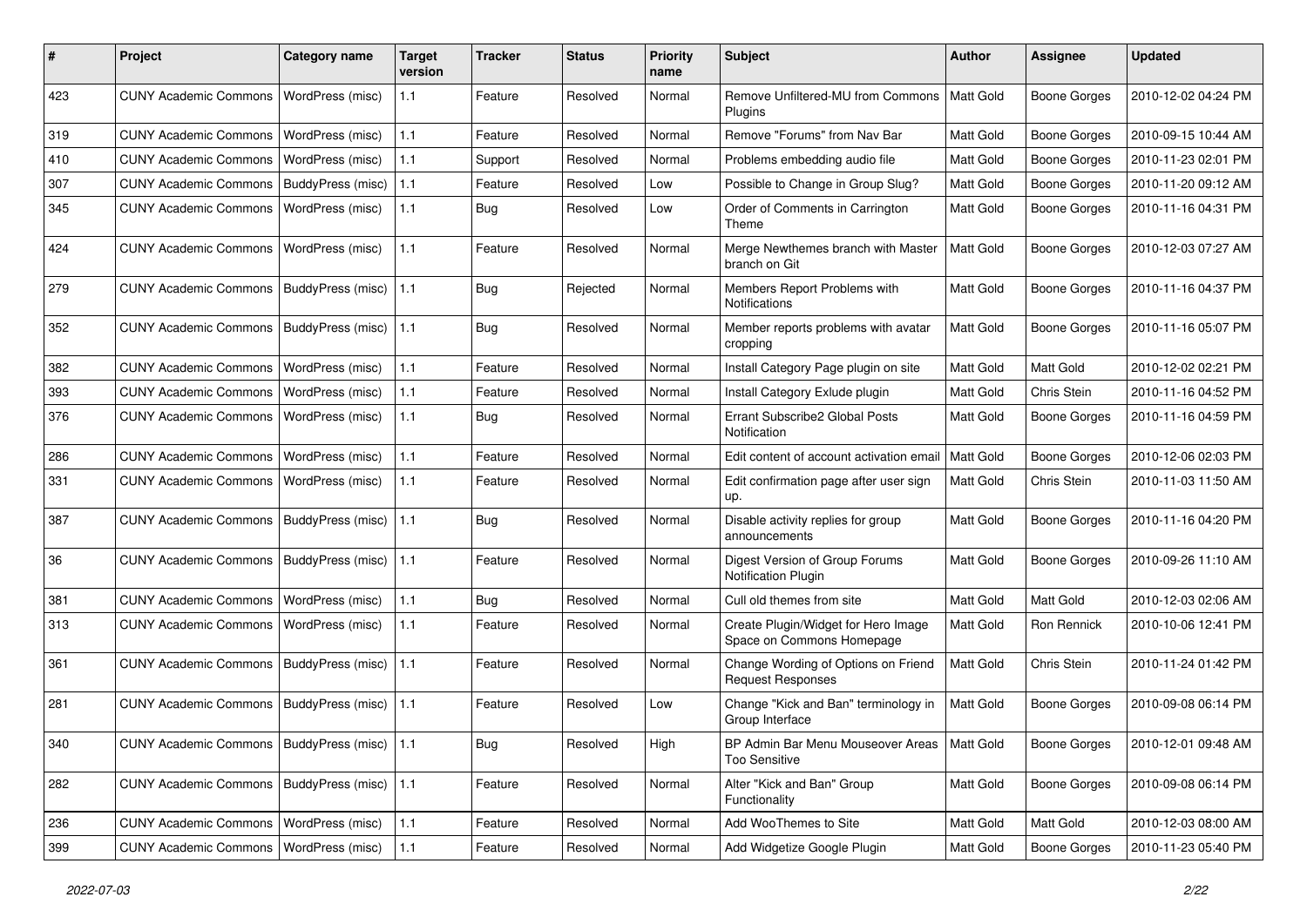| #   | Project                                   | <b>Category name</b>     | <b>Target</b><br>version | <b>Tracker</b> | <b>Status</b> | <b>Priority</b><br>name | <b>Subject</b>                                                            | Author           | <b>Assignee</b>     | <b>Updated</b>      |
|-----|-------------------------------------------|--------------------------|--------------------------|----------------|---------------|-------------------------|---------------------------------------------------------------------------|------------------|---------------------|---------------------|
| 415 | <b>CUNY Academic Commons</b>              | WordPress (misc)         | 1.1                      | Feature        | Resolved      | Normal                  | Add text sizer plugin to Commons                                          | Matt Gold        | <b>Boone Gorges</b> | 2010-12-02 03:58 PM |
| 380 | <b>CUNY Academic Commons</b>              | WordPress (misc)         | 1.1                      | Feature        | Resolved      | Normal                  | Add New Themes to Site                                                    | Matt Gold        | Matt Gold           | 2010-12-03 02:13 AM |
| 32  | <b>CUNY Academic Commons</b>              | BuddyPress (misc)        | 1.1                      | Feature        | Resolved      | Low                     | Add BP External Group Blogs Plugin                                        | Matt Gold        | Boone Gorges        | 2010-10-06 05:12 PM |
| 257 | <b>CUNY Academic Commons</b>              | BuddyPress (misc)        | 1.1                      | Feature        | Resolved      | Normal                  | Add avatar dimensions to the Change<br>Avatar page.                       | Matt Gold        | Chris Stein         | 2010-11-16 03:58 PM |
| 436 | <b>CUNY Academic Commons</b>              | BuddyPress (misc)        | 1.1.1                    | Bug            | Resolved      | Normal                  | Who's Online Widget                                                       | Matt Gold        | <b>Boone Gorges</b> | 2010-12-07 08:14 AM |
| 444 | <b>CUNY Academic Commons</b>              | WordPress (misc)         | 1.1.1                    | Bug            | Resolved      | High                    | Hero Slides Not Showing Up in Firefox                                     | Matt Gold        | <b>Boone Gorges</b> | 2010-12-08 08:41 AM |
| 440 | <b>CUNY Academic Commons</b>              | WordPress (misc)         | 1.1.1                    | Bug            | Resolved      | Normal                  | Conflict between Image Uploader and<br><b>CAC Featured Content Plugin</b> | Matt Gold        | CIC Michael         | 2010-12-08 02:25 PM |
| 419 | <b>CUNY Academic Commons</b>              | <b>WordPress (misc)</b>  | 1.1.1                    | Bug            | Resolved      | Normal                  | Blog/Blog Post Featured Content<br><b>Widget Errors</b>                   | Matt Gold        | CIC Michael         | 2010-12-07 08:14 AM |
| 457 | <b>CUNY Academic Commons</b>              | <b>BuddyPress (misc)</b> | 1.1.2                    | <b>Bug</b>     | Resolved      | High                    | Unable to Upload Documents as<br>Forum Attachments                        | Matt Gold        | Boone Gorges        | 2010-12-10 06:56 PM |
| 458 | <b>CUNY Academic Commons</b>              | BuddyPress (misc)        | 1.1.3                    | Bug            | Resolved      | Normal                  | Notifications Not Received for Own<br>Messages                            | <b>Matt Gold</b> | Boone Gorges        | 2010-12-13 08:28 PM |
| 476 | <b>CUNY Academic Commons</b>              | WordPress (misc)         | 1.1.3                    | Bug            | Resolved      | High                    | Limited Email Domains List Empty<br>After Site Upgrade                    | Matt Gold        | Boone Gorges        | 2010-12-13 07:02 PM |
| 449 | <b>CUNY Academic Commons</b>              | WordPress (misc)         | 1.1.4                    | Bug            | Rejected      | Normal                  | WooThemes displaying category list in<br>nav                              | <b>Matt Gold</b> | Chris Stein         | 2010-12-16 02:03 PM |
| 475 | <b>CUNY Academic Commons</b>              | WordPress (misc)         | 1.1.4                    | Feature        | Rejected      | Normal                  | Move Critical Plugins to mu-plugins                                       | Matt Gold        | <b>Boone Gorges</b> | 2010-12-18 08:56 PM |
| 453 | <b>CUNY Academic Commons</b>              | <b>WordPress (misc)</b>  | 1.1.4                    | <b>Bug</b>     | Rejected      | Normal                  | Error with Sidebar Manager of "The<br>Station" WooTheme                   | Matt Gold        | Boone Gorges        | 2010-12-18 04:51 PM |
| 489 | <b>CUNY Academic Commons</b>              | <b>WordPress (misc)</b>  | 1.1.4                    | Feature        | Resolved      | Normal                  | Drag and Drop Ordering on Gallery<br>Post Plugin                          | Matt Gold        | Ron Rennick         | 2010-12-18 08:13 PM |
| 482 | <b>CUNY Academic Commons</b>              | WordPress (misc)         | 1.1.4                    | Bug            | Resolved      | Normal                  | BP Admin Bar Display Error                                                | Matt Gold        | <b>Boone Gorges</b> | 2010-12-16 08:45 AM |
| 486 | <b>CUNY Academic Commons</b>              | BuddyPress (misc)        | 1.1.4                    | Feature        | Resolved      | Normal                  | Add "Post Topic" to Group Forum<br>pages                                  | Matt Gold        | Boone Gorges        | 2010-12-16 11:13 AM |
| 276 | <b>CUNY Academic Commons</b>              | Wiki                     | 1.1.5                    | Feature        | Resolved      | Normal                  | Install PDF_Book extension for<br>MediaWiki                               | Matt Gold        | Boone Gorges        | 2010-12-20 10:59 AM |
| 496 | <b>CUNY Academic Commons</b>              | WordPress (misc)         | 1.1.5                    | Feature        | Resolved      | Normal                  | Add wp-resume Plugin to Site                                              | Matt Gold        | Boone Gorges        | 2010-12-20 10:09 AM |
| 507 | CUNY Academic Commons   BuddyPress (misc) |                          | 1.1.6                    | Bug            | Resolved      | High                    | Invite Anyone Rejects CUNY Email<br>Addresses                             | Matt Gold        | <b>Boone Gorges</b> | 2010-12-21 11:26 AM |
| 499 | <b>CUNY Academic Commons</b>              | WordPress (misc)         | 1.1.6                    | Bug            | Resolved      | Normal                  | Help with Atahualpa Issues                                                | Matt Gold        | scott voth          | 2010-12-21 07:30 PM |
| 503 | <b>CUNY Academic Commons</b>              | WordPress (misc)         | 1.1.6                    | Bug            | Resolved      | Normal                  | <b>Explore and Possibly Remove</b><br><b>WP-Cron Reminder</b>             | Matt Gold        | Boone Gorges        | 2010-12-21 11:55 AM |
| 509 | CUNY Academic Commons   WordPress (misc)  |                          | 1.1.7                    | Bug            | Resolved      | Low                     | User reports problem with Google<br>Calendar widget                       | Matt Gold        | <b>Boone Gorges</b> | 2011-01-04 06:17 PM |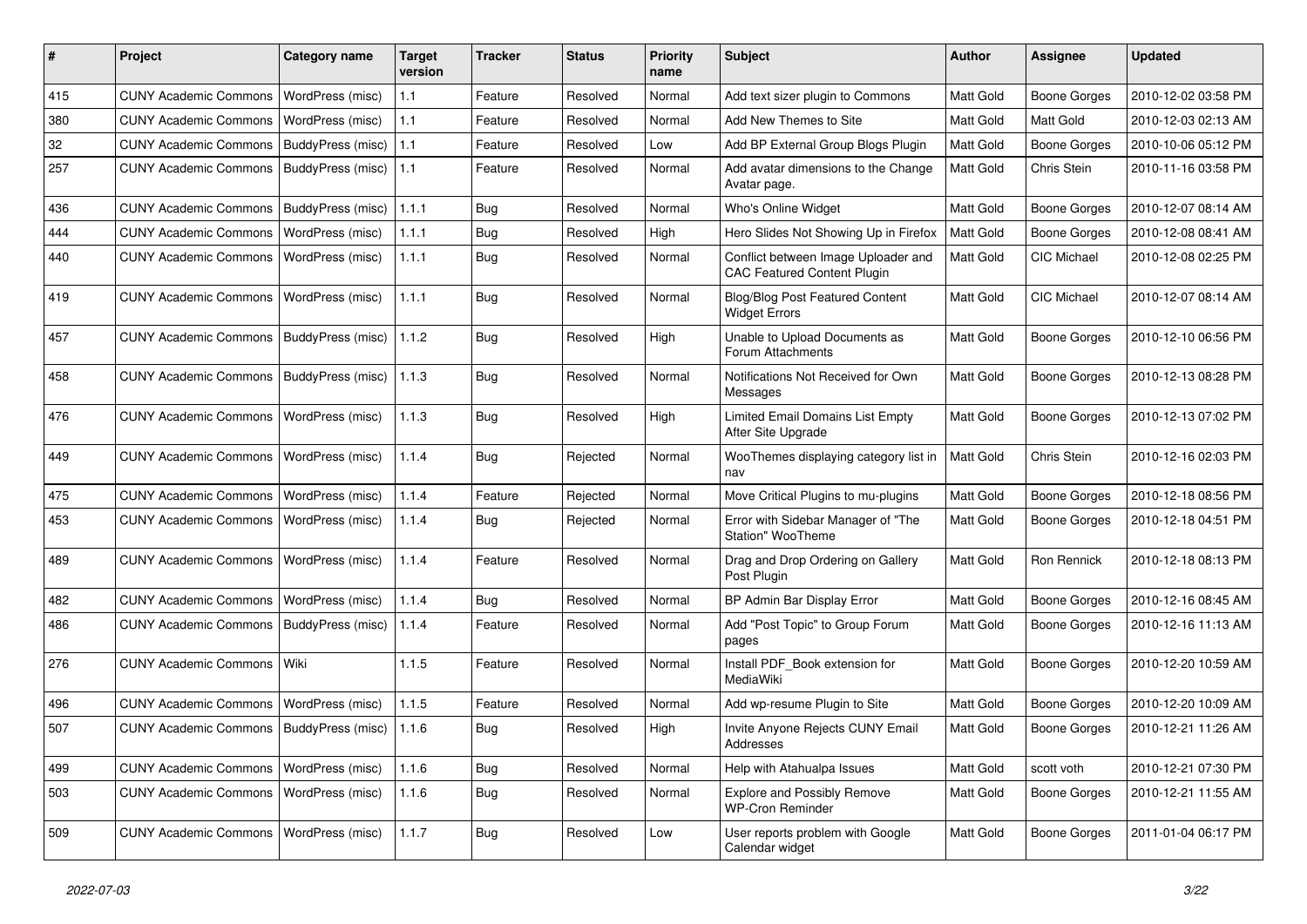| #   | Project                                   | <b>Category name</b>    | <b>Target</b><br>version | <b>Tracker</b> | <b>Status</b> | <b>Priority</b><br>name | <b>Subject</b>                                                                                  | <b>Author</b>    | <b>Assignee</b>     | <b>Updated</b>      |
|-----|-------------------------------------------|-------------------------|--------------------------|----------------|---------------|-------------------------|-------------------------------------------------------------------------------------------------|------------------|---------------------|---------------------|
| 513 | <b>CUNY Academic Commons</b>              | WordPress (misc)        | 1.1.7                    | Feature        | Resolved      | Low                     | Plugin Request: Install meebo me                                                                | Matt Gold        | <b>Boone Gorges</b> | 2011-01-04 05:56 PM |
| 531 | <b>CUNY Academic Commons</b>              | BuddyPress (misc)       | 1.1.7                    | Bug            | Resolved      | Low                     | Member reports problems with avatar<br>cropping                                                 | Matt Gold        | Boone Gorges        | 2011-01-04 05:10 PM |
| 527 | <b>CUNY Academic Commons</b>              | BuddyPress (misc)       | 1.1.7                    | Bug            | Resolved      | Low                     | BP Admin Bar Doesn't Show up on<br>Cityscape Theme                                              | Matt Gold        | Boone Gorges        | 2011-01-04 03:39 PM |
| 545 | <b>CUNY Academic Commons</b>              | WordPress (misc)        | 1.1.8                    | Bug            | Resolved      | Normal                  | <b>Test Elegant Themes</b>                                                                      | Matt Gold        | Matt Gold           | 2011-01-25 01:41 AM |
| 538 | <b>CUNY Academic Commons</b>              | BuddyPress (misc)       | 1.1.8                    | <b>Bug</b>     | Resolved      | Normal                  | News feed assigns incorrect trackback<br>origins                                                | Matt Gold        | <b>Boone Gorges</b> | 2011-02-02 11:22 AM |
| 533 | <b>CUNY Academic Commons</b>              | BuddyPress (misc)       | 1.1.8                    | Bug            | Resolved      | Normal                  | Minor CSS issue on group page                                                                   | Matt Gold        | Boone Gorges        | 2011-02-02 09:44 AM |
| 540 | <b>CUNY Academic Commons</b>              | BuddyPress (misc)       | 1.1.8                    | Bug            | Resolved      | Normal                  | Long BP Group Doc Names Hide<br>Edit/Delete Options                                             | Matt Gold        | Boone Gorges        | 2011-02-02 10:58 AM |
| 547 | <b>CUNY Academic Commons</b>              | WordPress (misc)        | 1.1.8                    | Feature        | Resolved      | Normal                  | Add new themes                                                                                  | Matt Gold        | Matt Gold           | 2011-01-27 01:52 PM |
| 546 | <b>CUNY Academic Commons</b>              | BuddyPress (misc)       | 1.1.8                    | Bug            | Resolved      | Normal                  | Add Group/Group Blog Author Syncing<br>on an Automated Basis to the Group<br><b>Blog Plugin</b> | Matt Gold        | Boone Gorges        | 2011-02-03 08:44 AM |
| 544 | <b>CUNY Academic Commons</b>              | <b>WordPress (misc)</b> | 1.1.8                    | Feature        | Resolved      | Normal                  | Add Elegant Themes themepack to<br>site                                                         | Matt Gold        | Matt Gold           | 2011-01-25 01:40 AM |
| 553 | <b>CUNY Academic Commons</b>              | WordPress (misc)        | 1.1.10                   | Bug            | Rejected      | Normal                  | Wonky Hero Slide Overlays                                                                       | Matt Gold        | Boone Gorges        | 2011-02-28 05:44 PM |
| 574 | <b>CUNY Academic Commons</b>              | BuddyPress (misc)       | 1.1.10                   | Bug            | Resolved      | High                    | Members unable to read documents<br>posted to groups                                            | Matt Gold        | Boone Gorges        | 2011-02-10 03:01 PM |
| 605 | <b>CUNY Academic Commons</b>              | BuddyPress (misc)       | 1.1.10                   | Bug            | Rejected      | Normal                  | Member search on Group Invite Page<br>Not Working                                               | Matt Gold        | Boone Gorges        | 2011-02-24 11:41 PM |
| 568 | <b>CUNY Academic Commons</b>              | BuddyPress (misc)       | 1.1.10                   | Bug            | Resolved      | High                    | Member reports trouble uploading<br>documents to groups                                         | Matt Gold        | Boone Gorges        | 2011-02-10 02:33 PM |
| 612 | <b>CUNY Academic Commons</b>              | BuddyPress (misc)       | 1.1.10                   | <b>Bug</b>     | Resolved      | Normal                  | Member reports trouble uploading<br>documents to groups                                         | <b>Matt Gold</b> | Boone Gorges        | 2011-03-07 10:12 PM |
| 613 | <b>CUNY Academic Commons</b>              | BuddyPress (misc)       | 1.1.10                   | Bug            | Resolved      | Normal                  | Member reports group blog / group<br>member syncing                                             | Matt Gold        | Boone Gorges        | 2011-03-03 09:26 AM |
| 614 | <b>CUNY Academic Commons</b>              | BuddyPress (misc)       | 1.1.10                   | Bug            | Rejected      | Low                     | Log out button on BP Admin bar<br>covers logo                                                   | Matt Gold        | Boone Gorges        | 2011-03-04 05:58 PM |
| 564 | <b>CUNY Academic Commons</b>              | WordPress (misc)        | 1.1.10                   | Feature        | Rejected      | Normal                  | Email Subscription Plugin for<br>WordPress blogs                                                | <b>Matt Gold</b> | Boone Gorges        | 2011-02-18 12:04 AM |
| 606 | CUNY Academic Commons   BuddyPress (misc) |                         | 1.1.10                   | Bug            | Rejected      | Low                     | Avatars don't show up in list of<br>members on group invite tool                                | Matt Gold        | Boone Gorges        | 2011-02-24 11:47 PM |
| 567 | <b>CUNY Academic Commons</b>              | WordPress (misc)        | 1.1.10                   | Feature        | Resolved      | Normal                  | Add WPFolio and Bibliotype Themes                                                               | Matt Gold        | Matt Gold           | 2011-02-21 04:16 PM |
| 566 | CUNY Academic Commons   WordPress (misc)  |                         | 1.1.10                   | Feature        | Resolved      | Normal                  | Add The Morning After Theme                                                                     | <b>Matt Gold</b> | Matt Gold           | 2011-02-06 11:40 PM |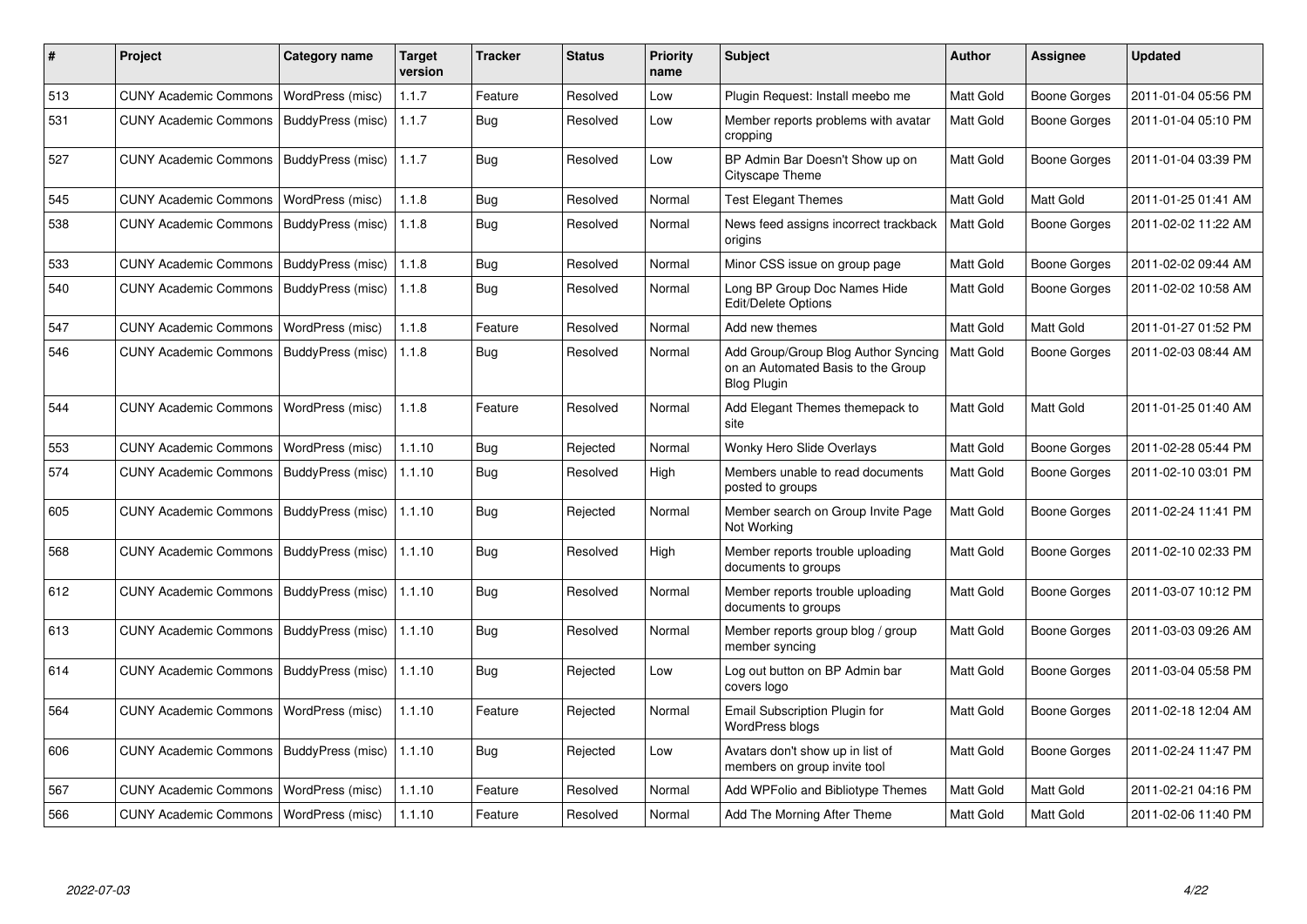| #   | Project                                         | <b>Category name</b> | <b>Target</b><br>version | <b>Tracker</b> | <b>Status</b> | <b>Priority</b><br>name | Subject                                                                                                        | Author           | Assignee            | <b>Updated</b>      |
|-----|-------------------------------------------------|----------------------|--------------------------|----------------|---------------|-------------------------|----------------------------------------------------------------------------------------------------------------|------------------|---------------------|---------------------|
| 534 | <b>CUNY Academic Commons</b>                    | WordPress (misc)     | 1.1.10                   | Feature        | Resolved      | Normal                  | Add an apple-touch-icon.pgn of the<br>CUNY Favicon.ico to the root directory<br>at 114x114                     | <b>Matt Gold</b> | Matt Gold           | 2011-03-08 07:34 AM |
| 638 | CUNY Academic Commons   BuddyPress (misc)       |                      | 1.1.11                   | Bug            | Resolved      | Normal                  | Email Notifications Include Odd<br>Characters                                                                  | Matt Gold        | <b>Boone Gorges</b> | 2011-03-16 11:06 AM |
| 639 | <b>CUNY Academic Commons</b>                    | WordPress (misc)     | 1.1.11                   | Feature        | Resolved      | Low                     | Consider WP Comment Remix Plugin                                                                               | Matt Gold        | <b>Boone Gorges</b> | 2011-03-17 05:43 PM |
| 492 | <b>CUNY Academic Commons</b>                    | WordPress (misc)     | 1.2                      | Feature        | Resolved      | Normal                  | Upgrade CommentPress to latest<br>edition                                                                      | Matt Gold        | <b>Boone Gorges</b> | 2011-03-08 09:23 PM |
| 362 | <b>CUNY Academic Commons</b>                    | BuddyPress (misc)    | 1.2                      | Feature        | Resolved      | Low                     | Require Confirmation on Leaving a<br>Group                                                                     | <b>Matt Gold</b> | <b>Boone Gorges</b> | 2011-02-21 02:51 PM |
| 427 | <b>CUNY Academic Commons</b>                    | WordPress (misc)     | 1.2                      | Feature        | Resolved      | Normal                  | Remove Ability to Post Status Updates<br>from Edit Profile Page                                                | Matt Gold        | <b>Boone Gorges</b> | 2010-12-22 12:16 PM |
| 526 | <b>CUNY Academic Commons</b>                    | WordPress (misc)     | 1.2                      | Bug            | Resolved      | Low                     | Next/Previous Links Don't Appear on<br>All Hero Slides                                                         | Matt Gold        | Raymond Hoh         | 2011-04-22 03:56 AM |
| 378 | CUNY Academic Commons                           | WordPress (misc)     | 1.2                      | Bug            | Duplicate     | Normal                  | New blog post notification by email for<br>private blogs                                                       | Matt Gold        | <b>Boone Gorges</b> | 2011-02-18 01:46 PM |
| 350 | CUNY Academic Commons   BuddyPress (misc)       |                      | 1.2                      | Feature        | Resolved      | Normal                  | Move "Send Invites" Button                                                                                     | Matt Gold        | Boone Gorges        | 2010-12-20 11:29 AM |
| 501 | CUNY Academic Commons                           | WordPress (misc)     | $1.2$                    | Feature        | Resolved      | Normal                  | Install WP Site Template Plugin                                                                                | Matt Gold        | <b>Boone Gorges</b> | 2011-03-16 03:31 PM |
| 661 | <b>CUNY Academic Commons</b>                    | BuddyPress (misc)    | 1.2                      | Bug            | Resolved      | Low                     | HTML Special Characters Appear in<br><b>Email Notification Text</b>                                            | <b>Matt Gold</b> | Raymond Hoh         | 2011-05-04 08:55 AM |
| 660 | CUNY Academic Commons   BuddyPress (misc)       |                      | $1.2$                    | Bug            | Resolved      | Low                     | HTML Markup appears in activity<br>comment                                                                     | Matt Gold        | Boone Gorges        | 2011-04-04 02:39 PM |
| 595 | <b>CUNY Academic Commons</b>                    | Upgrades             | 1.2                      | Feature        | Resolved      | Normal                  | Formalize Browser/OS Testing<br>procedures                                                                     | <b>Matt Gold</b> | Boone Gorges        | 2011-04-20 06:40 PM |
| 425 | <b>CUNY Academic Commons</b>                    | WordPress (misc)     | $1.2$                    | Feature        | Resolved      | Normal                  | Edit "Not Found" text on new blogs                                                                             | Matt Gold        | Raymond Hoh         | 2011-04-26 08:16 AM |
| 348 | CUNY Academic Commons   BuddyPress (misc)       |                      | 1.2                      | Feature        | Resolved      | Normal                  | Create status marker to show which<br>invited group members have already<br>received group invites             | Matt Gold        | Boone Gorges        | 2011-03-08 09:08 PM |
| 629 | CUNY Academic Commons   BuddyPress (misc)       |                      | 1.2                      | Feature        | Resolved      | Normal                  | Create Required Profile Field to Define<br><b>User Status</b>                                                  | <b>Matt Gold</b> | Matt Gold           | 2011-03-17 06:34 PM |
| 428 | CUNY Academic Commons   BuddyPress (misc)       |                      | 1.2                      | Feature        | Resolved      | Normal                  | Consider adding Log Out button to BP<br>Admin Bar                                                              | Matt Gold        | Boone Gorges        | 2010-12-22 12:12 PM |
| 656 | CUNY Academic Commons   BuddyPress (misc)   1.2 |                      |                          | Bug            | Resolved      | Low                     | <b>Conflicting Email Subscription</b><br>Messages                                                              | Matt Gold        | <b>Boone Gorges</b> | 2011-04-10 10:10 PM |
| 510 | CUNY Academic Commons   BuddyPress (misc)       |                      | 1.2                      | Feature        | Resolved      | Normal                  | Change group slug placement on<br>group admin menu                                                             | Matt Gold        | Boone Gorges        | 2011-02-21 04:51 PM |
| 646 | CUNY Academic Commons   BuddyPress (misc)   1.2 |                      |                          | Bug            | Resolved      | Low                     | Change Error Message Non Logged-In   Matt Gold<br>Users See When Authorized Page is<br>Requested Without Login |                  | Boone Gorges        | 2011-03-22 10:28 AM |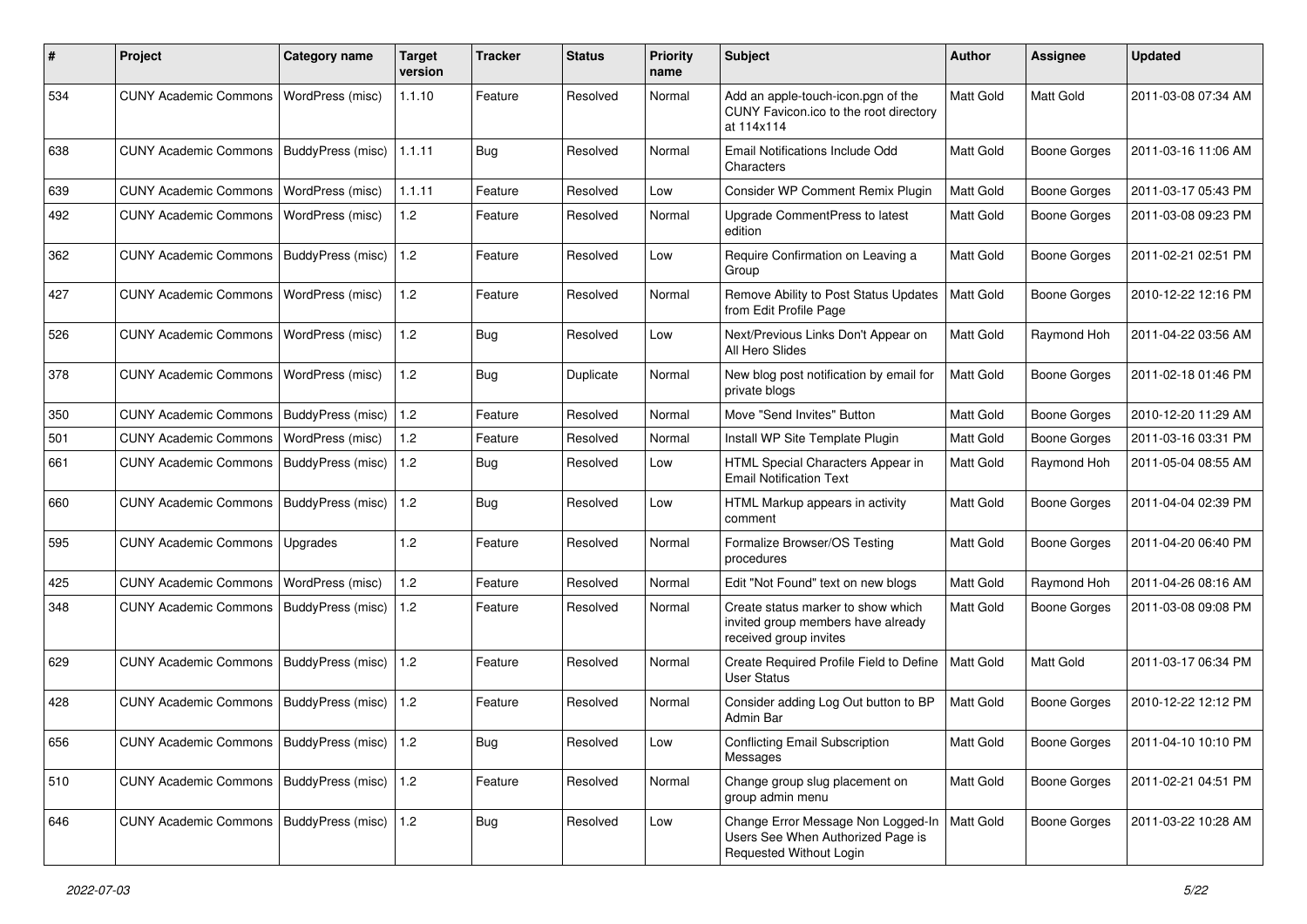| #   | <b>Project</b>                            | Category name     | <b>Target</b><br>version | Tracker    | <b>Status</b> | <b>Priority</b><br>name | <b>Subject</b>                                                                         | <b>Author</b>    | Assignee            | <b>Updated</b>      |
|-----|-------------------------------------------|-------------------|--------------------------|------------|---------------|-------------------------|----------------------------------------------------------------------------------------|------------------|---------------------|---------------------|
| 623 | CUNY Academic Commons   BuddyPress (misc) |                   | 1.2                      | Feature    | Resolved      | Normal                  | <b>BuddyPress Docs: Move</b><br>Paste-from-Word Icon Into Top Row of<br>Tiny-MCE icons | Matt Gold        | Boone Gorges        | 2011-02-28 06:33 PM |
| 539 | <b>CUNY Academic Commons</b>              | BuddyPress (misc) | 1.2                      | Feature    | Rejected      | Normal                  | Allow document category names to be<br>edited                                          | Matt Gold        | <b>Boone Gorges</b> | 2011-01-24 12:52 PM |
| 627 | <b>CUNY Academic Commons</b>              | BuddyPress (misc) | 1.2                      | Feature    | Resolved      | Normal                  | Add LaTeX support for BP Group<br>Forums                                               | <b>Matt Gold</b> | Boone Gorges        | 2011-05-09 05:21 PM |
| 349 | <b>CUNY Academic Commons</b>              | BuddyPress (misc) | 1.2                      | Feature    | Resolved      | Normal                  | Add explanatory note to Group Send<br><b>Invites Page</b>                              | Matt Gold        | Boone Gorges        | 2011-03-08 08:44 PM |
| 640 | <b>CUNY Academic Commons</b>              | WordPress (misc)  | 1.2                      | Feature    | Resolved      | Normal                  | Add Clean Home Theme to Site                                                           | Matt Gold        | Matt Gold           | 2011-04-20 06:55 PM |
| 699 | <b>CUNY Academic Commons</b>              | WordPress (misc)  | 1.2                      | Feature    | Resolved      | Normal                  | Add BTCNew Plugin to the Commons                                                       | Matt Gold        | Raymond Hoh         | 2011-04-24 04:15 PM |
| 647 | <b>CUNY Academic Commons</b>              | WordPress (misc)  | 1.2                      | Feature    | Resolved      | Normal                  | <b>Add Antisnews Theme</b>                                                             | <b>Matt Gold</b> | Boone Gorges        | 2011-03-26 07:58 PM |
| 724 | <b>CUNY Academic Commons</b>              | BuddyPress (misc) | 1.2.1                    | Bug        | Rejected      | Normal                  | Word Limit on Email Notifications of<br>Forum Posts?                                   | Matt Gold        | Boone Gorges        | 2011-05-11 12:04 PM |
| 707 | <b>CUNY Academic Commons</b>              | WordPress (misc)  | 1.2.1                    | Feature    | Resolved      | Normal                  | Simple Site Visit Counter Plugin for<br><b>Blogs</b>                                   | <b>Matt Gold</b> | Boone Gorges        | 2011-05-04 11:13 AM |
| 706 | <b>CUNY Academic Commons</b>              | WordPress (misc)  | 1.2.1                    | Feature    | Resolved      | Normal                  | Random Header Image                                                                    | Matt Gold        | Boone Gorges        | 2011-05-04 01:26 PM |
| 657 | <b>CUNY Academic Commons</b>              | WordPress (misc)  | 1.2.1                    | Bug        | Resolved      | Normal                  | Problems with WordPress Wiki Plugin                                                    | <b>Matt Gold</b> | Boone Gorges        | 2011-05-11 11:29 AM |
| 704 | <b>CUNY Academic Commons</b>              | WordPress (misc)  | 1.2.1                    | Feature    | Resolved      | Normal                  | Plugin Request: Widget that displays<br>randomized images and captions                 | Matt Gold        | Boone Gorges        | 2011-05-04 11:22 AM |
| 731 | <b>CUNY Academic Commons</b>              | BuddyPress (misc) | 1.2.1                    | <b>Bug</b> | Resolved      | Normal                  | Member reports a problem posting to a<br>private group                                 | <b>Matt Gold</b> | Boone Gorges        | 2011-05-03 07:10 PM |
| 628 | <b>CUNY Academic Commons</b>              | Wiki              | 1.2.1                    | <b>Bug</b> | Resolved      | Normal                  | LaTeX support for MediaWiki                                                            | Matt Gold        | Boone Gorges        | 2011-05-11 09:50 PM |
| 710 | <b>CUNY Academic Commons</b>              | WordPress (misc)  | 1.2.1                    | Bug        | Resolved      | Normal                  | Flickr Photo Album Plugin Doesn't<br>Activate                                          | <b>Matt Gold</b> | Boone Gorges        | 2011-05-08 04:56 PM |
| 711 | <b>CUNY Academic Commons</b>              | WordPress (misc)  | 1.2.1                    | Feature    | Resolved      | Normal                  | Add Twitter Blackbird Pie Plugin                                                       | Matt Gold        | Boone Gorges        | 2011-05-04 10:17 AM |
| 727 | <b>CUNY Academic Commons</b>              | WordPress (misc)  | 1.2.1                    | <b>Bug</b> | Resolved      | Normal                  | Add The Erudite Theme                                                                  | Matt Gold        | Raymond Hoh         | 2011-05-01 05:02 AM |
| 709 | <b>CUNY Academic Commons</b>              | WordPress (misc)  | 1.2.1                    | Feature    | Rejected      | Low                     | Add Inspiration Theme to Site                                                          | Matt Gold        | Boone Gorges        | 2011-04-28 08:15 PM |
| 705 | <b>CUNY Academic Commons</b>              | WordPress (misc)  | 1.2.1                    | Feature    | Resolved      | Normal                  | A way to mass upload files?                                                            | Matt Gold        | Boone Gorges        | 2011-04-27 12:04 AM |
| 778 | <b>CUNY Academic Commons</b>              | BuddyPress (misc) | 1.2.2                    | Bug        | Resolved      | Normal                  | Private BP Docs Comment Notification<br>in RSS Feed                                    | Matt Gold        | Boone Gorges        | 2011-06-02 09:29 AM |
| 775 | <b>CUNY Academic Commons</b>              | WordPress (misc)  | 1.2.2                    | Bug        | Rejected      | Normal                  | Hit Counter Plugin Problem                                                             | Matt Gold        | Boone Gorges        | 2011-05-28 08:42 AM |
| 763 | <b>CUNY Academic Commons</b>              | BuddyPress (misc) | 1.2.3                    | Bug        | Resolved      | Low                     | Resaving BP Docs Preferences on<br>Same Setting Produces Unclear Error<br>Message      | Matt Gold        | Boone Gorges        | 2011-06-02 09:19 AM |
| 789 | CUNY Academic Commons   WordPress (misc)  |                   | 1.2.3                    | Bug        | Resolved      | Normal                  | Remove Sitemeter from Footer                                                           | Matt Gold        | Boone Gorges        | 2011-06-06 09:41 AM |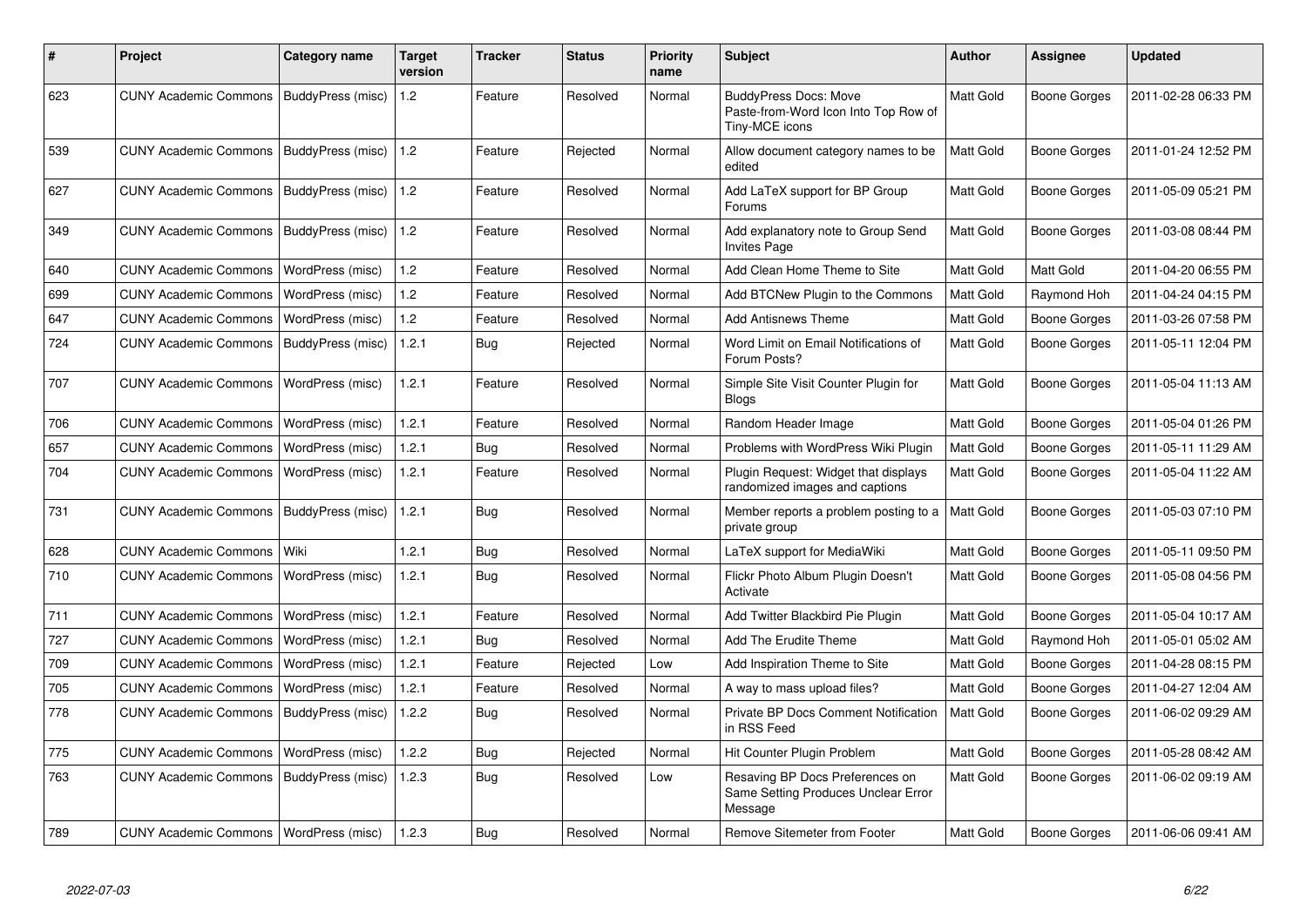| #    | Project                                           | <b>Category name</b>      | <b>Target</b><br>version | <b>Tracker</b> | <b>Status</b> | <b>Priority</b><br>name | Subject                                                                           | <b>Author</b> | <b>Assignee</b>     | <b>Updated</b>      |
|------|---------------------------------------------------|---------------------------|--------------------------|----------------|---------------|-------------------------|-----------------------------------------------------------------------------------|---------------|---------------------|---------------------|
| 786  | <b>CUNY Academic Commons</b>                      | <b>WordPress (misc)</b>   | 1.2.3                    | <b>Bug</b>     | Resolved      | Normal                  | Hero Image Slider Overlay Display on<br>ΙE                                        | Matt Gold     | <b>Boone Gorges</b> | 2011-06-06 09:51 AM |
| 747  | <b>CUNY Academic Commons</b>                      | WordPress (misc)          | 1.2.3                    | Feature        | Resolved      | Normal                  | Find rich-stats plugin for WordPress                                              | Matt Gold     | <b>Boone Gorges</b> | 2011-06-02 09:19 AM |
| 782  | <b>CUNY Academic Commons</b>                      | BuddyPress (misc)         | 1.2.3                    | Feature        | Resolved      | Normal                  | Add Captcha Plugin                                                                | Matt Gold     | <b>Boone Gorges</b> | 2011-06-06 10:37 AM |
| 856  | <b>CUNY Academic Commons</b>                      | BuddyPress (misc)         | 1.2.4                    | Bug            | Resolved      | Low                     | Text-alignment issue on group                                                     | Matt Gold     | Raymond Hoh         | 2011-06-22 10:02 PM |
| 950  | <b>CUNY Academic Commons</b>                      | BuddyPress (misc)         | 1.2.4                    | Bug            | Rejected      | Normal                  | Spam/Moderation Issue                                                             | Matt Gold     | <b>Boone Gorges</b> | 2011-07-11 09:15 AM |
| 842  | <b>CUNY Academic Commons</b>                      | WordPress (misc)          | 1.2.4                    | Bug            | Resolved      | Normal                  | Problems adding a user to a blog                                                  | Matt Gold     | <b>Boone Gorges</b> | 2011-07-08 01:34 PM |
| 908  | <b>CUNY Academic Commons</b>                      | BuddyPress (misc)         | 1.2.4                    | Bug            | Resolved      | Normal                  | Free a BP Doc from Locked Status                                                  | Matt Gold     | <b>Boone Gorges</b> | 2011-07-02 11:15 PM |
| 809  | <b>CUNY Academic Commons</b>                      | WordPress (misc)          | 1.2.4                    | Bug            | Resolved      | Low                     | Extra padding on bottom of footer                                                 | Matt Gold     | <b>Boone Gorges</b> | 2011-07-12 03:23 PM |
| 810  | <b>CUNY Academic Commons</b>                      | BuddyPress (misc)         | 1.2.4                    | Bug            | Resolved      | Normal                  | Can't see all blogs in "My Blogs"                                                 | Matt Gold     | <b>Boone Gorges</b> | 2011-07-12 10:51 PM |
| 783  | <b>CUNY Academic Commons</b>                      | BuddyPress (misc)         | 1.2.4                    | Bug            | Resolved      | Normal                  | <b>Broken Avatar Images</b>                                                       | Matt Gold     | Boone Gorges        | 2011-06-06 02:49 PM |
| 806  | <b>CUNY Academic Commons</b>                      | BuddyPress (misc)         | 1.2.4                    | Bug            | Resolved      | Normal                  | BP Docs Notification Throttling Issues                                            | Matt Gold     | Boone Gorges        | 2011-06-08 12:17 PM |
| 905  | <b>CUNY Academic Commons</b>                      | BuddyPress (misc)         | 1.2.4                    | Bug            | Resolved      | Low                     | <b>BP Docs Authentication Issue</b>                                               | Matt Gold     | <b>Boone Gorges</b> | 2011-07-12 01:39 PM |
| 796  | <b>CUNY Academic Commons</b>                      | Wiki                      | 1.2.4                    | Bug            | Resolved      | Normal                  | BP Admin Bar Header Margin                                                        | Matt Gold     | Raymond Hoh         | 2011-06-07 02:37 PM |
| 1104 | <b>CUNY Academic Commons</b>                      | <b>WordPress (misc)</b>   | 1.2.4.2                  | Bug            | Resolved      | Normal                  | Remove WordPress Counter Plugin                                                   | Matt Gold     | <b>Boone Gorges</b> | 2011-10-31 11:00 AM |
| 773  | <b>CUNY Academic Commons</b>                      | WordPress (misc)          | 1.2.4.2                  | Feature        | Resolved      | Low                     | Adjust Featured Content Widget<br>Default Images                                  | Matt Gold     | Boone Gorges        | 2011-11-02 01:44 AM |
| 991  | <b>CUNY Academic Commons</b>                      | WordPress (misc)          | 1.2.5                    | Bug            | Resolved      | Normal                  | <b>Update FeedWordPress</b>                                                       | Matt Gold     | <b>Boone Gorges</b> | 2011-07-19 11:37 AM |
| 1325 | <b>CUNY Academic Commons</b>                      | <b>WordPress (misc)</b>   | 1.2.5                    | Feature        | Resolved      | Normal                  | Remove hard-coded copyright notice<br>from WooThemes                              | Matt Gold     | Boone Gorges        | 2011-11-15 08:49 AM |
| 1162 | <b>CUNY Academic Commons</b>                      | BuddyPress (misc)         | 1.2.5                    | Feature        | Resolved      | Normal                  | Organization of "My Blogs" Dropdown<br>on Nav Bar                                 | Matt Gold     | <b>Boone Gorges</b> | 2011-09-14 01:24 AM |
| 1143 | <b>CUNY Academic Commons</b>                      | BuddyPress (misc)         | 1.2.5                    | Bug            | Resolved      | Normal                  | Notifications of Old Posts                                                        | Matt Gold     |                     | 2011-08-30 09:56 PM |
| 1068 | <b>CUNY Academic Commons</b>                      | WordPress (misc)          | 1.2.5                    | Bug            | Rejected      | High                    | Notification of Update in a Private<br>Group Shows up in Public Feed              | Matt Gold     | <b>Boone Gorges</b> | 2011-07-21 11:27 PM |
| 1069 | <b>CUNY Academic Commons</b>                      | WordPress (misc)          | 1.2.5                    | Feature        | Resolved      | Normal                  | Install ThreatToCreativity Theme                                                  | Matt Gold     | Matt Gold           | 2011-11-14 08:14 PM |
| 1067 | <b>CUNY Academic Commons</b>                      | <b>WordPress (misc)</b>   | 1.2.5                    | Bug            | Rejected      | Normal                  | Install Disable Trackbacks                                                        | Matt Gold     | <b>Boone Gorges</b> | 2011-07-22 12:05 AM |
| 1144 | <b>CUNY Academic Commons</b>                      | WordPress (misc)          | 1.2.5                    | Feature        | Resolved      | Normal                  | Install Brunelleschi Theme                                                        | Matt Gold     | Matt Gold           | 2011-11-14 08:16 PM |
| 1117 | CUNY Academic Commons   BuddyPress (misc)   1.2.5 |                           |                          | Bug            | Resolved      | Normal                  | Character Display Error in Feed                                                   | Matt Gold     | Boone Gorges        | 2011-09-12 06:29 PM |
| 1324 | <b>CUNY Academic Commons</b>                      | WordPress (misc)          | 1.2.5                    | Feature        | Resolved      | Normal                  | Change link on main nav bar for "Help"                                            | Matt Gold     | <b>Boone Gorges</b> | 2011-11-04 12:08 PM |
| 993  | <b>CUNY Academic Commons</b>                      | BuddyPress (misc)         | 1.2.5                    | <b>Bug</b>     | Resolved      | Low                     | <b>BP Docs Notification Issue</b>                                                 | Matt Gold     | Boone Gorges        | 2011-07-20 12:10 AM |
| 992  | <b>CUNY Academic Commons</b>                      | BuddyPress (misc)         | 1.2.5                    | Bug            | Resolved      | Normal                  | BP Docs comments show up on WP<br>Dashboard                                       | Matt Gold     | Boone Gorges        | 2011-07-19 02:17 PM |
| 735  | <b>CUNY Academic Commons</b>                      | BuddyPress (misc)   1.2.5 |                          | Feature        | Resolved      | Normal                  | BP Docs - Include Check-Box to Avoid<br><b>Email Notifications of Minor Edits</b> | Matt Gold     | Boone Gorges        | 2011-07-24 11:34 AM |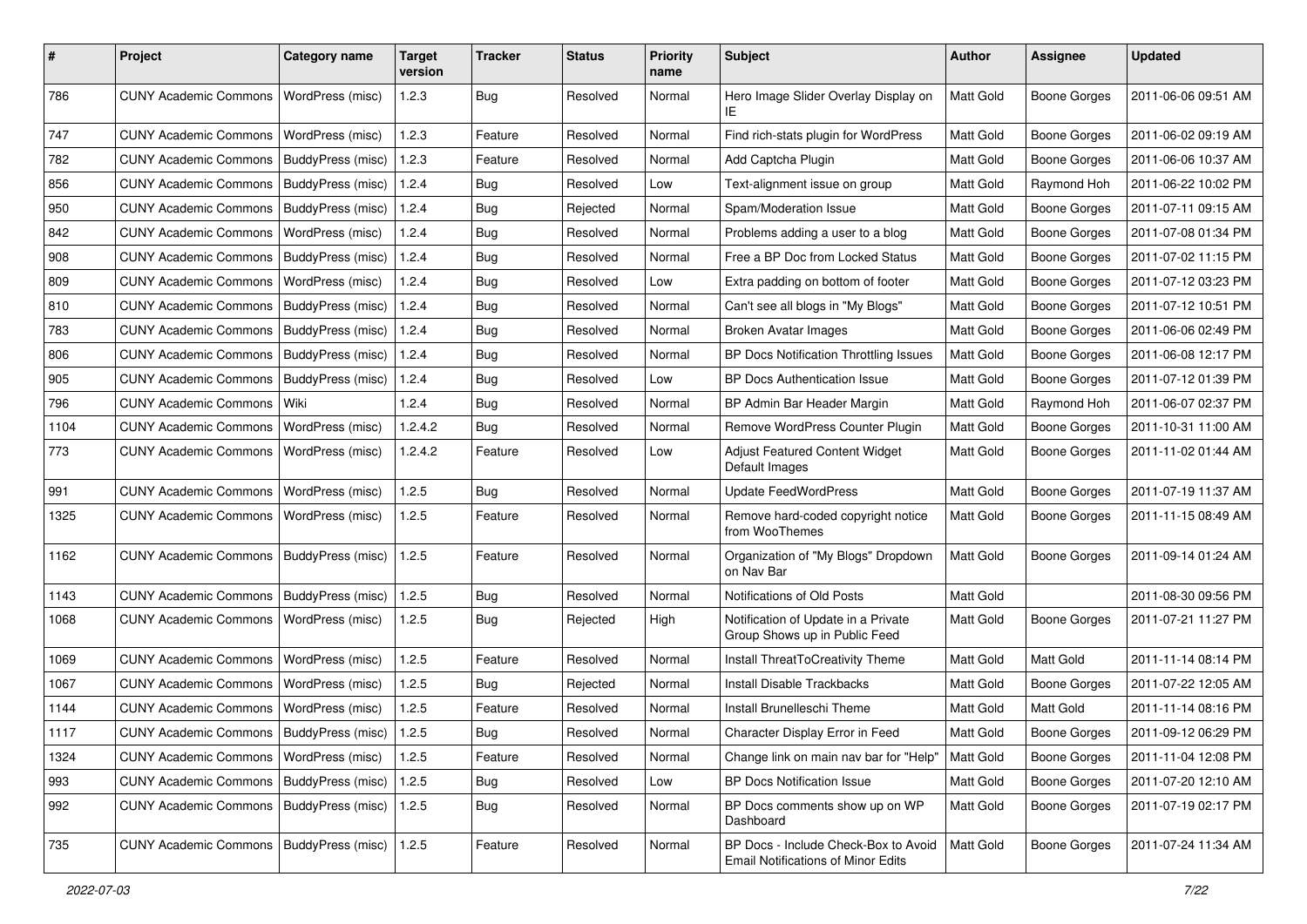| #    | Project                                   | Category name     | <b>Target</b><br>version | <b>Tracker</b> | <b>Status</b> | <b>Priority</b><br>name | Subject                                                                    | Author           | <b>Assignee</b>     | <b>Updated</b>      |
|------|-------------------------------------------|-------------------|--------------------------|----------------|---------------|-------------------------|----------------------------------------------------------------------------|------------------|---------------------|---------------------|
| 1321 | <b>CUNY Academic Commons</b>              | BuddyPress (misc) | 1.2.5                    | Bug            | Duplicate     | Normal                  | BP Doc Comment Doesn't Show Up on<br>Doc (but does appear in group stream) | <b>Matt Gold</b> | <b>Boone Gorges</b> | 2011-11-04 08:04 AM |
| 1145 | <b>CUNY Academic Commons</b>              | BuddyPress (misc) | 1.2.5                    | Bug            | Resolved      | Low                     | Alert Box on Group Join                                                    | Matt Gold        | <b>Boone Gorges</b> | 2011-09-12 05:56 PM |
| 1093 | <b>CUNY Academic Commons</b>              | WordPress (misc)  | 1.2.5                    | Feature        | Resolved      | Normal                  | Add WP-SyntaxEvolved Plugin                                                | <b>Matt Gold</b> | Boone Gorges        | 2011-09-12 06:13 PM |
| 1188 | <b>CUNY Academic Commons</b>              | WordPress (misc)  | 1.2.5                    | Feature        | Resolved      | Normal                  | Add Text Expander Plugin                                                   | Matt Gold        | <b>Boone Gorges</b> | 2011-11-14 08:21 PM |
| 1075 | <b>CUNY Academic Commons</b>              | WordPress (misc)  | 1.2.5                    | Feature        | Resolved      | Normal                  | Add Spam Free WordPress plugin                                             | Matt Gold        | <b>Boone Gorges</b> | 2011-09-12 06:08 PM |
| 1130 | <b>CUNY Academic Commons</b>              | WordPress (misc)  | 1.2.5                    | Feature        | Resolved      | Normal                  | Add PressWork Theme                                                        | Matt Gold        | <b>Boone Gorges</b> | 2011-11-14 08:11 PM |
| 1073 | <b>CUNY Academic Commons</b>              | WordPress (misc)  | 1.2.5                    | Feature        | Resolved      | Normal                  | Add Google Plus One Plugin                                                 | Matt Gold        | Boone Gorges        | 2011-09-12 06:06 PM |
| 1074 | <b>CUNY Academic Commons</b>              | WordPress (misc)  | 1.2.5                    | Feature        | Resolved      | Normal                  | Add Facebook Page Photo Gallery<br>plugin                                  | Matt Gold        | <b>Boone Gorges</b> | 2011-09-12 06:11 PM |
| 1178 | <b>CUNY Academic Commons</b>              | WordPress (misc)  | 1.2.5                    | Feature        | Resolved      | Normal                  | Add "Chunk" Theme to the Commons                                           | Matt Gold        | Boone Gorges        | 2011-11-14 08:25 PM |
| 1371 | <b>CUNY Academic Commons</b>              | WordPress (misc)  | 1.2.6                    | Support        | Resolved      | Normal                  | Not allowed to create accounts for<br>Non-CUNY Members                     | <b>Matt Gold</b> | Boone Gorges        | 2011-11-21 02:49 PM |
| 1380 | <b>CUNY Academic Commons</b>              | WordPress (misc)  | 1.2.7                    | Bug            | Resolved      | Low                     | Page background color not set lon<br>login page                            | <b>Matt Gold</b> | <b>Boone Gorges</b> | 2011-11-28 07:44 PM |
| 1400 | <b>CUNY Academic Commons</b>              | BuddyPress (misc) | 1.2.7                    | Bug            | Resolved      | Normal                  | Firefox Login Caching Issue                                                | Matt Gold        | <b>Boone Gorges</b> | 2011-12-06 05:53 PM |
| 1394 | CUNY Academic Commons   BuddyPress (misc) |                   | 1.3                      | Feature        | Rejected      | Normal                  | Update Filters to include new BP<br>Profile roles                          | <b>Matt Gold</b> | <b>Boone Gorges</b> | 2011-12-09 07:11 AM |
| 487  | <b>CUNY Academic Commons</b>              | WordPress (misc)  | 1.3                      | Bug            | Resolved      | Normal                  | Replace Backtype Connect with<br>something that works                      | Matt Gold        | Boone Gorges        | 2011-05-26 08:47 AM |
| 697  | <b>CUNY Academic Commons</b>              | BuddyPress (misc) | 1.3                      | Feature        | Resolved      | Normal                  | Member request: Indented text in<br>Forum Posts                            | <b>Matt Gold</b> | <b>Boone Gorges</b> | 2011-09-13 03:29 PM |
| 764  | <b>CUNY Academic Commons</b>              | WordPress (misc)  | 1.3                      | Feature        | Resolved      | Normal                  | Install "Email Users" Plugin                                               | Matt Gold        | <b>Boone Gorges</b> | 2011-09-13 11:35 AM |
| 761  | <b>CUNY Academic Commons</b>              | WordPress (misc)  | 1.3                      | Bug            | Resolved      | Normal                  | Implement "Send a Comment"<br>Function                                     | Matt Gold        | Boone Gorges        | 2011-06-02 04:51 PM |
| 343  | <b>CUNY Academic Commons</b>              | l Wiki            | 1.3                      | Bug            | Resolved      | Low                     | <b>FCKEditor Preferences</b>                                               | Matt Gold        | <b>Boone Gorges</b> | 2011-11-30 11:55 AM |
| 1106 | <b>CUNY Academic Commons</b>              | WordPress (misc)  | 1.3                      | Feature        | Resolved      | Normal                  | <b>Extended Super Admins</b>                                               | Matt Gold        | <b>Boone Gorges</b> | 2011-11-15 02:06 PM |
| 1256 | CUNY Academic Commons   BuddyPress (misc) |                   | 1.3                      | Feature        | Resolved      | Normal                  | Enable BP Docs by default on<br>Commons groups                             | <b>Matt Gold</b> | Boone Gorges        | 2011-11-15 02:27 PM |
| 1418 | CUNY Academic Commons   Wiki              |                   | 1.3                      | Bug            | Resolved      | High                    | Don't see BP Admin Bar on cdev Wiki<br>page                                | Matt Gold        | Boone Gorges        | 2011-12-09 08:58 AM |
| 557  | CUNY Academic Commons   BuddyPress (misc) |                   | 1.3                      | Feature        | Rejected      | Normal                  | Denied Size and Extension Alerts on<br>Forum posts                         | Matt Gold        | Boone Gorges        | 2011-06-17 02:58 PM |
| 771  | CUNY Academic Commons   WordPress (misc)  |                   | 1.3                      | Feature        | Rejected      | Normal                  | Create Tool to Display Users in Order<br>of ID# in Dashboard               | Matt Gold        | Boone Gorges        | 2011-05-24 08:57 AM |
| 648  | CUNY Academic Commons   BuddyPress (misc) |                   | $\vert$ 1.3              | Feature        | Resolved      | Normal                  | Create Print functionality for<br><b>BuddyPress Docs</b>                   | Matt Gold        | Boone Gorges        | 2011-07-19 11:46 AM |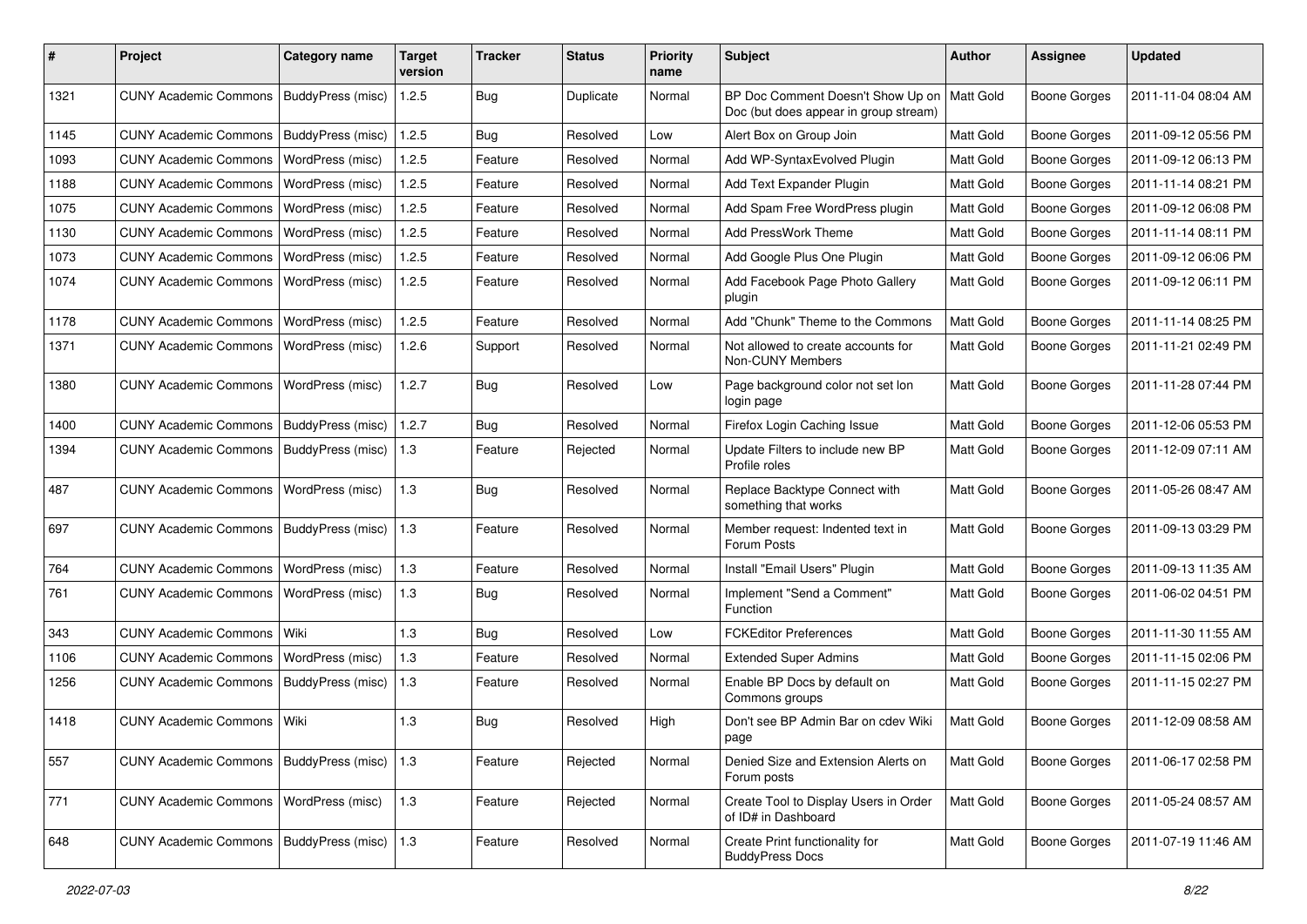| #    | Project                                   | <b>Category name</b> | <b>Target</b><br>version | <b>Tracker</b> | <b>Status</b> | <b>Priority</b><br>name | Subject                                                                            | <b>Author</b>    | <b>Assignee</b>     | <b>Updated</b>      |
|------|-------------------------------------------|----------------------|--------------------------|----------------|---------------|-------------------------|------------------------------------------------------------------------------------|------------------|---------------------|---------------------|
| 746  | <b>CUNY Academic Commons</b>              | BuddyPress (misc)    | 1.3                      | <b>Bug</b>     | Resolved      | Normal                  | Create Pop-Up Login Overlay                                                        | Matt Gold        | Raymond Hoh         | 2011-05-16 06:32 PM |
| 1329 | <b>CUNY Academic Commons</b>              | WordPress (misc)     | 1.3                      | Feature        | Resolved      | Normal                  | Create Plugin to Make it Easier to Add<br>Users to a Blog                          | Matt Gold        | <b>Boone Gorges</b> | 2011-12-15 08:43 AM |
| 643  | <b>CUNY Academic Commons</b>              | BuddyPress (misc)    | 1.3                      | Feature        | Resolved      | Normal                  | Create Mechanism to Require People<br>to Fill Out New Identity Profile Field       | Matt Gold        | <b>Boone Gorges</b> | 2011-10-19 01:50 PM |
| 649  | <b>CUNY Academic Commons</b>              | BuddyPress (misc)    | 1.3                      | Feature        | Resolved      | Normal                  | Create Copy All button for BuddyPress<br>Docs                                      | <b>Matt Gold</b> | <b>Boone Gorges</b> | 2011-09-13 11:59 AM |
| 774  | <b>CUNY Academic Commons</b>              | BuddyPress (misc)    | 1.3                      | Feature        | Resolved      | Normal                  | Consider Allowing Email to Be Sent<br><b>Between Unfriended Members</b>            | Matt Gold        | Boone Gorges        | 2011-06-16 04:06 PM |
| 1345 | <b>CUNY Academic Commons</b>              | BuddyPress (misc)    | 1.3                      | Bug            | Resolved      | Normal                  | Consider Adding BuddyPress Group<br>for Community Admins and Mods<br>Plugin        | Matt Gold        | Boone Gorges        | 2011-11-28 03:17 PM |
| 1132 | <b>CUNY Academic Commons</b>              | WordPress (misc)     | $1.3$                    | Feature        | Rejected      | Normal                  | Consider adding a forum plugin for<br>blogs                                        | Matt Gold        | Boone Gorges        | 2011-11-17 10:51 PM |
| 1134 | <b>CUNY Academic Commons</b>              | WordPress (misc)     | 1.3                      | Feature        | Resolved      | Normal                  | Build Flexibility for Image Choices into<br><b>Featured Content Widget</b>         | Matt Gold        | Boone Gorges        | 2011-11-30 02:27 AM |
| 1412 | <b>CUNY Academic Commons</b>              | BuddyPress (misc)    | 1.3                      | Bug            | Resolved      | Normal                  | Alter text on pop-up message about<br>role field                                   | <b>Matt Gold</b> | <b>Boone Gorges</b> | 2011-12-08 12:58 PM |
| 906  | <b>CUNY Academic Commons</b>              | BuddyPress (misc)    | 1.3                      | Feature        | Resolved      | Low                     | Allow users to edit BP Doc comments                                                | <b>Matt Gold</b> | <b>Boone Gorges</b> | 2011-09-14 01:27 AM |
| 532  | CUNY Academic Commons   BuddyPress (misc) |                      | 1.3                      | Feature        | Resolved      | Normal                  | Allow members to paste in a group of<br>email addresses when sending invites       | Matt Gold        | Boone Gorges        | 2011-09-13 01:12 PM |
| 1419 | <b>CUNY Academic Commons</b>              | Wiki                 | 1.3                      | Bug            | Rejected      | Normal                  | Ajax autosuggest on wiki tags not<br>working                                       | Matt Gold        | Boone Gorges        | 2011-12-12 03:51 PM |
| 1146 | <b>CUNY Academic Commons</b>              | WordPress (misc)     | 1.3                      | Feature        | Resolved      | Normal                  | Add Shaken Grid Theme to Site                                                      | Matt Gold        | Matt Gold           | 2011-11-28 03:27 PM |
| 325  | <b>CUNY Academic Commons</b>              | BuddyPress (misc)    | 1.3                      | Feature        | Resolved      | Normal                  | Add folder hierarchies to Group<br>Documents plugin                                | Matt Gold        | <b>Boone Gorges</b> | 2011-05-23 01:33 AM |
| 1437 | <b>CUNY Academic Commons</b>              | WordPress (misc)     | 1.3                      | Feature        | Resolved      | Normal                  | Add FD Footnotes Plugin                                                            | Matt Gold        | <b>Boone Gorges</b> | 2011-12-14 01:00 PM |
| 1344 | CUNY Academic Commons   BuddyPress (misc) |                      | 1.3                      | Bug            | Resolved      | Normal                  | Activity Feed Items not Appearing in<br>Group                                      | Matt Gold        | Boone Gorges        | 2011-11-14 11:26 AM |
| 1464 | <b>CUNY Academic Commons</b>              | Upgrades             | 1.3.1                    | Bug            | Rejected      | Normal                  | UserVoice Account linked to wrong<br>account                                       | Matt Gold        | Boone Gorges        | 2011-12-19 09:40 AM |
| 1451 | CUNY Academic Commons   BuddyPress (misc) |                      | 1.3.1                    | Bug            | Resolved      | Normal                  | Social Media Profile Icons Not<br>Showing Up Automatically?                        | Matt Gold        | Boone Gorges        | 2011-12-15 07:06 PM |
| 1455 | <b>CUNY Academic Commons</b>              | BuddyPress (misc)    | 1.3.1                    | Bug            | Resolved      | Normal                  | Errant error message on Groups page                                                | Matt Gold        | <b>Boone Gorges</b> | 2011-12-16 02:05 PM |
| 1459 | <b>CUNY Academic Commons</b>              | WordPress (misc)     | 1.3.1                    | Feature        | Resolved      | Normal                  | Create "no image" option for featured<br>blog posts on featured homepage<br>widget | Matt Gold        | <b>Boone Gorges</b> | 2011-12-19 11:25 AM |
| 1438 | CUNY Academic Commons   WordPress (misc)  |                      | 1.3.1                    | Feature        | Resolved      | Normal                  | Add WP-Print Plugin                                                                | Matt Gold        | Boone Gorges        | 2011-12-15 02:49 PM |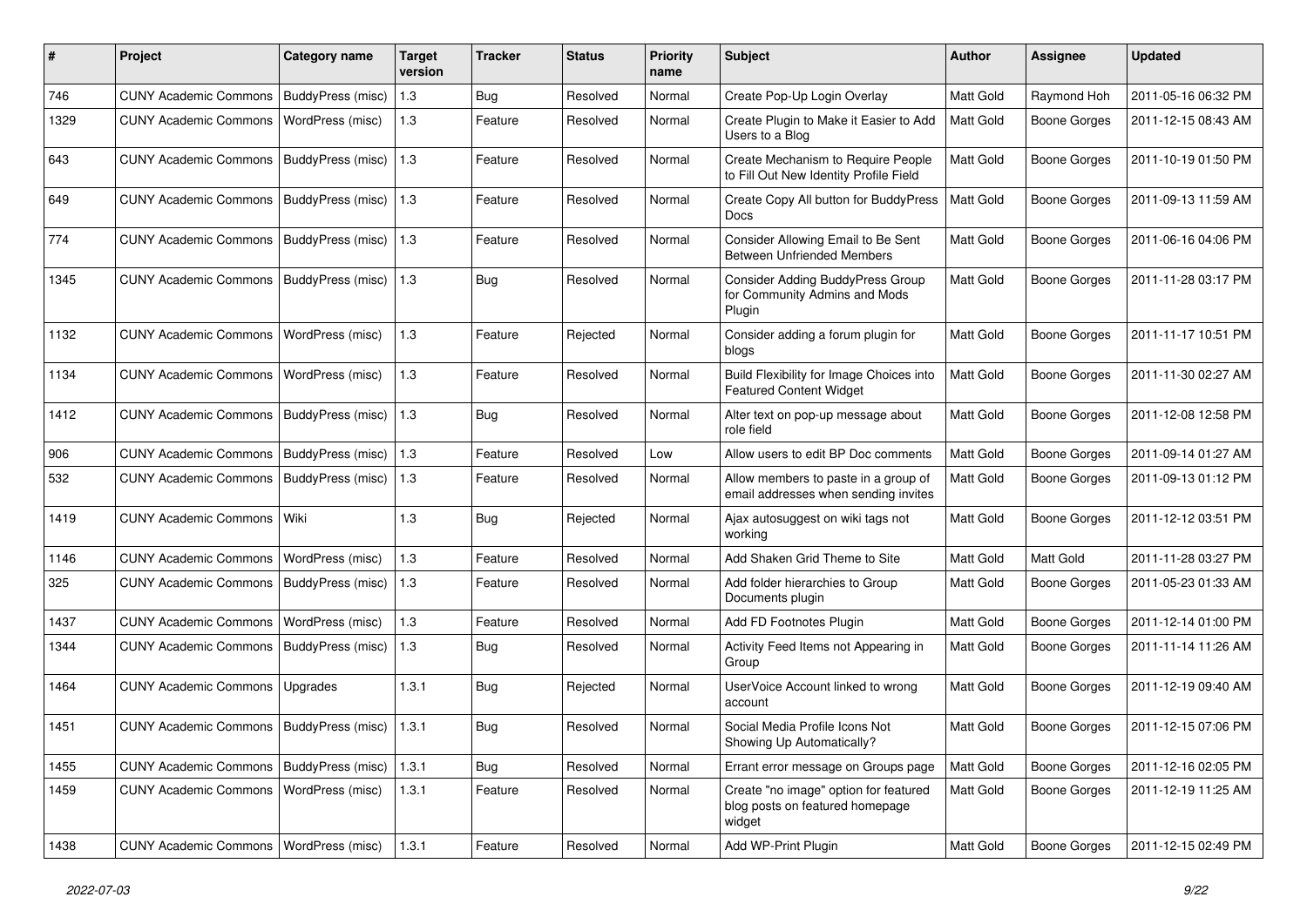| #    | Project                                           | Category name     | <b>Target</b><br>version | <b>Tracker</b> | <b>Status</b> | <b>Priority</b><br>name | <b>Subject</b>                                                | Author           | <b>Assignee</b>     | <b>Updated</b>      |
|------|---------------------------------------------------|-------------------|--------------------------|----------------|---------------|-------------------------|---------------------------------------------------------------|------------------|---------------------|---------------------|
| 1439 | <b>CUNY Academic Commons</b>                      | WordPress (misc)  | 1.3.1                    | Feature        | Resolved      | Normal                  | Add WP Hide Post Plugin                                       | Matt Gold        | <b>Boone Gorges</b> | 2011-12-15 02:50 PM |
| 1440 | <b>CUNY Academic Commons</b>                      | WordPress (misc)  | 1.3.1                    | Feature        | Resolved      | Normal                  | Add Custom Sidebar Plugin                                     | <b>Matt Gold</b> | <b>Boone Gorges</b> | 2011-12-15 02:46 PM |
| 1472 | <b>CUNY Academic Commons</b>                      | WordPress (misc)  | 1.3.2                    | Feature        | Resolved      | Normal                  | Update/Activate Akismet with newly<br>purchased cuny-wide key | Matt Gold        | <b>Boone Gorges</b> | 2012-01-14 08:59 AM |
| 1488 | CUNY Academic Commons   BuddyPress (misc)         |                   | 1.3.3                    | Bug            | Resolved      | Normal                  | Unable to edit forum post                                     | Matt Gold        | <b>Boone Gorges</b> | 2012-01-10 07:20 PM |
| 1498 | CUNY Academic Commons   BuddyPress (misc)         |                   | 1.3.3                    | Bug            | Resolved      | Normal                  | Non-Logged in User Redirect Feature<br>not working            | Matt Gold        | <b>Boone Gorges</b> | 2012-01-11 04:57 PM |
| 1482 | <b>CUNY Academic Commons</b>                      | WordPress (misc)  | 1.3.3                    | <b>Bug</b>     | Resolved      | Normal                  | News page twitter feed error                                  | Matt Gold        | <b>Boone Gorges</b> | 2012-01-10 06:53 PM |
| 1483 | <b>CUNY Academic Commons</b>                      | WordPress (misc)  | 1.3.3                    | Bug            | Resolved      | Normal                  | News page not showing posts from<br>News blog                 | Matt Gold        | <b>Boone Gorges</b> | 2012-01-10 06:55 PM |
| 1495 | CUNY Academic Commons   BuddyPress (misc)         |                   | 1.3.3                    | Bug            | Rejected      | Low                     | Newest Member Filter on homepage<br>not working               | Matt Gold        | Boone Gorges        | 2011-12-22 11:29 AM |
| 1503 | CUNY Academic Commons   BuddyPress (misc)         |                   | 1.3.3                    | Bug            | Resolved      | Normal                  | File list not showing file descriptions                       | Matt Gold        | <b>Boone Gorges</b> | 2012-01-10 07:28 PM |
| 1477 | <b>CUNY Academic Commons</b>                      | WordPress (misc)  | 1.3.3                    | Feature        | Resolved      | Normal                  | Expand recent blog post listing on<br>homepage                | <b>Matt Gold</b> | <b>Boone Gorges</b> | 2012-01-10 06:09 PM |
| 1487 | <b>CUNY Academic Commons</b>                      | BuddyPress (misc) | 1.3.3                    | Feature        | Resolved      | Normal                  | Bug when using Featured Widget to<br>display a page           | Matt Gold        | <b>Boone Gorges</b> | 2012-01-10 10:05 PM |
| 1507 | CUNY Academic Commons   BuddyPress (misc)         |                   | 1.3.3                    | Feature        | Resolved      | Normal                  | Add Custom Sidebar Plugin                                     | Matt Gold        | <b>Boone Gorges</b> | 2012-01-10 07:30 PM |
| 1531 | <b>CUNY Academic Commons</b>                      | WordPress (misc)  | 1.3.4                    | Bug            | Resolved      | Urgent                  | Commons Only Viewable to Logged-In<br>Viewers                 | <b>Matt Gold</b> | Boone Gorges        | 2012-01-12 12:50 AM |
| 1541 | <b>CUNY Academic Commons</b>                      | WordPress (misc)  | 1.3.4                    | Feature        | Resolved      | Normal                  | Add UserVoice embed code                                      | Matt Gold        | <b>Boone Gorges</b> | 2012-01-13 10:17 AM |
| 1546 | <b>CUNY Academic Commons</b>                      | BuddyPress (misc) | 1.3.5                    | Bug            | Resolved      | Low                     | Unable to view comparative document<br>history in BP Docs     | Matt Gold        | Boone Gorges        | 2012-01-17 06:13 PM |
| 1547 | <b>CUNY Academic Commons</b>                      | WordPress (misc)  | 1.3.5                    | Bug            | Resolved      | High                    | Spam Registrations                                            | Matt Gold        | <b>Boone Gorges</b> | 2012-01-16 08:23 PM |
| 1545 | CUNY Academic Commons   BuddyPress (misc)         |                   | 1.3.5                    | Bug            | Resolved      | Normal                  | Problem with BP Doc Comment Edit<br>Icon in Forums            | <b>Matt Gold</b> | <b>Boone Gorges</b> | 2012-01-16 06:14 PM |
| 1551 | <b>CUNY Academic Commons</b>                      | WordPress (misc)  | 1.3.5                    | Bug            | Resolved      | Normal                  | Create Front-Page SOPA Protest page                           | <b>Matt Gold</b> | <b>Boone Gorges</b> | 2012-01-17 09:32 PM |
| 1549 | <b>CUNY Academic Commons</b>                      | WordPress (misc)  | 1.3.5                    | Bug            | Resolved      | Normal                  | Add SOPA Protest Plugin                                       | Matt Gold        | <b>Boone Gorges</b> | 2012-01-17 06:19 PM |
| 1550 | <b>CUNY Academic Commons</b>                      | WordPress (misc)  | 1.3.5.1                  | Feature        | Resolved      | Normal                  | Please add Simplicity Theme to<br>Commons                     | Matt Gold        | <b>Boone Gorges</b> | 2012-01-18 09:58 AM |
| 1554 | CUNY Academic Commons   WordPress (misc)          |                   | 1.3.6                    | Bug            | Resolved      | Normal                  | User reports infinite redirect issue on<br>blog               | Matt Gold        | Boone Gorges        | 2012-01-19 07:58 AM |
| 1555 | CUNY Academic Commons   BuddyPress (misc)   1.3.6 |                   |                          | Bug            | Resolved      | Low                     | Sticky forum post shows up twice in<br>post listings          | Matt Gold        | Boone Gorges        | 2012-02-08 06:44 PM |
| 1571 | CUNY Academic Commons   BuddyPress (misc)         |                   | 1.3.6                    | Bug            | Resolved      | Low                     | Non-CUNY Sign-Up Code Pages<br>Published                      | Matt Gold        | Boone Gorges        | 2012-02-08 04:46 PM |
| 1556 | CUNY Academic Commons   BuddyPress (misc)         |                   | 1.3.6                    | Feature        | Rejected      | Normal                  | New option for College profile field                          | Matt Gold        | Boone Gorges        | 2012-01-19 08:12 AM |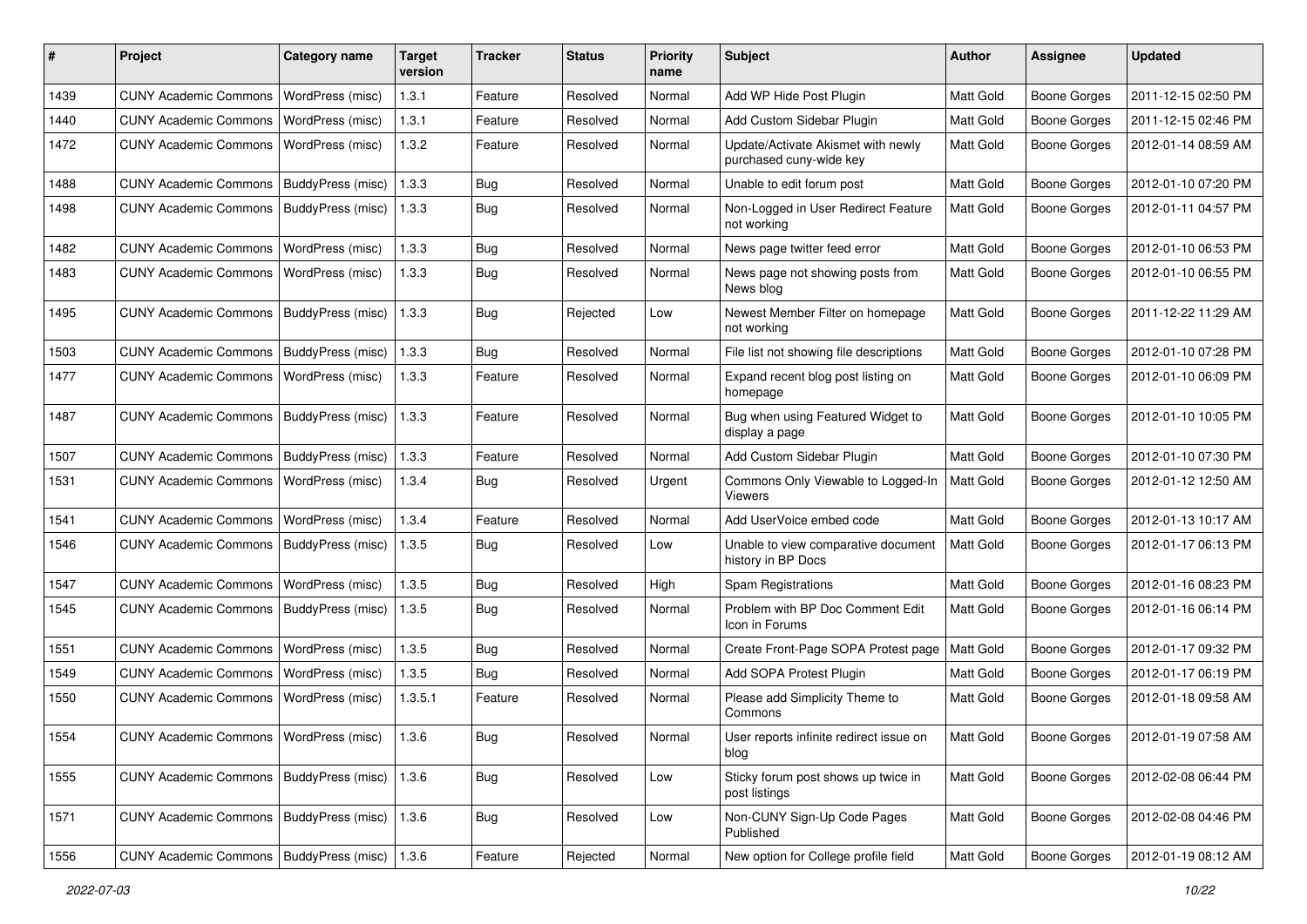| #    | Project                                   | <b>Category name</b> | <b>Target</b><br>version | <b>Tracker</b> | <b>Status</b> | <b>Priority</b><br>name | Subject                                                                               | Author           | <b>Assignee</b>     | <b>Updated</b>      |
|------|-------------------------------------------|----------------------|--------------------------|----------------|---------------|-------------------------|---------------------------------------------------------------------------------------|------------------|---------------------|---------------------|
| 1558 | CUNY Academic Commons   BuddyPress (misc) |                      | 1.3.6                    | Bug            | Resolved      | Normal                  | Login Issues                                                                          | Matt Gold        | <b>Boone Gorges</b> | 2012-02-08 06:40 PM |
| 1638 | <b>CUNY Academic Commons</b>              | WordPress (misc)     | 1.3.7                    | Feature        | Rejected      | Urgent                  | Make Clean Child Theme Available<br>only to ARC blog                                  | <b>Matt Gold</b> | <b>Boone Gorges</b> | 2012-02-21 02:39 PM |
| 1641 | <b>CUNY Academic Commons</b>              | WordPress (misc)     | 1.3.7                    | Feature        | Resolved      | Urgent                  | Create shortcode to embed fora.tv<br>videos                                           | Matt Gold        | <b>Boone Gorges</b> | 2012-02-21 05:22 PM |
| 1473 | <b>CUNY Academic Commons</b>              | WordPress (misc)     | 1.3.7                    | Outreach       | Resolved      | Normal                  | Create News Blog Post on Akismet for<br><b>CUNY</b>                                   | <b>Matt Gold</b> | Matt Gold           | 2012-02-08 08:31 PM |
| 1616 | <b>CUNY Academic Commons</b>              | BuddyPress (misc)    | 1.3.7                    | Bug            | Resolved      | Low                     | BP Docs timeout issue                                                                 | Matt Gold        | <b>Boone Gorges</b> | 2012-02-21 03:23 PM |
| 1639 | <b>CUNY Academic Commons</b>              | WordPress (misc)     | 1.3.7                    | Feature        | Resolved      | Urgent                  | Add WP-Cumulus Plugin                                                                 | Matt Gold        | <b>Boone Gorges</b> | 2012-02-21 02:32 PM |
| 1640 | <b>CUNY Academic Commons</b>              | WordPress (misc)     | 1.3.7                    | Feature        | Resolved      | Urgent                  | Add Jetpack plugin                                                                    | Matt Gold        | <b>Boone Gorges</b> | 2012-02-21 02:30 PM |
| 1637 | <b>CUNY Academic Commons</b>              | WordPress (misc)     | 1.3.7.1                  | Feature        | Resolved      | Urgent                  | Add Clean Child Theme for ARC<br>Project                                              | <b>Matt Gold</b> | <b>Boone Gorges</b> | 2012-02-21 06:13 PM |
| 1663 | <b>CUNY Academic Commons</b>              | BuddyPress (misc)    | 1.3.9                    | Support        | Resolved      | Normal                  | Please add info on Private --> Public<br>Group Announcement Functionality to<br>Codex | <b>Matt Gold</b> | Sarah Morgano       | 2012-03-01 10:26 AM |
| 1648 | <b>CUNY Academic Commons</b>              | BuddyPress (misc)    | 1.3.9                    | Feature        | Resolved      | Urgent                  | <b>Add Password Protect WordPress</b><br>Plugin                                       | <b>Matt Gold</b> |                     | 2012-02-24 10:22 AM |
| 1794 | CUNY Academic Commons   BuddyPress (misc) |                      | 1.3.10                   | Bug            | Resolved      | Normal                  | Remove "Notice anything new"<br>notification                                          | Matt Gold        | Boone Gorges        | 2012-03-29 09:45 PM |
| 1754 | <b>CUNY Academic Commons</b>              | WordPress (misc)     | 1.3.10                   | Bug            | Resolved      | High                    | Members receiving dev site comment<br>spam                                            | <b>Matt Gold</b> | Boone Gorges        | 2012-03-20 01:05 PM |
| 1657 | <b>CUNY Academic Commons</b>              | BuddyPress (misc)    | 1.3.10                   | <b>Bug</b>     | Resolved      | Normal                  | Caching Issues                                                                        | <b>Matt Gold</b> |                     | 2012-04-04 10:17 AM |
| 1812 | <b>CUNY Academic Commons</b>              | WordPress (misc)     | 1.3.11                   | Feature        | Resolved      | Normal                  | Please remove Catablog plugin                                                         | Matt Gold        | <b>Boone Gorges</b> | 2012-04-05 07:36 PM |
| 1614 | <b>CUNY Academic Commons</b>              | BuddyPress (misc)    | 1.3.11                   | Bug            | Resolved      | Normal                  | Non-CUNY Sign-Up Code Disappears<br><b>After Creation</b>                             | <b>Matt Gold</b> | Boone Gorges        | 2012-04-05 01:50 AM |
| 1808 | <b>CUNY Academic Commons</b>              | WordPress (misc)     | 1.3.11                   | <b>Bug</b>     | Resolved      | Normal                  | New title page titles                                                                 | Matt Gold        | <b>Boone Gorges</b> | 2012-04-04 08:39 AM |
| 1802 | <b>CUNY Academic Commons</b>              | WordPress (misc)     | 1.3.11                   | <b>Bug</b>     | Resolved      | Low                     | Incorrect Page Title on Blogs Page                                                    | Matt Gold        | Boone Gorges        | 2012-04-03 08:28 PM |
| 1784 | <b>CUNY Academic Commons</b>              | BuddyPress (misc)    | 1.3.11                   | Bug            | Resolved      | Normal                  | Date/Content Problems on Forum<br>digest emails                                       | <b>Matt Gold</b> | Boone Gorges        | 2012-04-03 08:28 PM |
| 1809 | <b>CUNY Academic Commons</b>              | WordPress (misc)     | 1.3.11                   | Feature        | Resolved      | Normal                  | Add CataBlog Plugin                                                                   | Matt Gold        | <b>Boone Gorges</b> | 2012-04-04 10:03 AM |
| 1672 | CUNY Academic Commons   BuddyPress (misc) |                      | 1.3.11                   | Bug            | Resolved      | Normal                  | Activity replies in groups                                                            | Matt Gold        | <b>Boone Gorges</b> | 2012-04-04 09:37 AM |
| 1560 | CUNY Academic Commons   BuddyPress (misc) |                      | 1.3.12                   | Outreach       | Resolved      | Normal                  | Add social media icons/info to About<br>page and Contact Us page                      | Matt Gold        | Boone Gorges        | 2012-04-12 09:07 AM |
| 1561 | <b>CUNY Academic Commons</b>              | WordPress (misc)     | 1.3.12                   | Outreach       | Resolved      | Normal                  | Add Social Media Icons back to top of<br>side column of News page                     | Matt Gold        | Boone Gorges        | 2012-04-12 04:39 PM |
| 1818 | CUNY Academic Commons   WordPress (misc)  |                      | 1.3.12                   | Feature        | Resolved      | High                    | Add news announcement scroll plugin                                                   | Matt Gold        | Boone Gorges        | 2012-04-09 03:15 PM |
| 1872 | CUNY Academic Commons   WordPress (misc)  |                      | 1.3.13                   | Bug            | Resolved      | Normal                  | Update Woo Framework                                                                  | Matt Gold        | Boone Gorges        | 2012-05-22 11:36 AM |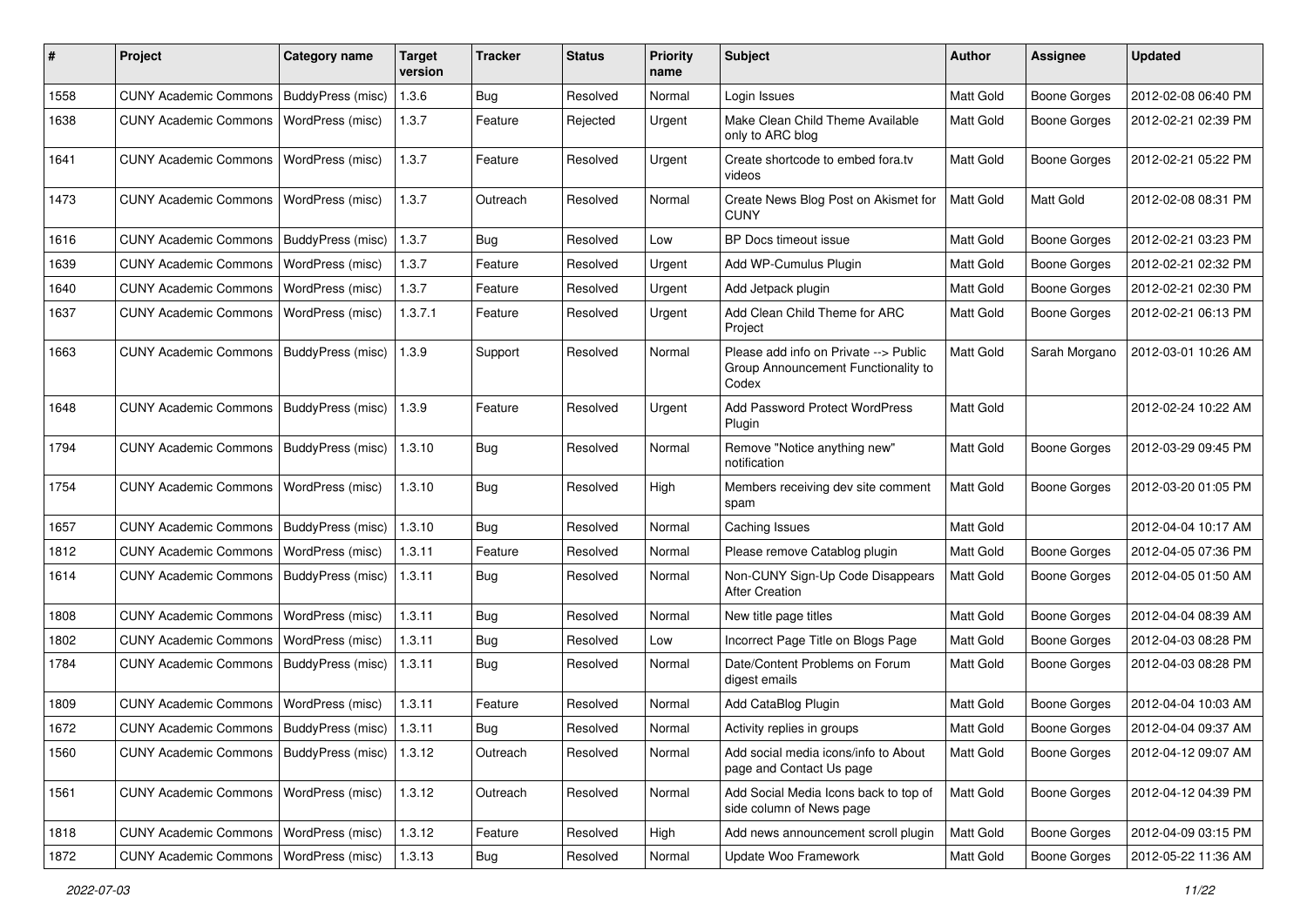| #    | Project                                  | <b>Category name</b>    | <b>Target</b><br>version | <b>Tracker</b> | <b>Status</b> | <b>Priority</b><br>name | <b>Subject</b>                                                       | <b>Author</b> | Assignee            | <b>Updated</b>      |
|------|------------------------------------------|-------------------------|--------------------------|----------------|---------------|-------------------------|----------------------------------------------------------------------|---------------|---------------------|---------------------|
| 1885 | <b>CUNY Academic Commons</b>             | WordPress (misc)        | 1.3.13                   | Bug            | Resolved      | Normal                  | TinyMCE button error                                                 | Matt Gold     | <b>Boone Gorges</b> | 2012-05-17 11:15 AM |
| 1886 | <b>CUNY Academic Commons</b>             | WordPress (misc)        | 1.3.13                   | Bug            | Rejected      | Low                     | Test reliability of firestats plugin                                 | Matt Gold     | <b>Boone Gorges</b> | 2012-05-09 09:37 PM |
| 1197 | <b>CUNY Academic Commons</b>             |                         | 1.3.13                   | Feature        | Resolved      | Low                     | Remove Quotation Marks from Email<br>Notifications of Uploaded Files | Matt Gold     | <b>Boone Gorges</b> | 2012-04-16 03:11 PM |
| 1859 | <b>CUNY Academic Commons</b>             | BuddyPress (misc)       | 1.3.13                   | Bug            | Resolved      | Low                     | Orthographical error on page in the<br>sign-up process               | Matt Gold     | <b>Boone Gorges</b> | 2012-05-02 11:43 AM |
| 1911 | <b>CUNY Academic Commons</b>             | <b>WordPress (misc)</b> | 1.3.13                   | Feature        | Resolved      | Normal                  | Install The The Tabs and Accordions<br>Plugin                        | Matt Gold     | <b>Boone Gorges</b> | 2012-05-23 04:13 PM |
| 1912 | <b>CUNY Academic Commons</b>             | <b>WordPress (misc)</b> | 1.3.13                   | Bug            | Resolved      | Normal                  | Install the VéritéCo Timeline Plugin                                 | Matt Gold     | <b>Boone Gorges</b> | 2012-05-23 04:13 PM |
| 1881 | <b>CUNY Academic Commons</b>             | BuddyPress (misc)       | 1.3.13                   | Bug            | Resolved      | Low                     | Double forum notification received                                   | Matt Gold     | <b>Boone Gorges</b> | 2012-05-22 02:51 PM |
| 1462 | <b>CUNY Academic Commons</b>             | WordPress (misc)        | 1.3.13                   | Support        | Resolved      | Normal                  | Allowing registration by cuny.tv<br>domains                          | Matt Gold     | <b>Boone Gorges</b> | 2012-05-02 12:16 PM |
| 1863 | <b>CUNY Academic Commons</b>             | <b>WordPress (misc)</b> | 1.3.13                   | Feature        | Resolved      | Normal                  | Add WP Publication Repository plugin                                 | Matt Gold     | <b>Boone Gorges</b> | 2012-05-10 01:57 AM |
| 1889 | <b>CUNY Academic Commons</b>             | <b>WordPress (misc)</b> | 1.3.13                   | Feature        | Resolved      | Normal                  | Add jQuery Lightbox plugin                                           | Matt Gold     | <b>Boone Gorges</b> | 2012-05-17 11:11 AM |
| 1930 | <b>CUNY Academic Commons</b>             | WordPress (misc)        | 1.3.14                   | Feature        | Resolved      | Normal                  | Install CollabPress                                                  | Matt Gold     | <b>Boone Gorges</b> | 2012-06-12 08:44 AM |
| 1916 | <b>CUNY Academic Commons</b>             | WordPress (misc)        | 1.3.14                   | Bug            | Resolved      | High                    | Images Breaking on Help Blog and<br><b>Ground Control</b>            | Matt Gold     | Boone Gorges        | 2012-05-26 07:54 PM |
| 1933 | <b>CUNY Academic Commons</b>             | WordPress (misc)        | 1.3.14                   | Feature        | Resolved      | Normal                  | Add WP-Markdown Plugin                                               | Matt Gold     | <b>Boone Gorges</b> | 2012-06-12 08:56 AM |
| 1934 | <b>CUNY Academic Commons</b>             | WordPress (misc)        | 1.3.14                   | Feature        | Resolved      | Normal                  | Add Q and A Plugin                                                   | Matt Gold     | <b>Boone Gorges</b> | 2012-06-12 09:12 AM |
| 1953 | <b>CUNY Academic Commons</b>             | BuddyPress (misc)       | 1.3.15                   | Bug            | Resolved      | Normal                  | Email forum notification formatting<br>issue                         | Matt Gold     | <b>Boone Gorges</b> | 2012-06-21 03:32 PM |
| 1990 | <b>CUNY Academic Commons</b>             | BuddyPress (misc)       | 1.3.17                   | <b>Bug</b>     | Resolved      | Low                     | In Forum post list, member avatar<br>partially obscures member name  | Matt Gold     | <b>Boone Gorges</b> | 2012-07-29 08:42 PM |
| 1995 | <b>CUNY Academic Commons</b>             | WordPress (misc)        | 1.3.17                   | <b>Bug</b>     | Rejected      | High                    | Featured Content Box Only Rendering<br>on Login                      | Matt Gold     | <b>Boone Gorges</b> | 2012-07-15 10:21 AM |
| 1411 | <b>CUNY Academic Commons</b>             | BuddyPress (misc)       | 1.3.17                   | Feature        | Resolved      | Low                     | <b>Deleting Docs</b>                                                 | Matt Gold     | <b>Boone Gorges</b> | 2012-07-02 12:43 PM |
| 2007 | <b>CUNY Academic Commons</b>             | WordPress (misc)        | 1.3.17                   | Feature        | Resolved      | Normal                  | Add Events Manager Plugin                                            | Matt Gold     | <b>Boone Gorges</b> | 2012-07-30 09:19 AM |
| 2018 | <b>CUNY Academic Commons</b>             | WordPress (misc)        | 1.4                      | Bug            | Resolved      | High                    | WP Nav Bar Overflow                                                  | Matt Gold     | <b>Boone Gorges</b> | 2012-08-06 12:58 PM |
| 1999 | <b>CUNY Academic Commons</b>             | <b>WordPress (misc)</b> | 1.4                      | Feature        | Resolved      | Normal                  | <b>Update Registration Page</b>                                      | Matt Gold     | <b>Boone Gorges</b> | 2012-08-01 08:11 AM |
| 2019 | CUNY Academic Commons   WordPress (misc) |                         | 1.4                      | Bug            | Resolved      | High                    | Unable to Add New User to Blog                                       | Matt Gold     | <b>Boone Gorges</b> | 2012-08-08 04:21 PM |
| 2008 | <b>CUNY Academic Commons</b>             | BuddyPress (misc) 1.4   |                          | Feature        | Resolved      | Normal                  | Show Recently Active Users on<br>Commons Homepage                    | Matt Gold     | Raymond Hoh         | 2012-08-01 05:23 PM |
| 1390 | <b>CUNY Academic Commons</b>             | BuddyPress (misc)   1.4 |                          | Feature        | Resolved      | Normal                  | Show "Kitchen Sink" by Default in<br><b>TinyMCE</b>                  | Matt Gold     | Dominic Giglio      | 2012-02-28 10:37 AM |
| 1979 | <b>CUNY Academic Commons</b>             | BuddyPress (misc)   1.4 |                          | <b>Bug</b>     | Rejected      | Normal                  | Received two notifications of an activity<br>update                  | Matt Gold     | <b>Boone Gorges</b> | 2012-07-12 10:43 AM |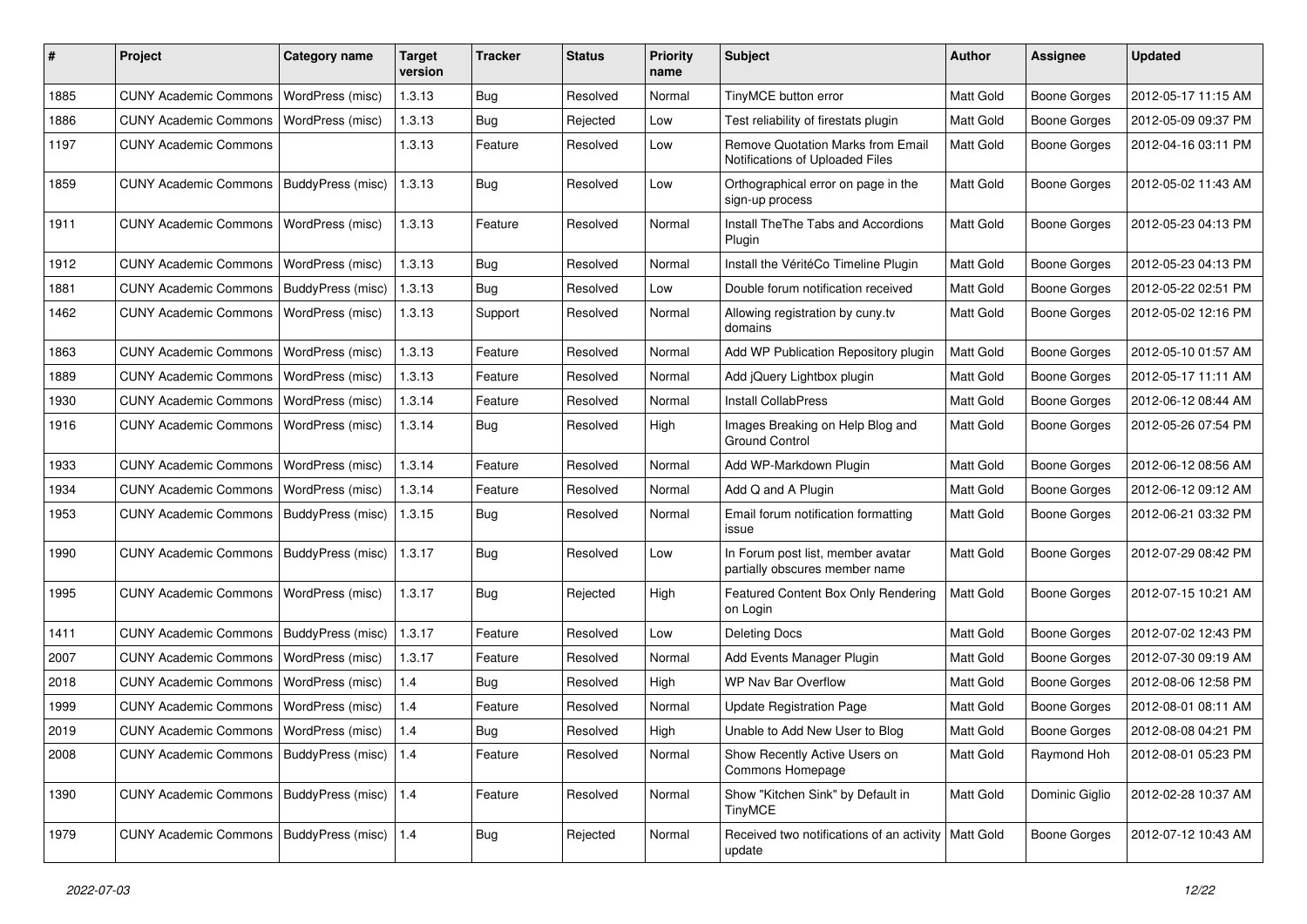| #    | Project                                   | Category name     | <b>Target</b><br>version | <b>Tracker</b> | <b>Status</b> | <b>Priority</b><br>name | Subject                                                                                    | Author           | Assignee            | <b>Updated</b>      |
|------|-------------------------------------------|-------------------|--------------------------|----------------|---------------|-------------------------|--------------------------------------------------------------------------------------------|------------------|---------------------|---------------------|
| 1623 | <b>CUNY Academic Commons</b>              | WordPress (misc)  | 1.4                      | Feature        | Resolved      | Low                     | Install Anthologize                                                                        | Matt Gold        | <b>Boone Gorges</b> | 2012-08-01 03:25 PM |
| 1867 | <b>CUNY Academic Commons</b>              | WordPress (misc)  | 1.4                      | Feature        | Resolved      | Normal                  | Homepage redesign join/login/tour<br>space                                                 | Matt Gold        | Raymond Hoh         | 2012-08-07 01:49 PM |
| 1629 | <b>CUNY Academic Commons</b>              | BuddyPress (misc) | 1.4                      | Support        | Resolved      | Normal                  | Deleting Group Announcements                                                               | Matt Gold        | Dominic Giglio      | 2012-07-16 12:26 PM |
| 120  | <b>CUNY Academic Commons</b>              | BuddyPress (misc) | 1.4                      | Feature        | Resolved      | Normal                  | <b>Consider Adding Privacy Options</b><br>Plugin for Profiles                              | Matt Gold        | Boone Gorges        | 2015-11-12 01:02 AM |
| 1557 | <b>CUNY Academic Commons</b>              | WordPress (misc)  | 1.4                      | Feature        | Resolved      | Normal                  | Confirmation Message on Adding New<br>Users to Blog                                        | Matt Gold        | <b>Boone Gorges</b> | 2012-05-31 01:53 AM |
| 1401 | <b>CUNY Academic Commons</b>              | BuddyPress (misc) | 1.4                      | Bug            | Resolved      | Low                     | Avoiding really long blog names                                                            | Matt Gold        | Dominic Giglio      | 2012-07-16 01:02 PM |
| 1457 | <b>CUNY Academic Commons</b>              | BuddyPress (misc) | 1.4                      | Feature        | Resolved      | Low                     | Allow people to clear old status<br>updates                                                | Matt Gold        | Dominic Giglio      | 2012-04-24 10:35 AM |
| 1505 | <b>CUNY Academic Commons</b>              | BuddyPress (misc) | 1.4                      | Feature        | Duplicate     | Normal                  | Allow members to clear past status<br>updates                                              | <b>Matt Gold</b> | <b>Boone Gorges</b> | 2012-04-06 04:42 PM |
| 1504 | <b>CUNY Academic Commons</b>              | BuddyPress (misc) | 1.4                      | Feature        | Resolved      | Normal                  | Allow members to choose multiple<br>colleges on Profile pages                              | Matt Gold        | <b>Boone Gorges</b> | 2012-08-01 03:34 PM |
| 1199 | <b>CUNY Academic Commons</b>              | BuddyPress (misc) | 1.4                      | Feature        | Resolved      | Normal                  | Add Option for Open Text Field to BP<br>Profile Checkbox Fields                            | Matt Gold        | Boone Gorges        | 2012-08-01 05:23 PM |
| 2015 | <b>CUNY Academic Commons</b>              | WordPress (misc)  | $1.4$                    | Feature        | Resolved      | Low                     | <b>Add Minimatica Theme</b>                                                                | Matt Gold        | <b>Boone Gorges</b> | 2012-08-06 01:33 PM |
| 2036 | <b>CUNY Academic Commons</b>              | WordPress (misc)  | 1.4.1                    | Bug            | Resolved      | Normal                  | Drop-down styling error                                                                    | Matt Gold        | Raymond Hoh         | 2012-08-11 01:31 PM |
| 2041 | <b>CUNY Academic Commons</b>              | BuddyPress (misc) | 1.4.2                    | Bug            | Resolved      | Low                     | Vertical Alignment on BP Doc "delete"<br>hoverlink                                         | <b>Matt Gold</b> | <b>Boone Gorges</b> | 2012-08-13 10:54 PM |
| 2034 | <b>CUNY Academic Commons</b>              | WordPress (misc)  | 1.4.2                    | Bug            | Resolved      | Urgent                  | Spacing issue on reply-by-email                                                            | Matt Gold        | Raymond Hoh         | 2012-08-13 02:41 PM |
| 2043 | <b>CUNY Academic Commons</b>              | WordPress (misc)  | 1.4.2                    | Bug            | Rejected      | Low                     | Site Title Character Limit?                                                                | Matt Gold        | <b>Boone Gorges</b> | 2012-08-13 01:02 PM |
| 2040 | <b>CUNY Academic Commons</b>              | BuddyPress (misc) | 1.4.2                    | <b>Bug</b>     | Resolved      | Normal                  | RBE on BP Docs Edits?                                                                      | Matt Gold        | Boone Gorges        | 2012-08-14 08:13 AM |
| 2038 | <b>CUNY Academic Commons</b>              | WordPress (misc)  | 1.4.2                    | Bug            | Resolved      | Normal                  | Fixing homepage spacing                                                                    | Matt Gold        | Matt Gold           | 2012-08-13 10:12 PM |
| 2035 | <b>CUNY Academic Commons</b>              | BuddyPress (misc) | 1.4.3                    | Support        | Resolved      | High                    | Reply by Email - some possible<br>confusion                                                | Matt Gold        | Raymond Hoh         | 2012-08-19 08:58 AM |
| 2046 | <b>CUNY Academic Commons</b>              | BuddyPress (misc) | 1.4.3                    | Bug            | Resolved      | High                    | <b>RBE Delayed Post</b>                                                                    | Matt Gold        | Raymond Hoh         | 2012-08-27 11:55 AM |
| 2055 | <b>CUNY Academic Commons</b>              | WordPress (misc)  | 1.4.3                    | Bug            | Resolved      | High                    | Non-CUNY Sign-Ups not enabled                                                              | Matt Gold        | <b>Boone Gorges</b> | 2012-08-23 12:51 PM |
| 2057 | CUNY Academic Commons   BuddyPress (misc) |                   | 1.4.3                    | Bug            | Resolved      | Normal                  | Newest/Active/Popular Filters Not<br>working on Homepage List of Groups,<br><b>Members</b> | Matt Gold        | Boone Gorges        | 2012-08-23 03:18 PM |
| 2039 | CUNY Academic Commons   BuddyPress (misc) |                   | 1.4.3                    | Support        | Resolved      | Normal                  | Create Failure function for RBE                                                            | Matt Gold        | Raymond Hoh         | 2012-08-27 09:44 AM |
| 2060 | <b>CUNY Academic Commons</b>              | WordPress (misc)  | 1.4.3                    | Support        | Resolved      | Normal                  | Add Digital University Theme to<br>Commons                                                 | Matt Gold        | Dominic Giglio      | 2012-08-27 03:38 PM |
| 2115 | CUNY Academic Commons   WordPress (misc)  |                   | 1.4.4                    | Bug            | Resolved      | Normal                  | Update Site Footer to reflect current<br>number of CUNY campuses                           | Matt Gold        | Dominic Giglio      | 2012-09-10 02:47 PM |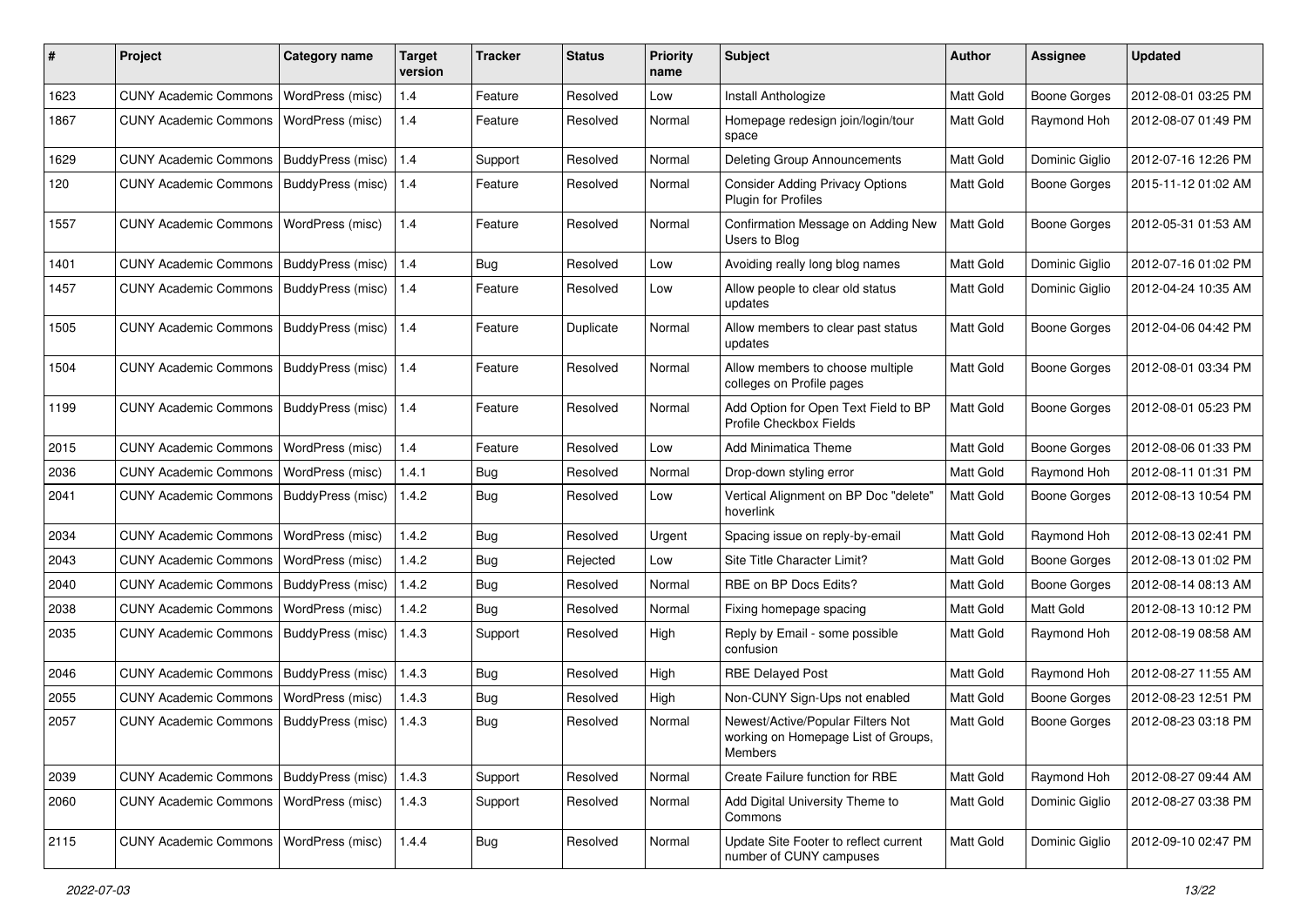| #    | Project                                   | Category name            | <b>Target</b><br>version | Tracker    | <b>Status</b> | <b>Priority</b><br>name | <b>Subject</b>                                                      | Author           | Assignee            | <b>Updated</b>      |
|------|-------------------------------------------|--------------------------|--------------------------|------------|---------------|-------------------------|---------------------------------------------------------------------|------------------|---------------------|---------------------|
| 2037 | CUNY Academic Commons   BuddyPress (misc) |                          | 1.4.5                    | Bug        | Resolved      | Normal                  | Special Character shows up in RBE<br>post                           | Matt Gold        | Raymond Hoh         | 2012-09-17 07:12 PM |
| 2104 | <b>CUNY Academic Commons</b>              | WordPress (misc)         | 1.4.6                    | Bug        | Resolved      | Low                     | WordPress Database Backup Plugin<br>Error                           | Matt Gold        | Dominic Giglio      | 2012-09-13 03:45 PM |
| 2053 | <b>CUNY Academic Commons</b>              | BuddyPress (misc)        | 1.4.6                    | Feature    | Resolved      | Normal                  | RBE on BP Docs                                                      | Matt Gold        | Boone Gorges        | 2012-10-01 04:14 PM |
| 2058 | <b>CUNY Academic Commons</b>              | WordPress (misc)         | 1.4.6                    | Bug        | Rejected      | Normal                  | Page shift on clicking Log in box                                   | Matt Gold        | Boone Gorges        | 2012-08-20 05:53 PM |
| 1997 | <b>CUNY Academic Commons</b>              | BuddyPress (misc)        | 1.4.6                    | Bug        | Resolved      | Normal                  | Forum post notification didn't indicate<br>image attachments        | Matt Gold        | Boone Gorges        | 2012-09-23 05:03 PM |
| 2121 | <b>CUNY Academic Commons</b>              | BuddyPress (misc)        | 1.4.6                    | Bug        | Resolved      | Low                     | Email notification of forum post omits<br>hyperlinked word          | Matt Gold        | Boone Gorges        | 2012-09-30 09:05 AM |
| 2002 | <b>CUNY Academic Commons</b>              | WordPress (misc)         | 1.4.6                    | Feature    | Resolved      | Normal                  | Create Livestream video<br>space/channel for the Commons            | Matt Gold        | Michael Smith       | 2012-09-30 05:52 PM |
| 2113 | <b>CUNY Academic Commons</b>              | WordPress (misc)         | 1.4.6                    | Support    | Resolved      | Normal                  | Add google docs shortcode<br>documentation to plugin                | Matt Gold        | Raymond Hoh         | 2012-09-30 10:57 PM |
| 2129 | <b>CUNY Academic Commons</b>              | BuddyPress (misc)        | 1.4.6                    | Bug        | Resolved      | Low                     | […]                                                                 | Matt Gold        | <b>Boone Gorges</b> | 2012-09-30 09:53 AM |
| 2044 | <b>CUNY Academic Commons</b>              | WordPress (misc)         | 1.4.7                    | <b>Bug</b> | Resolved      | Normal                  | Comment field asks for name info<br>when user logged in             | Matt Gold        | Dominic Giglio      | 2012-10-11 08:34 PM |
| 2117 | <b>CUNY Academic Commons</b>              | BuddyPress (misc)        | 1.4.8                    | <b>Bug</b> | Resolved      | Normal                  | User reports double notification of<br>announcements                | <b>Matt Gold</b> | Dominic Giglio      | 2012-10-22 09:37 AM |
| 2082 | <b>CUNY Academic Commons</b>              | <b>BuddyPress (misc)</b> | 1.4.8                    | Support    | Resolved      | High                    | Default: No Email?                                                  | Matt Gold        | Dominic Giglio      | 2012-10-19 04:55 PM |
| 2185 | <b>CUNY Academic Commons</b>              | BuddyPress (misc)        | 1.4.8                    | Feature    | Resolved      | Normal                  | Add WP Touch plugin                                                 | Matt Gold        | Dominic Giglio      | 2012-10-15 01:33 PM |
| 2176 | <b>CUNY Academic Commons</b>              | BuddyPress (misc)        | 1.4.9                    | <b>Bug</b> | Rejected      | Normal                  | Page error upon accepting group<br>membership request               | Matt Gold        | Dominic Giglio      | 2012-11-01 09:48 PM |
| 2188 | <b>CUNY Academic Commons</b>              | BuddyPress (misc)        | 1.4.9                    | <b>Bug</b> | Resolved      | Normal                  | Line Spacing/Breaks on BP Docs                                      | Matt Gold        | Chris Stein         | 2012-11-01 03:15 PM |
| 2105 | <b>CUNY Academic Commons</b>              | BuddyPress (misc)        | 1.4.9                    | Bug        | Resolved      | Normal                  | File name in a file uploaded to group<br>contains escape characters | Matt Gold        | Dominic Giglio      | 2012-11-01 12:02 PM |
| 2203 | <b>CUNY Academic Commons</b>              | WordPress (misc)         | 1.4.9                    | Feature    | Resolved      | Normal                  | Enable uploading of sav files                                       | Matt Gold        | Boone Gorges        | 2012-11-03 04:37 PM |
| 2206 | <b>CUNY Academic Commons</b>              | BuddyPress (misc)        | 1.4.9                    | Support    | Resolved      | Normal                  | Change anchor location for "Post New<br>Topic" in group forums      | Matt Gold        | Dominic Giglio      | 2012-11-01 11:16 AM |
| 2184 | <b>CUNY Academic Commons</b>              | BuddyPress (misc)        | 1.4.9                    | Support    | Resolved      | Normal                  | Adjust Invite Directions to include info<br>about max invites       | Matt Gold        | Boone Gorges        | 2012-11-03 04:23 PM |
| 2210 | <b>CUNY Academic Commons</b>              | WordPress (misc)         | 1.4.9                    | Bug        | Resolved      | Normal                  | Add Twenty Twelve Theme                                             | Matt Gold        | Boone Gorges        | 2012-11-01 10:26 AM |
| 2204 | <b>CUNY Academic Commons</b>              | WordPress (misc)         | 1.4.10                   | <b>Bug</b> | Resolved      | Normal                  | User Doesn't Come up in Add New<br>User Autocomplete                | Matt Gold        | Dominic Giglio      | 2012-11-11 12:50 AM |
| 2240 | <b>CUNY Academic Commons</b>              | WordPress (misc)         | 1.4.10                   | Bug        | Resolved      | Normal                  | Update Luna theme                                                   | Matt Gold        | Dominic Giglio      | 2012-11-11 04:27 PM |
| 2230 | CUNY Academic Commons   WordPress (misc)  |                          | 1.4.10                   | Bug        | Resolved      | High                    | MESTC page scrambled                                                | Matt Gold        | Dominic Giglio      | 2012-11-20 02:39 PM |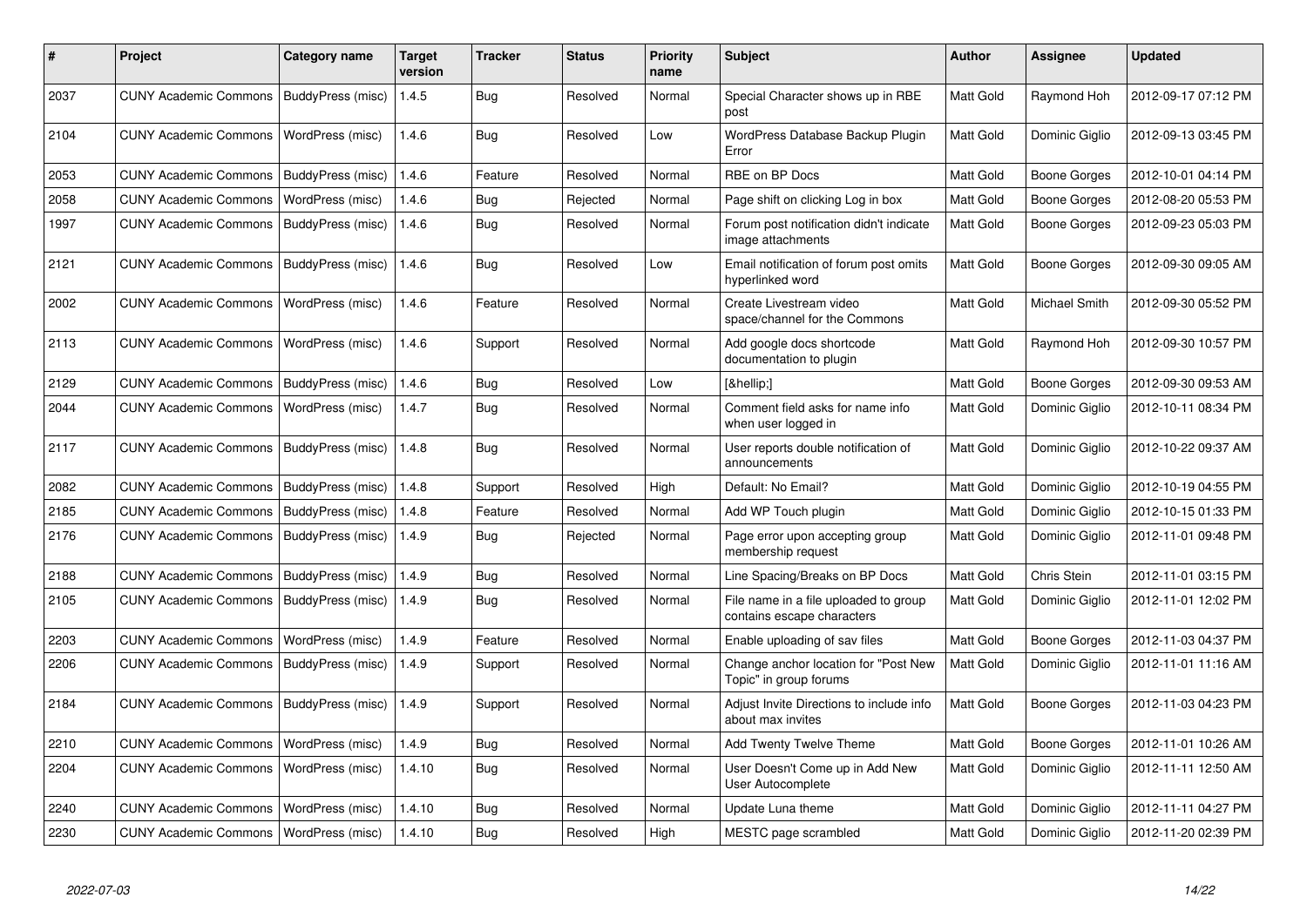| $\pmb{\#}$ | Project                                   | <b>Category name</b>     | <b>Target</b><br>version | <b>Tracker</b> | <b>Status</b> | <b>Priority</b><br>name | Subject                                                          | <b>Author</b>    | <b>Assignee</b>     | <b>Updated</b>      |
|------------|-------------------------------------------|--------------------------|--------------------------|----------------|---------------|-------------------------|------------------------------------------------------------------|------------------|---------------------|---------------------|
| 2191       | <b>CUNY Academic Commons</b>              | BuddyPress (misc)        | 1.4.10                   | <b>Bug</b>     | Resolved      | Low                     | File upload to group doesn't register as<br>activity?            | Matt Gold        | Dominic Giglio      | 2012-11-11 09:28 PM |
| 2220       | <b>CUNY Academic Commons</b>              | BuddyPress (misc)        | 1.4.11                   | Bug            | Resolved      | Low                     | Spacing error on BP Doc comments                                 | Matt Gold        | Dominic Giglio      | 2012-11-20 03:47 PM |
| 2248       | <b>CUNY Academic Commons</b>              | BuddyPress (misc)        | 1.4.11                   | Feature        | Resolved      | Low                     | Create Profile link to academia.edu<br>profile                   | Matt Gold        | Dominic Giglio      | 2012-11-21 11:55 PM |
| 2029       | <b>CUNY Academic Commons</b>              | WordPress (misc)         | 1.4.11                   | Bug            | Resolved      | Normal                  | CForms error                                                     | Matt Gold        | Dominic Giglio      | 2012-11-17 02:15 PM |
| 2312       | <b>CUNY Academic Commons</b>              | WordPress (misc)         | 1.4.12                   | Feature        | Resolved      | Normal                  | Upload Gravity Forms Plugin                                      | Matt Gold        | Dominic Giglio      | 2012-12-03 07:58 PM |
| 2296       | <b>CUNY Academic Commons</b>              | WordPress (misc)         | 1.4.12                   | Feature        | Resolved      | Normal                  | Add WP Retina Plugin                                             | Matt Gold        | Dominic Giglio      | 2012-12-02 09:10 AM |
| 2301       | <b>CUNY Academic Commons</b>              | WordPress (misc)         | 1.4.12                   | Feature        | Resolved      | Normal                  | Add Twenty Twelve JP365 Child<br>Theme                           | <b>Matt Gold</b> | Dominic Giglio      | 2012-11-29 03:41 PM |
| 2299       | <b>CUNY Academic Commons</b>              | <b>WordPress (misc)</b>  | 1.4.12                   | Feature        | Resolved      | Normal                  | Add Shaken Grid Premium Theme                                    | Matt Gold        | Dominic Giglio      | 2012-11-29 04:01 PM |
| 2313       | <b>CUNY Academic Commons</b>              | WordPress (misc)         | 1.4.12                   | Feature        | Resolved      | Normal                  | Add Recovery Theme                                               | Matt Gold        | Dominic Giglio      | 2012-11-29 04:01 PM |
| 2323       | <b>CUNY Academic Commons</b>              | WordPress (misc)         | 1.4.12                   | Feature        | Resolved      | Normal                  | Add four themeforest themes                                      | Matt Gold        | Dominic Giglio      | 2012-12-01 02:30 PM |
| 2247       | <b>CUNY Academic Commons</b>              | WordPress (misc)         | 1.4.13                   | <b>Bug</b>     | Resolved      | Low                     | Subdomain site login/nav bar issue                               | Matt Gold        | Dominic Giglio      | 2012-12-12 02:25 AM |
| 2089       | <b>CUNY Academic Commons</b>              | WordPress (misc)         | 1.4.13                   | <b>Bug</b>     | Rejected      | Normal                  | Possible blog email notification issue                           | Matt Gold        | <b>Boone Gorges</b> | 2012-12-11 06:59 PM |
| 2251       | <b>CUNY Academic Commons</b>              | BuddyPress (misc)        | 1.4.13                   | Bug            | Resolved      | Low                     | From address of forum notifications                              | Matt Gold        | Boone Gorges        | 2013-02-03 01:56 PM |
| 2245       | <b>CUNY Academic Commons</b>              | <b>WordPress (misc)</b>  | 1.4.15                   | Bug            | Resolved      | High                    | Domain mapping issues -- Site<br>warnings                        | Matt Gold        | Dominic Giglio      | 2012-12-27 03:59 PM |
| 2361       | <b>CUNY Academic Commons</b>              | WordPress (misc)         | 1.4.15                   | Feature        | Resolved      | Urgent                  | Add KingSize Theme                                               | Matt Gold        | <b>Boone Gorges</b> | 2013-01-02 11:41 AM |
| 2366       | <b>CUNY Academic Commons</b>              | <b>WordPress (misc)</b>  | 1.4.16                   | Feature        | Resolved      | Low                     | Remove Kingsize plugin                                           | Matt Gold        | Boone Gorges        | 2013-01-08 04:23 PM |
| 2363       | <b>CUNY Academic Commons</b>              | WordPress (misc)         | 1.4.16                   | Bug            | Resolved      | Normal                  | HTTP Error 500 (Internal Server Error)<br>on GC DSL blog         | Matt Gold        | <b>Boone Gorges</b> | 2013-01-02 10:10 AM |
| 2346       | <b>CUNY Academic Commons</b>              | WordPress (misc)         | 1.4.16                   | Feature        | Resolved      | Normal                  | Add Enable Media Replace Plugin                                  | Matt Gold        | <b>Boone Gorges</b> | 2013-01-08 03:53 PM |
| 2385       | <b>CUNY Academic Commons</b>              | BuddyPress (misc)        | 1.4.18                   | Bug            | Resolved      | Normal                  | Sitewide nav bar not appearing                                   | Matt Gold        | Boone Gorges        | 2013-01-24 10:21 AM |
| 2415       | <b>CUNY Academic Commons</b>              | <b>BuddyPress (misc)</b> | 1.4.19                   | Bug            | Resolved      | Normal                  | Remove "Popular" link on homepage<br>members widget              | Matt Gold        | Boone Gorges        | 2013-02-12 10:05 PM |
| 2387       | <b>CUNY Academic Commons</b>              | BuddyPress (misc)        | 1.4.19                   | <b>Bug</b>     | Resolved      | Low                     | File upload notifications contain<br>escape characters           | Matt Gold        | Boone Gorges        | 2013-02-11 02:21 PM |
| 2478       | <b>CUNY Academic Commons</b>              | WordPress (misc)         | 1.4.21                   | Feature        | Resolved      | Normal                  | Ensure that sitewide footer is<br>responsive                     | Matt Gold        | Chris Stein         | 2013-03-01 04:17 PM |
| 2479       | CUNY Academic Commons   BuddyPress (misc) |                          | 1.4.21                   | Bug            | Resolved      | Urgent                  | Double posting, double notification of<br>message posted via RBE | Matt Gold        | Raymond Hoh         | 2013-04-09 02:04 AM |
| 2483       | CUNY Academic Commons   WordPress (misc)  |                          | 1.4.21                   | Feature        | Resolved      | Normal                  | Advanced iFrame plugin request                                   | Matt Gold        | Boone Gorges        | 2013-03-11 03:06 PM |
| 2520       | <b>CUNY Academic Commons</b>              | WordPress (misc)         | 1.4.22                   | <b>Bug</b>     | Resolved      | Normal                  | Add Edit Flow Plugin                                             | Matt Gold        | Boone Gorges        | 2013-03-20 02:01 PM |
| 2517       | <b>CUNY Academic Commons</b>              | WordPress (misc)         | 1.4.22                   | Bug            | Resolved      | Normal                  | Add Constant Contact Plugin                                      | Matt Gold        | Boone Gorges        | 2013-03-20 01:53 PM |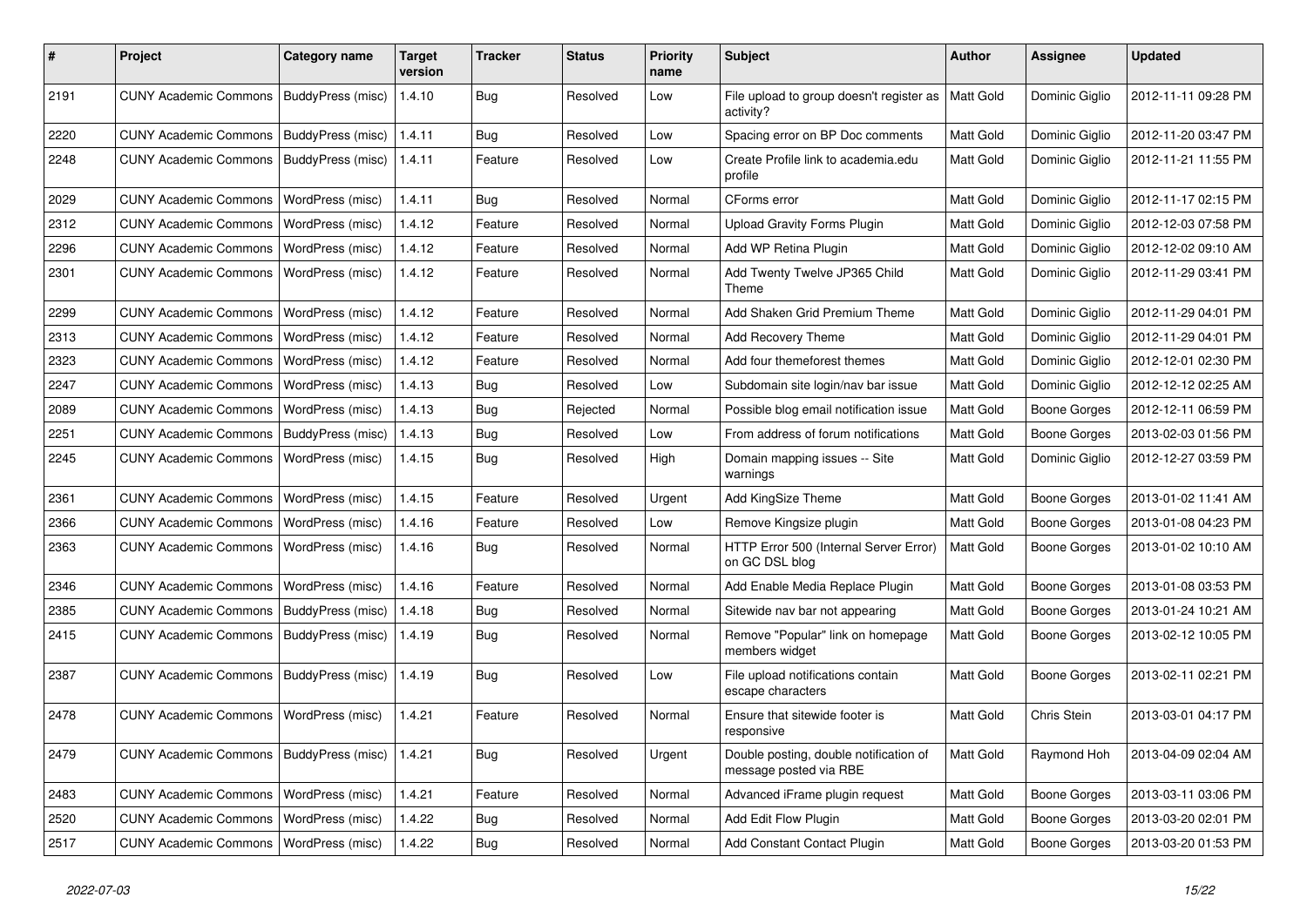| #    | Project                                   | <b>Category name</b>     | <b>Target</b><br>version | <b>Tracker</b> | <b>Status</b> | <b>Priority</b><br>name | <b>Subject</b>                                                                     | Author           | <b>Assignee</b>     | <b>Updated</b>      |
|------|-------------------------------------------|--------------------------|--------------------------|----------------|---------------|-------------------------|------------------------------------------------------------------------------------|------------------|---------------------|---------------------|
| 2159 | <b>CUNY Academic Commons</b>              | BuddyPress (misc)        | 1.4.24                   | Bug            | Resolved      | Normal                  | Page redirection after accepting group<br>invite                                   | Matt Gold        | Dominic Giglio      | 2013-04-11 08:00 PM |
| 2538 | <b>CUNY Academic Commons</b>              | WordPress (misc)         | 1.4.25                   | Bug            | Resolved      | High                    | Add security plugins                                                               | Matt Gold        | <b>Boone Gorges</b> | 2013-04-22 10:37 AM |
| 2595 | <b>CUNY Academic Commons</b>              | <b>BuddyPress (misc)</b> | 1.4.29                   | Bug            | Resolved      | Low                     | Group invitation script                                                            | Matt Gold        | <b>Boone Gorges</b> | 2013-06-02 04:06 PM |
| 2640 | <b>CUNY Academic Commons</b>              | WordPress (misc)         | 1.4.31                   | Feature        | Resolved      | Normal                  | Plugin Request: Page Excerpt                                                       | Matt Gold        | Boone Gorges        | 2013-07-10 11:30 AM |
| 2661 | <b>CUNY Academic Commons</b>              | WordPress (misc)         | 1.4.31                   | Feature        | Resolved      | Normal                  | Install Password-Protected Plugin                                                  | Matt Gold        | <b>Boone Gorges</b> | 2013-07-11 11:44 AM |
| 2116 | <b>CUNY Academic Commons</b>              | BuddyPress (misc)        | 1.4.31                   | Bug            | Resolved      | Normal                  | Include failed message in RBE Failure<br>Notification                              | Matt Gold        | Raymond Hoh         | 2013-07-08 11:01 PM |
| 2528 | <b>CUNY Academic Commons</b>              | BuddyPress (misc)        | 1.4.31                   | Feature        | Resolved      | Low                     | BP emails sent from secondary sites<br>should use main site headers                | Matt Gold        | Raymond Hoh         | 2013-07-11 11:14 AM |
| 2653 | <b>CUNY Academic Commons</b>              | WordPress (misc)         | 1.4.31                   | Feature        | Resolved      | Normal                  | Add AR2 beta theme                                                                 | Matt Gold        | Boone Gorges        | 2013-07-11 11:42 AM |
| 2564 | <b>CUNY Academic Commons</b>              | <b>WordPress (misc)</b>  | 1.4.32                   | Bug            | Resolved      | High                    | Editing blog posts connected to groups<br>creates activity item/notification       | Matt Gold        | Boone Gorges        | 2013-07-17 08:39 AM |
| 85   | <b>CUNY Academic Commons</b>              | <b>WordPress (misc)</b>  | 1.5                      | Feature        | Resolved      | Low                     | <b>Twitter List Page</b>                                                           | Matt Gold        | Dominic Giglio      | 2013-08-22 10:11 AM |
| 2066 | <b>CUNY Academic Commons</b>              | BuddyPress (misc)        | 1.5                      | Feature        | Resolved      | Low                     | Public Blog Posts Associated with<br>Private Groups showing up in Sitewide<br>feed | Matt Gold        | Boone Gorges        | 2013-08-09 08:24 PM |
| 2101 | <b>CUNY Academic Commons</b>              | <b>BuddyPress (misc)</b> | 1.5                      | Feature        | Resolved      | Low                     | Provide Site Admins Access to Send<br><b>Invites Menus</b>                         | <b>Matt Gold</b> | <b>Boone Gorges</b> | 2013-08-01 09:07 PM |
| 2000 | <b>CUNY Academic Commons</b>              | WordPress (misc)         | 1.5                      | Feature        | Resolved      | Normal                  | Inconsistent Font sizes in site footer                                             | Matt Gold        | Dominic Giglio      | 2013-08-21 02:39 PM |
| 2014 | <b>CUNY Academic Commons</b>              | BuddyPress (misc)        | 1.5                      | Bug            | Resolved      | Normal                  | Improper margins on Members<br>Directory                                           | Matt Gold        | Dominic Giglio      | 2012-12-18 10:37 AM |
| 2629 | <b>CUNY Academic Commons</b>              | WordPress (misc)         | 1.5                      | <b>Bug</b>     | Rejected      | Urgent                  | images not showing in slider on<br>homepage                                        | Matt Gold        | Raymond Hoh         | 2013-07-10 11:10 AM |
| 1458 | <b>CUNY Academic Commons</b>              | WordPress (misc)         | 1.5                      | Feature        | Resolved      | Low                     | HTTPS for the Commons?                                                             | <b>Matt Gold</b> | Raymond Hoh         | 2013-08-20 10:07 AM |
| 1386 | <b>CUNY Academic Commons</b>              | BuddyPress (misc)        | 1.5                      | Feature        | Resolved      | Low                     | Create way to create custom order BP<br>Profile Field checklist items              | Matt Gold        | Dominic Giglio      | 2012-12-18 10:38 AM |
| 2111 | <b>CUNY Academic Commons</b>              | Redmine                  | 1.5                      | Feature        | Duplicate     | Low                     | Connect Commons updates to<br><b>Redmine Tickets</b>                               | Matt Gold        | Boone Gorges        | 2012-09-09 08:09 AM |
| 2360 | <b>CUNY Academic Commons</b>              | BuddyPress (misc)        | 1.5                      | Feature        | Resolved      | Low                     | Confirmation before File Deletion                                                  | Matt Gold        | Boone Gorges        | 2013-08-01 09:08 PM |
| 2021 | CUNY Academic Commons   WordPress (misc)  |                          | 1.5                      | Feature        | Rejected      | Low                     | Buy gravity forms                                                                  | Matt Gold        | Matt Gold           | 2012-08-07 05:00 PM |
| 2322 | <b>CUNY Academic Commons</b>              | BuddyPress (misc)        | 1.5                      | Feature        | Resolved      | Normal                  | Allow File uploads to be added<br>"quietly" (without email notification)           | Matt Gold        | Dominic Giglio      | 2013-08-21 05:23 PM |
| 2697 | <b>CUNY Academic Commons</b>              | WordPress (misc)         | $1.5\,$                  | Feature        | Resolved      | Normal                  | Add WP Document Revisions Plugin                                                   | Matt Gold        | Boone Gorges        | 2013-08-22 11:28 AM |
| 2161 | <b>CUNY Academic Commons</b>              | WordPress (misc)         | 1.5                      | Support        | Resolved      | Normal                  | <b>Account Confirmation Email Edits</b>                                            | Matt Gold        | Chris Stein         | 2013-08-21 04:54 PM |
| 2712 | CUNY Academic Commons   BuddyPress (misc) |                          | 1.5.0.1                  | <b>Bug</b>     | Resolved      | Normal                  | Font Size in BP Profile Menu Should<br>be Larger                                   | Matt Gold        | <b>Boone Gorges</b> | 2013-08-23 04:36 PM |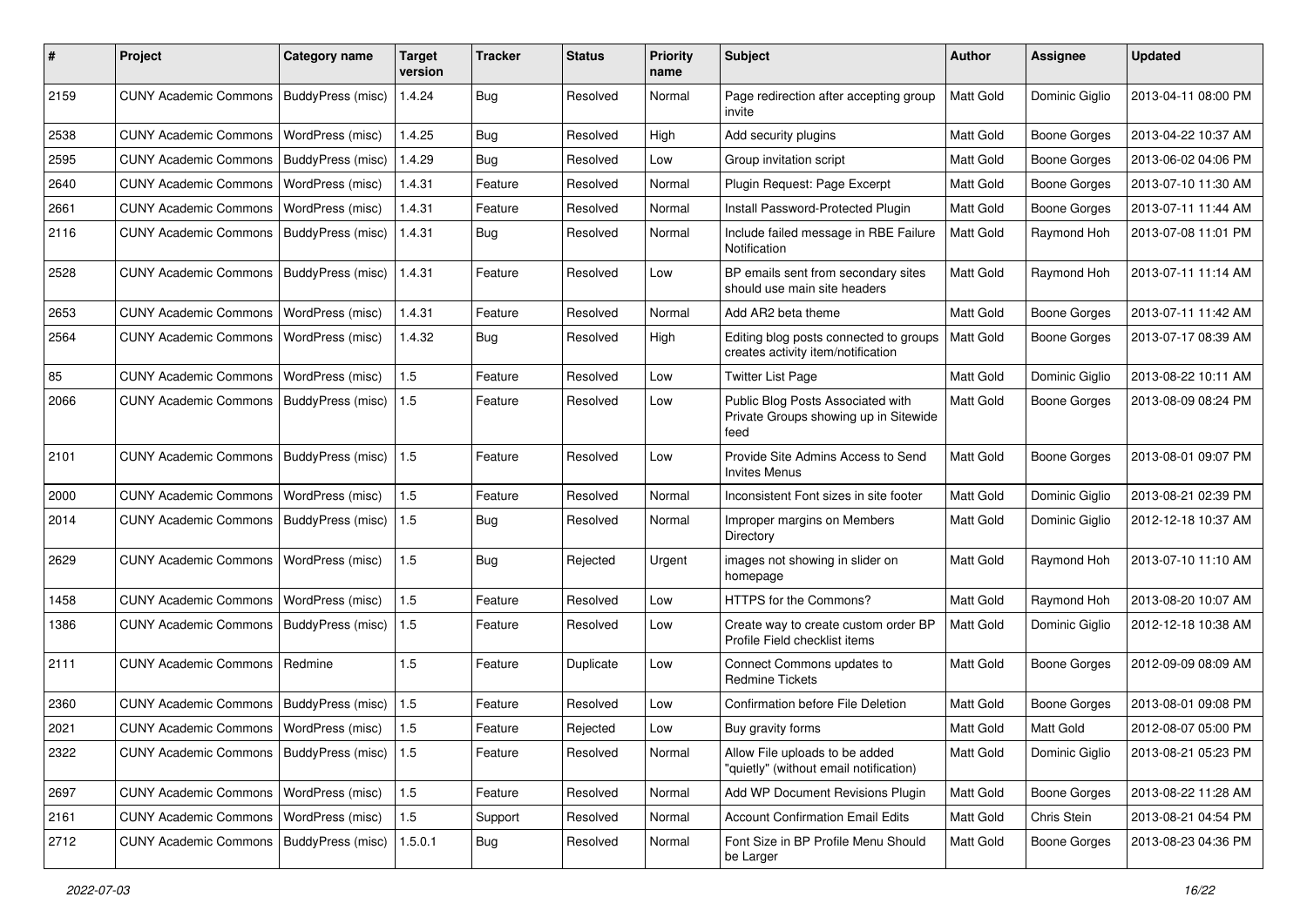| #    | Project                                           | <b>Category name</b> | Target<br>version | <b>Tracker</b> | <b>Status</b> | <b>Priority</b><br>name | <b>Subject</b>                                                                | <b>Author</b> | <b>Assignee</b>     | <b>Updated</b>      |
|------|---------------------------------------------------|----------------------|-------------------|----------------|---------------|-------------------------|-------------------------------------------------------------------------------|---------------|---------------------|---------------------|
| 2714 | <b>CUNY Academic Commons</b>                      | BuddyPress (misc)    | 1.5.0.1           | Bug            | Resolved      | Normal                  | Font and Font Size Inconsistent in<br><b>Commons Profile</b>                  | Matt Gold     | <b>Boone Gorges</b> | 2013-08-23 04:17 PM |
| 2738 | <b>CUNY Academic Commons</b>                      | BuddyPress (misc)    | 1.5.0.2           | Bug            | Resolved      | High                    | Users Unable to Change Email<br>Address in Settings                           | Matt Gold     | <b>Boone Gorges</b> | 2013-08-28 09:05 PM |
| 2729 | <b>CUNY Academic Commons</b>                      | BuddyPress (misc)    | 1.5.0.2           | Bug            | Resolved      | Urgent                  | Update Positions to Include Missing<br>Colleges                               | Matt Gold     | <b>Boone Gorges</b> | 2013-08-26 09:54 AM |
| 2737 | <b>CUNY Academic Commons</b>                      | BuddyPress (misc)    | 1.5.0.2           | Bug            | Resolved      | Urgent                  | CAC Not allowing CUNY Addresses to<br>Register                                | Matt Gold     | <b>Boone Gorges</b> | 2013-08-26 05:43 PM |
| 2178 | <b>CUNY Academic Commons</b>                      | WordPress (misc)     | 1.5.1             | Feature        | Resolved      | Low                     | Show More Link at bottom of Who's<br>Online Homepage list                     | Matt Gold     | Dominic Giglio      | 2013-09-01 01:57 PM |
| 2732 | <b>CUNY Academic Commons</b>                      | BuddyPress (misc)    | 1.5.1             | Feature        | Resolved      | Normal                  | Return users to profile public view after<br>editing save                     | Matt Gold     | <b>Boone Gorges</b> | 2013-08-28 12:53 PM |
| 2735 | <b>CUNY Academic Commons</b>                      | BuddyPress (misc)    | 1.5.1             | Bug            | Resolved      | Normal                  | Profile Incorrectly Shortens About You<br>Field                               | Matt Gold     | <b>Boone Gorges</b> | 2013-08-28 11:36 AM |
| 2713 | <b>CUNY Academic Commons</b>                      | BuddyPress (misc)    | 1.5.1             | Feature        | Resolved      | Normal                  | Lighten Brief Descriptor Text Color                                           | Matt Gold     | <b>Boone Gorges</b> | 2013-08-28 12:58 PM |
| 2755 | <b>CUNY Academic Commons</b>                      | BuddyPress (misc)    | 1.5.1             | Bug            | Resolved      | Normal                  | Alphabetize list of colleges in positions<br>drop-down                        | Matt Gold     | <b>Boone Gorges</b> | 2013-08-29 09:30 AM |
| 2711 | <b>CUNY Academic Commons</b>                      | BuddyPress (misc)    | 1.5.1             | Feature        | Resolved      | Normal                  | Add Change Avatar Link/Interface to<br>Profile Editing Page                   | Matt Gold     | <b>Boone Gorges</b> | 2013-08-28 12:40 PM |
| 2775 | <b>CUNY Academic Commons</b>                      | BuddyPress (misc)    | 1.5.1.1           | <b>Bug</b>     | Resolved      | High                    | Add Lehman College to List of<br><b>Colleges in Profiles</b>                  | Matt Gold     | <b>Boone Gorges</b> | 2013-09-06 04:40 PM |
| 2776 | <b>CUNY Academic Commons</b>                      | BuddyPress (misc)    | 1.5.2             | Bug            | Resolved      | Normal                  | Change Name of SPS in College list                                            | Matt Gold     | <b>Boone Gorges</b> | 2013-09-11 08:19 PM |
| 2771 | <b>CUNY Academic Commons</b>                      | BuddyPress (misc)    | 1.5.2             | Feature        | Resolved      | Normal                  | Change Brief Descriptor Text Color<br>Again                                   | Matt Gold     | <b>Boone Gorges</b> | 2013-09-10 06:07 AM |
| 2786 | <b>CUNY Academic Commons</b>                      | BuddyPress (misc)    | 1.5.3             | Bug            | Resolved      | Normal                  | Move position of close window<br>checkbox on overlay                          | Matt Gold     | <b>Boone Gorges</b> | 2013-09-19 12:07 PM |
| 2798 | <b>CUNY Academic Commons</b>                      | BuddyPress (misc)    | 1.5.4             | Bug            | Resolved      | Normal                  | IE10 Profile Display Errors                                                   | Matt Gold     | Raymond Hoh         | 2013-09-25 03:33 PM |
| 2806 | <b>CUNY Academic Commons</b>                      | WordPress (misc)     | 1.5.5             | Feature        | Rejected      | Normal                  | Add Bones Theme                                                               | Matt Gold     | <b>Boone Gorges</b> | 2013-10-11 11:28 AM |
| 2800 | <b>CUNY Academic Commons</b>                      | BuddyPress (misc)    | 1.5.6             | Feature        | Resolved      | Normal                  | Add Vimeo & Github social media<br>account fields to Profiles                 | Matt Gold     | Dominic Giglio      | 2013-10-14 04:51 PM |
| 2839 | <b>CUNY Academic Commons</b>                      | WordPress (misc)     | 1.5.6             | Feature        | Resolved      | Normal                  | Add Storify Plugin                                                            | Matt Gold     | <b>Boone Gorges</b> | 2013-10-26 07:21 PM |
| 2845 | CUNY Academic Commons   BuddyPress (misc)   1.5.7 |                      |                   | <b>Bug</b>     | Resolved      | Normal                  | Anchor errors with bp activity items<br>created from associated blog postings | Matt Gold     | Boone Gorges        | 2013-11-01 08:15 PM |
| 2847 | CUNY Academic Commons   WordPress (misc)          |                      | 1.5.7             | Feature        | Resolved      | Normal                  | Add Archive.org WP Plugin                                                     | Matt Gold     | <b>Boone Gorges</b> | 2013-11-01 02:41 PM |
| 2858 | <b>CUNY Academic Commons</b>                      | BuddyPress (misc)    | 1.5.7             | <b>Bug</b>     | Resolved      | Normal                  | […] redux                                                                     | Matt Gold     | <b>Boone Gorges</b> | 2013-10-30 10:08 PM |
| 2906 | CUNY Academic Commons   BuddyPress (misc)         |                      | 1.5.10            | Bug            | Resolved      | Normal                  | Unable to delete file attachment from<br>forum post                           | Matt Gold     | Boone Gorges        | 2013-12-01 09:35 PM |
| 2918 | CUNY Academic Commons   WordPress (misc)          |                      | 1.5.11            | Bug            | Resolved      | Normal                  | Add Sensitive WP Theme                                                        | Matt Gold     | <b>Boone Gorges</b> | 2013-12-03 03:17 PM |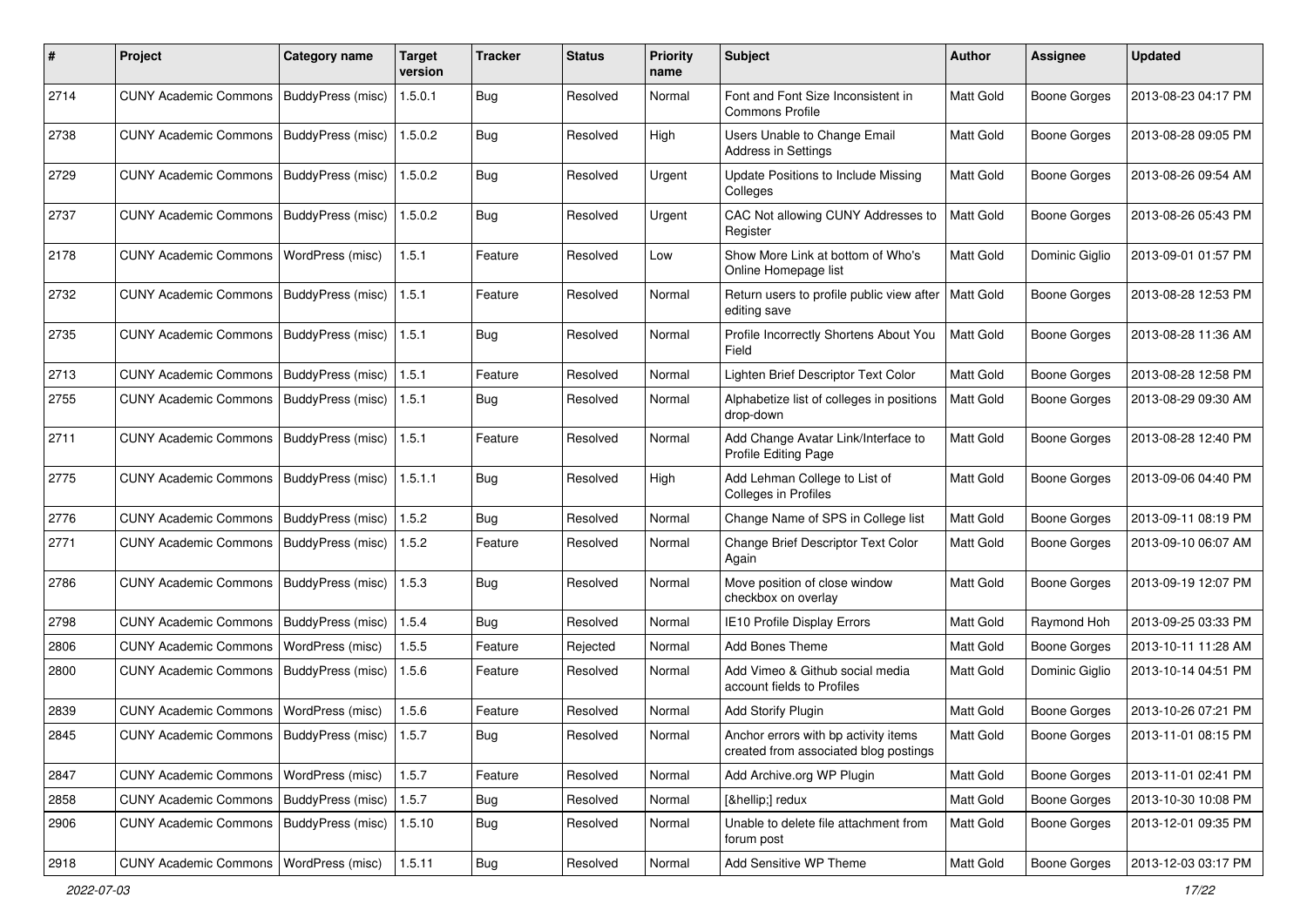| ∦    | Project                                   | Category name                | <b>Target</b><br>version | Tracker    | <b>Status</b> | <b>Priority</b><br>name | <b>Subject</b>                                                                        | <b>Author</b>    | Assignee            | <b>Updated</b>      |
|------|-------------------------------------------|------------------------------|--------------------------|------------|---------------|-------------------------|---------------------------------------------------------------------------------------|------------------|---------------------|---------------------|
| 2944 | CUNY Academic Commons   BuddyPress (misc) |                              | 1.5.13                   | Bug        | Resolved      | Normal                  | Long load time on send invites group<br>pages                                         | Matt Gold        | Boone Gorges        | 2014-01-02 02:50 PM |
| 2976 | CUNY Academic Commons   BuddyPress (misc) |                              | 1.5.16                   | Feature    | Resolved      | Normal                  | Allow users to permanently dismiss<br>notification of new profiles on profile<br>page | Matt Gold        | Boone Gorges        | 2014-02-01 02:56 PM |
| 2960 | <b>CUNY Academic Commons</b>              | WordPress (misc)             | 1.5.16                   | Bug        | Resolved      | Normal                  | Add WP Accessibility Plugin                                                           | Matt Gold        | Boone Gorges        | 2014-02-01 02:55 PM |
| 3058 | <b>CUNY Academic Commons</b>              | BuddyPress (misc)            | 1.5.18.1                 | Bug        | Resolved      | Urgent                  | Main navigation bar not working                                                       | Matt Gold        | <b>Boone Gorges</b> | 2014-02-21 09:28 AM |
| 2791 | <b>CUNY Academic Commons</b>              | BuddyPress (misc)            | 1.5.19                   | Bug        | Rejected      | Normal                  | Modify yellow profile bar alert                                                       | Matt Gold        | Chris Stein         | 2014-02-21 03:52 PM |
| 3100 | <b>CUNY Academic Commons</b>              | WordPress<br>Themes          | 1.5.20                   | Bug        | Resolved      | Normal                  | Add Customizr Theme                                                                   | Matt Gold        | <b>Boone Gorges</b> | 2014-03-11 10:35 PM |
| 2726 | <b>CUNY Academic Commons</b>              | <b>Public Portfolio</b>      | 1.6                      | Feature    | Resolved      | Normal                  | Reorder Positions in Profile Field                                                    | Matt Gold        | Chris Stein         | 2014-03-31 10:51 PM |
| 589  | <b>CUNY Academic Commons</b>              | Group Forums                 | 1.6                      | Feature    | Resolved      | Normal                  | Preview of Forum Posts                                                                | Matt Gold        | Boone Gorges        | 2014-03-27 03:11 PM |
| 1542 | CUNY Academic Commons   BuddyPress Docs   |                              | 1.6                      | Bug        | Resolved      | Normal                  | Group Docs Locked                                                                     | Matt Gold        | Boone Gorges        | 2014-03-21 03:38 PM |
| 2795 | <b>CUNY Academic Commons</b>              | BuddyPress (misc)            | 1.6                      | Bug        | Resolved      | Normal                  | <b>Friendship Request Acceptance</b><br>interface                                     | Matt Gold        | Chris Stein         | 2014-03-27 03:07 PM |
| 2736 | <b>CUNY Academic Commons</b>              | <b>Public Portfolio</b>      | 1.6                      | Feature    | Resolved      | Normal                  | <b>Enable Rich Text for Profile Fields</b>                                            | Matt Gold        | <b>Boone Gorges</b> | 2014-02-20 07:52 PM |
| 2135 | <b>CUNY Academic Commons</b>              | Group Blogs                  | 1.6                      | Feature    | Resolved      | Normal                  | Creating a Blog, Creating a Group                                                     | Matt Gold        | Chris Stein         | 2014-04-01 11:59 AM |
| 1098 | <b>CUNY Academic Commons</b>              | <b>Blogs</b><br>(BuddyPress) | 1.6                      | Feature    | Resolved      | Low                     | Create way for people to search<br>through authors on blog listings                   | Matt Gold        | Boone Gorges        | 2014-03-31 07:01 PM |
| 3124 | <b>CUNY Academic Commons</b>              | Design                       | 1.6                      | <b>Bug</b> | Resolved      | Normal                  | Create small version of horizontal logo<br>image to include in HTML Emails            | Matt Gold        | Boone Gorges        | 2014-04-01 03:40 PM |
| 2833 | <b>CUNY Academic Commons</b>              | <b>Group Files</b>           | 1.6                      | Bug        | Resolved      | Normal                  | Allow silent file deletions                                                           | Matt Gold        | Boone Gorges        | 2014-03-21 03:50 PM |
| 2192 | <b>CUNY Academic Commons</b>              | <b>Group Files</b>           | 1.6                      | Feature    | Resolved      | Normal                  | Allow members to replace files                                                        | Matt Gold        | Boone Gorges        | 2014-03-21 03:37 PM |
| 2733 | <b>CUNY Academic Commons</b>              | <b>Public Portfolio</b>      | 1.6                      | Bug        | Resolved      | Normal                  | Address UX issues in Profile submenu<br>on admin bar                                  | Matt Gold        | <b>Chris Stein</b>  | 2014-03-31 10:52 PM |
| 3150 | <b>CUNY Academic Commons</b>              | Group Forums                 | 1.6.1                    | Bug        | Resolved      | Low                     | "Post New Topic" Button Shows Up for<br>Non-Logged in Users on Group Forum<br>Pages   | Matt Gold        | Boone Gorges        | 2014-04-21 04:49 PM |
| 3180 | <b>CUNY Academic Commons</b>              | <b>Group Files</b>           | 1.6.2                    | Bug        | Resolved      | Normal                  | Silent Edit of File Title Produces Email<br>Notification                              | Matt Gold        | <b>Boone Gorges</b> | 2014-05-01 11:19 PM |
| 3190 | <b>CUNY Academic Commons</b>              | BuddyPress (misc)            | 1.6.3                    | Bug        | Resolved      | Normal                  | Mention link on Member Profile Leads<br>to SiteWide activity stream                   | Matt Gold        | <b>Boone Gorges</b> | 2014-05-12 02:53 PM |
| 3205 | <b>CUNY Academic Commons</b>              | <b>Commons Profile</b>       | 1.6.3                    | <b>Bug</b> | Resolved      | High                    | Email profile field not showing up                                                    | Matt Gold        | <b>Boone Gorges</b> | 2014-05-12 02:18 PM |
| 1127 | <b>CUNY Academic Commons</b>              | WordPress<br>Themes          | 1.6.4                    | Bug        | Resolved      | Normal                  | Update WooThemes                                                                      | <b>Matt Gold</b> | Boone Gorges        | 2014-05-21 11:04 PM |
| 2706 | <b>CUNY Academic Commons</b>              | BuddyPress (misc)            | 1.6.4                    | Bug        | Resolved      | Normal                  | Problem sending group invitations                                                     | Matt Gold        | Boone Gorges        | 2014-05-18 11:36 AM |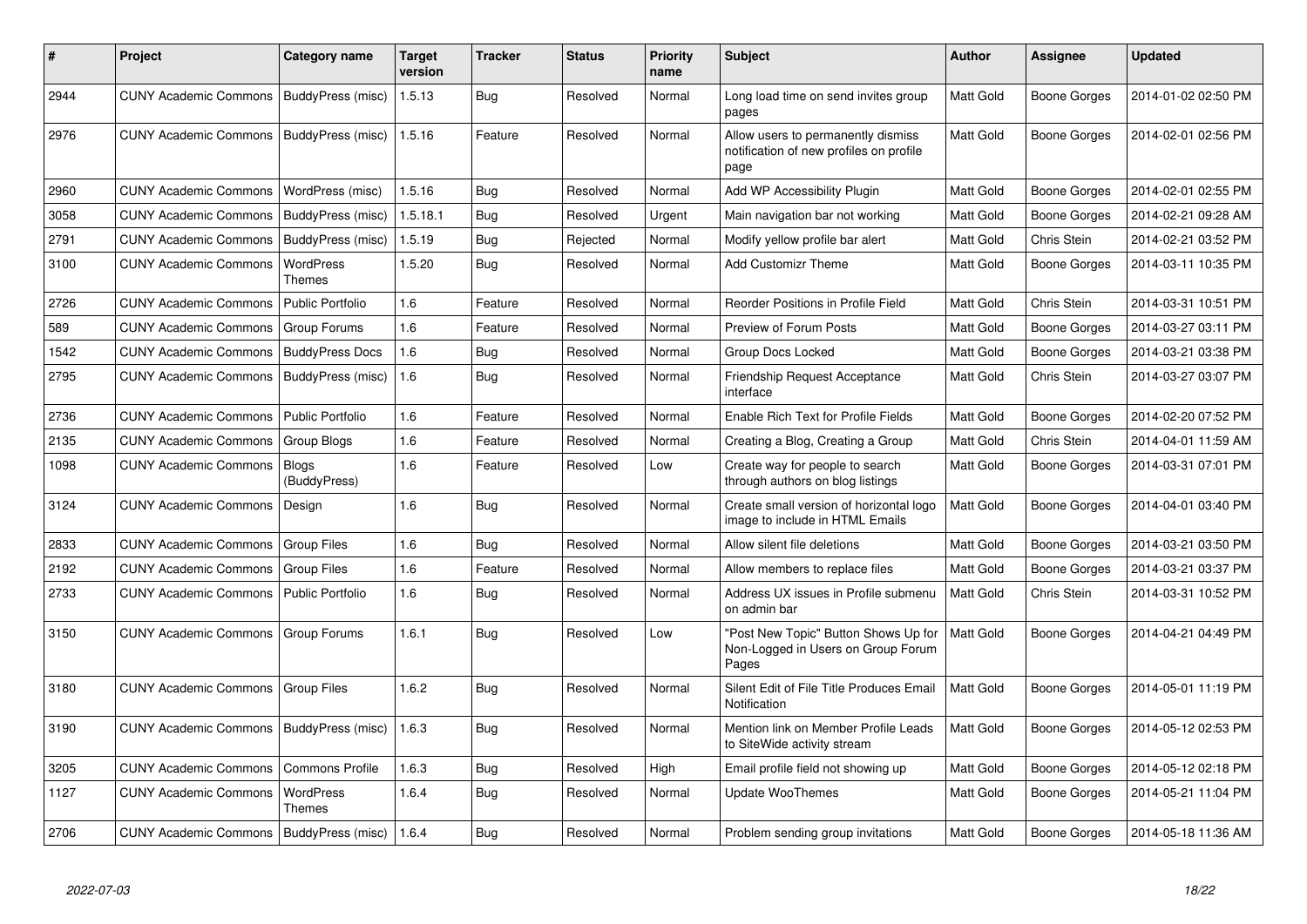| #    | Project                                  | <b>Category name</b>       | <b>Target</b><br>version | Tracker    | <b>Status</b>       | Priority<br>name | <b>Subject</b>                                                                   | <b>Author</b> | <b>Assignee</b>     | <b>Updated</b>      |
|------|------------------------------------------|----------------------------|--------------------------|------------|---------------------|------------------|----------------------------------------------------------------------------------|---------------|---------------------|---------------------|
| 3226 | <b>CUNY Academic Commons</b>             | Groups (misc)              | 1.6.4.1                  | Bug        | Resolved            | Normal           | Group home: content pushed below<br>sidebar                                      | Matt Gold     | <b>Boone Gorges</b> | 2014-05-23 09:55 AM |
| 3219 | <b>CUNY Academic Commons</b>             | BuddyPress (misc)          | 1.6.7                    | <b>Bug</b> | Resolved            | Normal           | new_groupblog_post emails not being<br>sent as HTML                              | Matt Gold     | Raymond Hoh         | 2014-06-23 08:36 AM |
| 3164 | <b>CUNY Academic Commons</b>             | Reply By Email             | 1.6.7.1                  | Bug        | Resolved            | High             | Duplicate RBE messages                                                           | Matt Gold     | Raymond Hoh         | 2014-06-24 12:23 PM |
| 3324 | <b>CUNY Academic Commons</b>             | <b>Public Portfolio</b>    | 1.6.10                   | <b>Bug</b> | Resolved            | Normal           | Incorrect display of send<br>message/mention on portfolio page                   | Matt Gold     | <b>Boone Gorges</b> | 2014-07-22 09:06 PM |
| 3345 | <b>CUNY Academic Commons</b>             | Layout                     | 1.6.11                   | Bug        | Resolved            | Normal           | Text/Icon Styling Error/Overlap on<br>Profile pages                              | Matt Gold     | <b>Boone Gorges</b> | 2014-08-01 09:05 AM |
| 3343 | <b>CUNY Academic Commons</b>             | BuddyPress (misc)          | 1.6.11                   | Bug        | Resolved            | Low              | Minor Email display error                                                        | Matt Gold     | <b>Boone Gorges</b> | 2014-08-01 10:01 AM |
| 3344 | <b>CUNY Academic Commons</b>             | Layout                     | 1.6.11                   | Bug        | Resolved            | Normal           | Double display of menu on profile<br>settings                                    | Matt Gold     | <b>Boone Gorges</b> | 2014-08-01 09:58 AM |
| 3419 | <b>CUNY Academic Commons</b>             | Group Invitations          | 1.6.14                   | Bug        | Testing<br>Required | Normal           | Neatening the display of messages on<br>group requests                           | Matt Gold     | <b>Boone Gorges</b> | 2014-09-01 09:29 PM |
| 3420 | <b>CUNY Academic Commons</b>             | <b>Email Notifications</b> | 1.6.14                   | Bug        | Resolved            | Normal           | Membership approval link in email<br>notifications                               | Matt Gold     | <b>Boone Gorges</b> | 2014-09-01 09:31 PM |
| 3428 | <b>CUNY Academic Commons</b>             | Twitter page               | 1.6.14                   | Bug        | Resolved            | High             | Fix typo on Twitter page                                                         | Matt Gold     | Dominic Giglio      | 2014-09-01 08:53 PM |
| 3177 | <b>CUNY Academic Commons</b>             | Group Forums               | 1.7                      | Feature    | Resolved            | Normal           | Upgrade bbPress to 2.x                                                           | Matt Gold     | <b>Boone Gorges</b> | 2014-09-30 01:35 PM |
| 3282 | <b>CUNY Academic Commons</b>             | Groups (misc)              | 1.7                      | Feature    | Resolved            | Normal           | Search/sort users within group                                                   | Matt Gold     | <b>Boone Gorges</b> | 2014-06-25 09:16 PM |
| 3418 | <b>CUNY Academic Commons</b>             | <b>Email Notifications</b> | 1.7                      | Feature    | Resolved            | Normal           | Revisions/Additions to email<br>notifications about group membership<br>requests | Matt Gold     | <b>Boone Gorges</b> | 2014-09-30 01:14 PM |
| 3411 | <b>CUNY Academic Commons</b>             | My Commons                 | 1.7                      | Feature    | Resolved            | Normal           | Placement of Personal Homepage                                                   | Matt Gold     | Raymond Hoh         | 2014-09-22 08:45 PM |
| 2954 | <b>CUNY Academic Commons</b>             | <b>Public Portfolio</b>    | 1.7                      | Feature    | Duplicate           | Normal           | New Profile social media options                                                 | Matt Gold     | Dominic Giglio      | 2014-09-16 11:48 AM |
| 3486 | <b>CUNY Academic Commons</b>             | My Commons                 | 1.7                      | Feature    | Resolved            | Normal           | Minor Issues on My-Commons page                                                  | Matt Gold     | Raymond Hoh         | 2014-10-03 10:44 AM |
| 3449 | <b>CUNY Academic Commons</b>             | Groups (misc)              | 1.7                      | <b>Bug</b> | Resolved            | Normal           | Make Default Option for "Create<br>Forum" in Group Creation Process<br>"Yes"     | Matt Gold     | <b>Boone Gorges</b> | 2014-09-22 08:39 PM |
| 2239 | <b>CUNY Academic Commons</b>             | <b>Email Notifications</b> | 1.7                      | Bug        | Resolved            | Normal           | Login redirects when clicking on<br>private group addresses not working          | Matt Gold     | Raymond Hoh         | 2014-11-01 11:41 AM |
| 3448 | <b>CUNY Academic Commons</b>             | Groups (misc)              | 1.7                      | <b>Bug</b> | Resolved            | Normal           | Group changes email slug/link issue                                              | Matt Gold     | Raymond Hoh         | 2014-09-15 08:29 PM |
| 3544 | CUNY Academic Commons   Group Files      |                            | 1.7                      | Bug        | Resolved            | Normal           | Files list upload button placement after   Matt Gold<br>upload                   |               | <b>Boone Gorges</b> | 2014-10-10 09:09 AM |
| 2563 | CUNY Academic Commons   My Commons       |                            | 1.7                      | Feature    | Resolved            | Normal           | <b>Favorite Follow Blogs</b>                                                     | Matt Gold     | Raymond Hoh         | 2014-10-09 10:49 AM |
| 3451 | <b>CUNY Academic Commons</b>             | WordPress (misc)           | 1.7                      | Bug        | Resolved            | Normal           | Edit delete blog text                                                            | Matt Gold     | Raymond Hoh         | 2014-09-15 08:27 PM |
| 3012 | CUNY Academic Commons   Public Portfolio |                            | 1.7                      | Design/UX  | Resolved            | Low              | Create automated nudges for people<br>who have not filled in profiles            | Matt Gold     | Boone Gorges        | 2014-10-09 02:51 PM |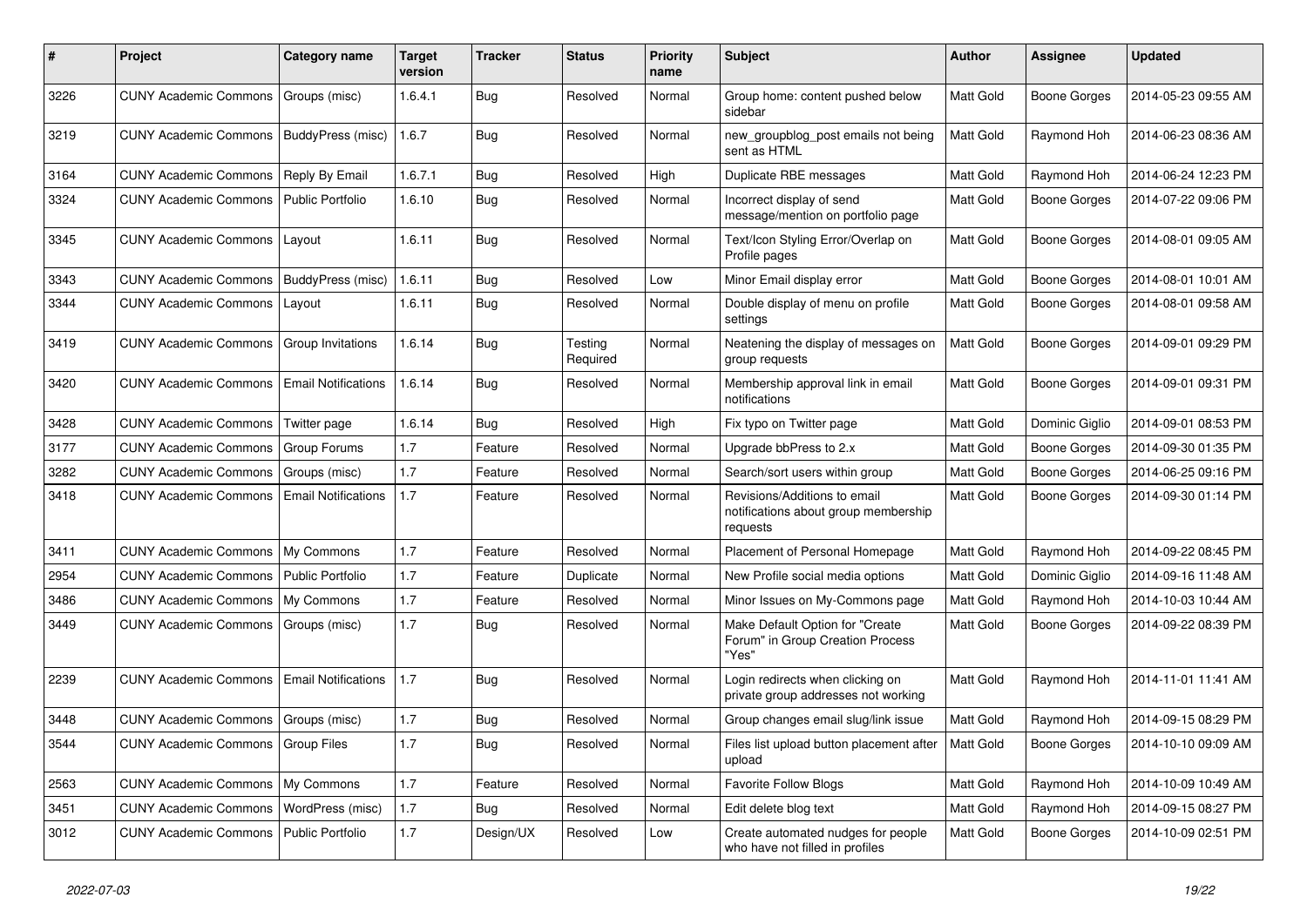| #    | Project                                  | <b>Category name</b>       | <b>Target</b><br>version | Tracker    | <b>Status</b> | <b>Priority</b><br>name | <b>Subject</b>                                               | <b>Author</b>    | Assignee            | <b>Updated</b>      |
|------|------------------------------------------|----------------------------|--------------------------|------------|---------------|-------------------------|--------------------------------------------------------------|------------------|---------------------|---------------------|
| 2757 | CUNY Academic Commons   Group Files      |                            | 1.7                      | Feature    | Resolved      | Normal                  | Create "Download All" Capabilities for<br>Files in a Folder  | Matt Gold        | <b>Boone Gorges</b> | 2014-10-14 03:09 PM |
| 3045 | <b>CUNY Academic Commons</b>             | Public Portfolio           | 1.7                      | Feature    | Resolved      | Normal                  | Create 'clear formatting' button for<br>profile editor       | Matt Gold        | Boone Gorges        | 2014-10-08 03:53 PM |
| 3223 | <b>CUNY Academic Commons</b>             | Public Portfolio           | 1.7                      | Bug        | Resolved      | Low                     | Alter Profile Editing Unsaved Text<br><b>Warning Feature</b> | Matt Gold        | <b>Boone Gorges</b> | 2014-09-22 09:18 PM |
| 28   | <b>CUNY Academic Commons</b>             | Group Forums               | 1.7                      | Feature    | Resolved      | Low                     | Add threaded replies to forum posts                          | Matt Gold        | Raymond Hoh         | 2014-10-13 09:38 PM |
| 3151 | <b>CUNY Academic Commons</b>             | Toolbar                    | 1.7                      | Feature    | Resolved      | Low                     | Add submenu items in Help section of<br>WP Admin Bar         | Matt Gold        | Daniel Jones        | 2014-07-11 08:14 PM |
| 3557 | <b>CUNY Academic Commons</b>             | My Commons                 | 1.7.1                    | Bug        | Resolved      | Urgent                  | Fix typo on My Commons overlay                               | Matt Gold        | <b>Boone Gorges</b> | 2014-10-15 11:02 PM |
| 3362 | <b>CUNY Academic Commons</b>             | Public Portfolio           | 1.7.1                    | <b>Bug</b> | Resolved      | Normal                  | Default display of profiles with no info<br>added            | Matt Gold        | Boone Gorges        | 2014-10-21 02:44 PM |
| 3581 | <b>CUNY Academic Commons</b>             | <b>BuddyPress Docs</b>     | 1.7.1                    | Bug        | Resolved      | Normal                  | BuddyPress Docs Line Break issue                             | Matt Gold        | <b>Boone Gorges</b> | 2014-10-20 02:56 PM |
| 3561 | <b>CUNY Academic Commons</b>             | Group Forums               | 1.7.1                    | Feature    | Resolved      | Normal                  | Add Post New Topics link to top of<br>forums                 | Matt Gold        | Boone Gorges        | 2014-10-21 06:48 PM |
| 3589 | <b>CUNY Academic Commons</b>             | Group Invitations          | 1.7.2                    | Bug        | Resolved      | Normal                  | User not appearing in group invitation<br>autocomplete       | Matt Gold        | Boone Gorges        | 2014-11-01 02:58 PM |
| 3599 | <b>CUNY Academic Commons</b>             | <b>BuddyPress Docs</b>     | 1.7.2                    | <b>Bug</b> | Resolved      | Normal                  | Silent BP Docs edits                                         | Matt Gold        | <b>Boone Gorges</b> | 2014-11-01 02:20 PM |
| 3614 | <b>CUNY Academic Commons</b>             | Home Page                  | 1.7.2                    | <b>Bug</b> | Resolved      | Normal                  | Homepage member widget filter<br>feature not working         | Matt Gold        | <b>Boone Gorges</b> | 2014-11-01 02:24 PM |
| 3588 | <b>CUNY Academic Commons</b>             | Groups (misc)              | 1.7.2                    | Bug        | Resolved      | Normal                  | Hidden group not appearing in search<br>results              | Matt Gold        | <b>Boone Gorges</b> | 2014-11-01 02:57 PM |
| 3559 | <b>CUNY Academic Commons</b>             | Group Forums               | 1.7.2                    | Design/UX  | Resolved      | Normal                  | Forum Styling                                                | Matt Gold        | <b>Boone Gorges</b> | 2014-11-02 03:18 PM |
| 3583 | <b>CUNY Academic Commons</b>             | Reply By Email             | 1.7.3                    | Bug        | Resolved      | Normal                  | RBE error message                                            | Matt Gold        | Raymond Hoh         | 2014-11-10 12:42 PM |
| 3608 | <b>CUNY Academic Commons</b>             | <b>Email Notifications</b> | 1.7.3                    | Bug        | Resolved      | High                    | Group email plain-text formatting<br>problem                 | <b>Matt Gold</b> | Raymond Hoh         | 2014-11-11 12:19 PM |
| 3601 | <b>CUNY Academic Commons</b>             | <b>Email Notifications</b> | 1.7.3                    | Bug        | Resolved      | High                    | Forum replies do not show up on the<br>group homepage        | Matt Gold        | Raymond Hoh         | 2014-11-10 01:24 PM |
| 3520 | CUNY Academic Commons                    | Security                   | 1.7.3                    | Feature    | Resolved      | Normal                  | Encourage or Require CAPTCHA on<br>forms?                    | <b>Matt Gold</b> | Daniel Jones        | 2014-11-06 03:40 PM |
| 3610 | CUNY Academic Commons   Home Page        |                            | 1.7.3                    | Feature    | Resolved      | Normal                  | Add Susana's Video to the Homepage                           | Matt Gold        | Dominic Giglio      | 2014-11-04 03:42 PM |
| 3611 | <b>CUNY Academic Commons   Publicity</b> |                            | 1.7.3                    | Feature    | Resolved      | Normal                  | Add Susana's Video to a Standalone<br>page on the Commons    | <b>Matt Gold</b> | Dominic Giglio      | 2014-11-04 02:07 PM |
| 3676 | CUNY Academic Commons   WordPress (misc) |                            | 1.7.4                    | Feature    | Resolved      | High                    | Update WP to 4.0.1                                           | Matt Gold        | <b>Boone Gorges</b> | 2014-11-21 10:49 AM |
| 3659 | CUNY Academic Commons   Home Page        |                            | 1.7.4                    | Feature    | Resolved      | Normal                  | Remove UserVoice                                             | Matt Gold        | Boone Gorges        | 2014-11-21 10:53 AM |
| 2924 | CUNY Academic Commons   WordPress (misc) |                            | 1.7.4                    | Feature    | Resolved      | Normal                  | Make header of Help blog a clickable<br>link to the homepage | Matt Gold        | Dominic Giglio      | 2014-11-14 04:35 PM |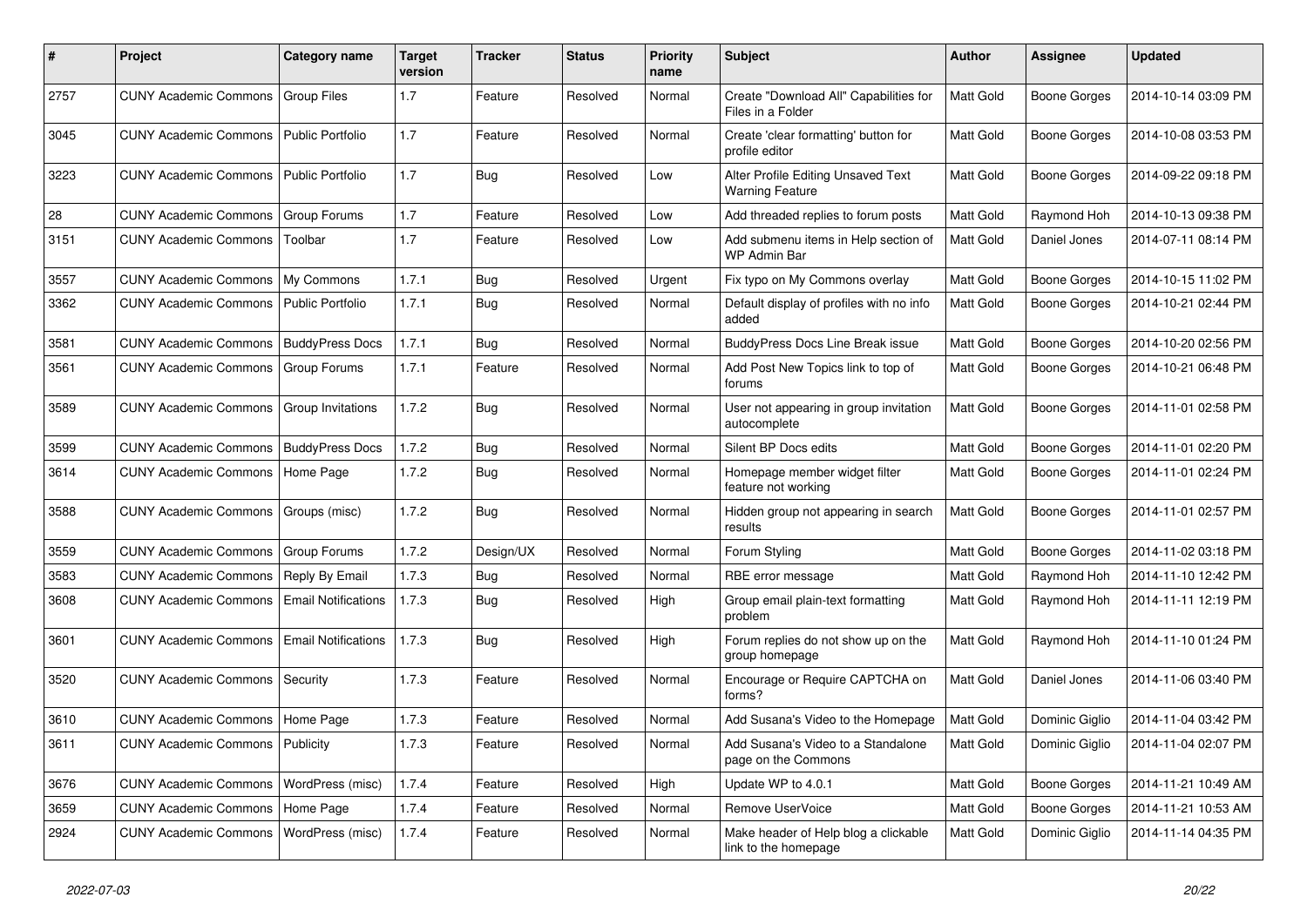| #    | Project                                            | Category name              | <b>Target</b><br>version | Tracker    | <b>Status</b> | <b>Priority</b><br>name | <b>Subject</b>                                                            | <b>Author</b>    | Assignee            | <b>Updated</b>      |
|------|----------------------------------------------------|----------------------------|--------------------------|------------|---------------|-------------------------|---------------------------------------------------------------------------|------------------|---------------------|---------------------|
| 3672 | <b>CUNY Academic Commons</b>                       | WordPress Plugins          | 1.7.4                    | Feature    | Resolved      | Normal                  | Force captcha on existing contact<br>forms                                | Matt Gold        | <b>Boone Gorges</b> | 2014-11-21 12:20 PM |
| 3654 | <b>CUNY Academic Commons</b>                       | <b>Group Forums</b>        | 1.7.4                    | Bug        | Resolved      | Normal                  | can only attached one file to a forum<br>post                             | Matt Gold        | <b>Boone Gorges</b> | 2014-11-21 10:42 AM |
| 3688 | <b>CUNY Academic Commons</b>                       | <b>BuddyPress Docs</b>     | 1.7.6                    | <b>Bug</b> | Resolved      | Normal                  | Doc creation didn't create email<br>notification                          | Matt Gold        | <b>Boone Gorges</b> | 2014-12-12 08:57 AM |
| 3717 | <b>CUNY Academic Commons</b>                       | Groups (misc)              | 1.7.7                    | Bug        | Resolved      | Normal                  | Member invitations to Group Members<br>error alert                        | Matt Gold        | <b>Boone Gorges</b> | 2014-12-22 02:25 PM |
| 3714 | <b>CUNY Academic Commons</b>                       | cuny.is                    | 1.7.7                    | Feature    | Resolved      | Normal                  | cuny.is access                                                            | Matt Gold        | <b>Boone Gorges</b> | 2014-12-22 02:19 PM |
| 3760 | <b>CUNY Academic Commons</b>                       | <b>WordPress Plugins</b>   | 1.7.11                   | Feature    | Resolved      | Normal                  | Add WP Accessiblity Plugin                                                | Matt Gold        | Raymond Hoh         | 2015-02-02 02:30 AM |
| 3729 | <b>CUNY Academic Commons</b>                       | WordPress (misc)           | 1.7.11                   | Feature    | Resolved      | Normal                  | Add 'contact us' line to failed login<br>screen                           | Matt Gold        | Daniel Jones        | 2015-02-02 01:16 AM |
| 3799 | <b>CUNY Academic Commons</b>                       | cuny.is                    | 1.7.12                   | Bug        | Resolved      | Normal                  | cuny.is issue                                                             | Matt Gold        | <b>Boone Gorges</b> | 2015-02-10 09:07 PM |
| 3769 | <b>CUNY Academic Commons</b>                       | <b>Public Portfolio</b>    | 1.7.12                   | Bug        | Resolved      | Normal                  | Completion mouseover on editing<br>version of profile is blank            | Matt Gold        | Boone Gorges        | 2015-02-12 09:13 AM |
| 3802 | <b>CUNY Academic Commons</b>                       | Home Page                  | 1.7.14                   | Bug        | Resolved      | Normal                  | Long user name causes problems with<br>Who's Online homepage display      | <b>Matt Gold</b> | Daniel Jones        | 2015-02-23 03:39 PM |
| 3859 | <b>CUNY Academic Commons</b>                       | Group Forums               | 1.7.14                   | Bug        | Resolved      | Normal                  | Group Forum Button Layout                                                 | Matt Gold        | Boone Gorges        | 2015-03-05 10:57 AM |
| 3866 | <b>CUNY Academic Commons</b>                       | <b>Email Notifications</b> | 1.7.15                   | Bug        | Resolved      | Normal                  | Email notification does not indicate<br>presence of an attachment         | Matt Gold        | Boone Gorges        | 2015-03-12 10:35 AM |
| 3865 | <b>CUNY Academic Commons</b>                       | Design                     | 1.7.15                   | Bug        | Resolved      | Normal                  | DiRT Tools listing in Group > Manage                                      | Matt Gold        | Boone Gorges        | 2015-03-12 10:35 AM |
| 3864 | <b>CUNY Academic Commons</b>                       | DiRT Integration           | 1.7.15                   | Bug        | Resolved      | Normal                  | DiRT Tools Group sidebar label display                                    | <b>Matt Gold</b> | Boone Gorges        | 2015-03-11 09:30 PM |
| 3914 | <b>CUNY Academic Commons</b>                       | <b>WordPress Plugins</b>   | 1.7.15.1                 | Feature    | Resolved      | High                    | Upgrade Yoast's SEO plugin                                                | Matt Gold        | Boone Gorges        | 2015-03-13 05:30 PM |
| 3910 | <b>CUNY Academic Commons</b>                       | Home Page                  | 1.7.15.2                 | <b>Bug</b> | Resolved      | High                    | Home Page Display Errors                                                  | Matt Gold        | Boone Gorges        | 2015-03-17 10:21 AM |
| 3853 | CUNY Academic Commons   BuddyPress (misc)          |                            | 1.7.16                   | <b>Bug</b> | Resolved      | High                    | Post erroneously ascribed to wrong<br>author in activity feed             | <b>Matt Gold</b> | Raymond Hoh         | 2015-03-21 01:13 PM |
| 3917 | <b>CUNY Academic Commons</b>                       | Home Page                  | 1.7.16                   | Bug        | Resolved      | Normal                  | New homepage display errors                                               | Matt Gold        | Raymond Hoh         | 2015-03-18 11:15 AM |
| 3809 | <b>CUNY Academic Commons</b>                       | <b>BuddyPress</b> (misc)   | 1.7.17                   | <b>Bug</b> | Resolved      | Normal                  | BuddyPress member filters not working   Matt Gold<br>correctly            |                  | Matt Gold           | 2015-03-22 01:03 AM |
| 3954 | <b>CUNY Academic Commons</b>                       | <b>Email Notifications</b> | 1.7.18                   | Bug        | Resolved      | Normal                  | <b>Issues with Email notifications for</b><br>Groups w/RSS Feeds attached | Matt Gold        | Raymond Hoh         | 2015-04-08 05:04 PM |
| 3969 | <b>CUNY Academic Commons</b>                       | <b>WordPress Plugins</b>   | 1.7.18                   | <b>Bug</b> | Resolved      | Normal                  | External Group Blogs plugin causing<br>duplicate items of the same post:  | Matt Gold        | Raymond Hoh         | 2015-04-10 07:51 PM |
| 3991 | <b>CUNY Academic Commons</b>                       | Toolbar                    | 1.7.19                   | Bug        | Resolved      | Normal                  | WP-Admin Bar positioning error on<br>mobile devices                       | Matt Gold        | <b>Boone Gorges</b> | 2015-04-21 02:30 PM |
| 4010 | CUNY Academic Commons   WordPress Plugins   1.7.20 |                            |                          | Bug        | Resolved      | High                    | GC Digital Fellows site down                                              | Matt Gold        |                     | 2015-04-22 10:30 AM |